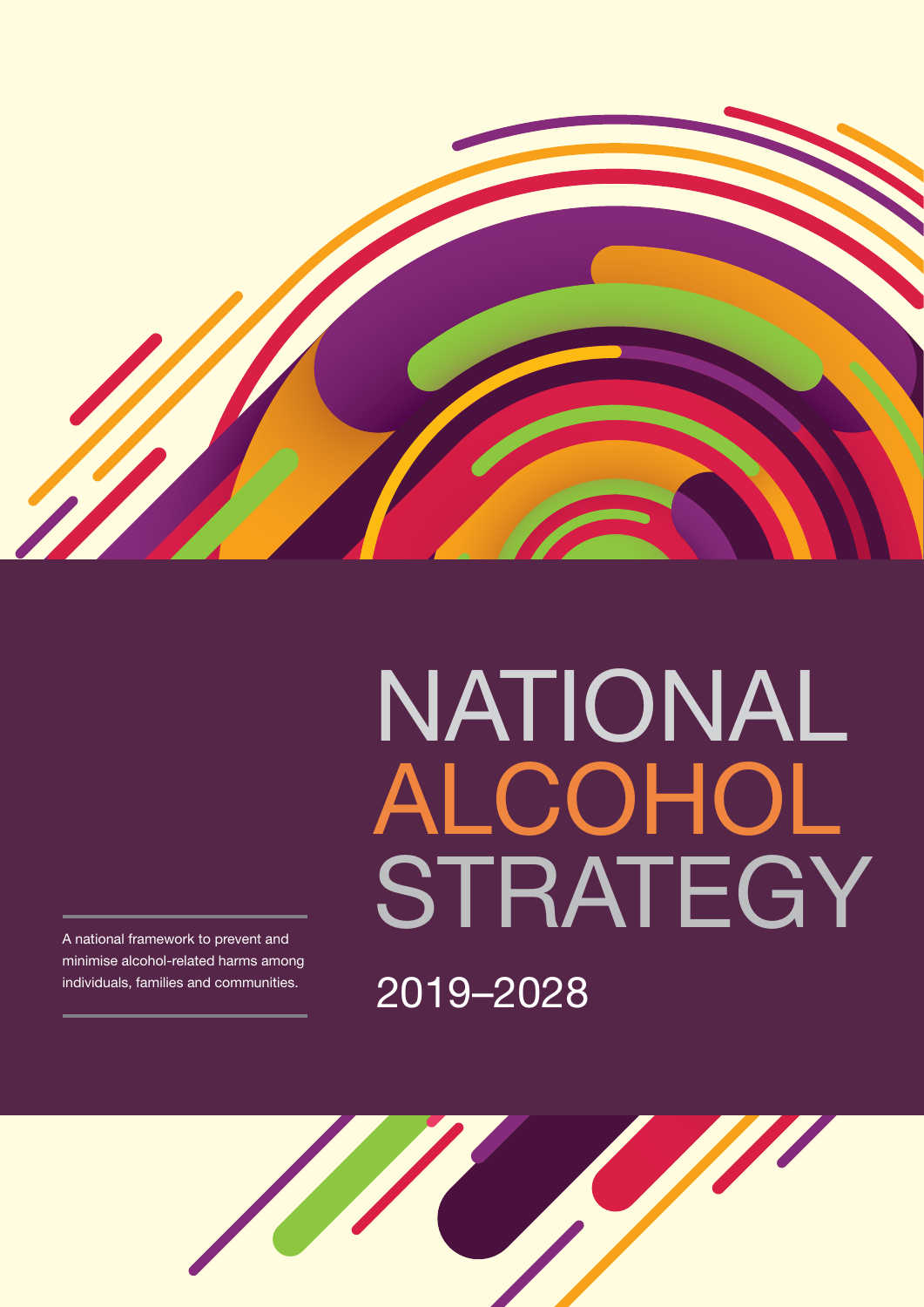### © Commonwealth of Australia as represented by the Department of Health 2019

#### **National Alcohol Strategy 2019–2028**

Publications Number: 12045

### **Creative Commons Licence**



This publication is licensed under the Creative Commons Attribution 4.0 International Public License available from <https://creativecommons.org/licenses/by/4.0/legalcode> ("Licence"). You must read and understand the Licence before using any material from this publication.

#### **Restrictions**

The Licence may not give you all the permissions necessary for your intended use. For example, other rights (such as publicity, privacy and moral rights) may limit how you use the material found in this publication.

The Licence does not cover, and there is no permission given for, use of any of the following material found in this publication:

- the Commonwealth Coat of Arms. (by way of information, the terms under which the Coat of Arms may be used can be found at [www.itsanhonour.gov.au](http://www.itsanhonour.gov.au));
- any logos and trademarks;
- any photographs and images;
- any signatures; and
- any material belonging to third parties.

#### **Attribution**

Without limiting your obligations under the Licence, the Department of Health requests that you attribute this publication in your work. Any reasonable form of words may be used provided that you:

- include a reference to this publication and where, practicable, the relevant page numbers;
- make it clear that you have permission to use the material under the Creative Commons Attribution 4.0 International Public License;
- make it clear whether or not you have changed the material used from this publication;
- include a copyright notice in relation to the material used. In the case of no change to the material, the words "© Commonwealth of Australia (Department of Health) 2019" may be used. In the case where the material has been changed or adapted, the words: "Based on Commonwealth of Australia (Department of Health) material" may be used; and
- do not suggest that the Department of Health endorses you or your use of the material.

#### **Enquiries**

Enquiries regarding any other use of this publication should be addressed to the Branch Manager, Communication Branch, Department of Health, GPO Box 9848, Canberra ACT 2601, or via e-mail to [corporatecomms@health.gov.au.](mailto:corporatecomms%40health.gov.au?subject=)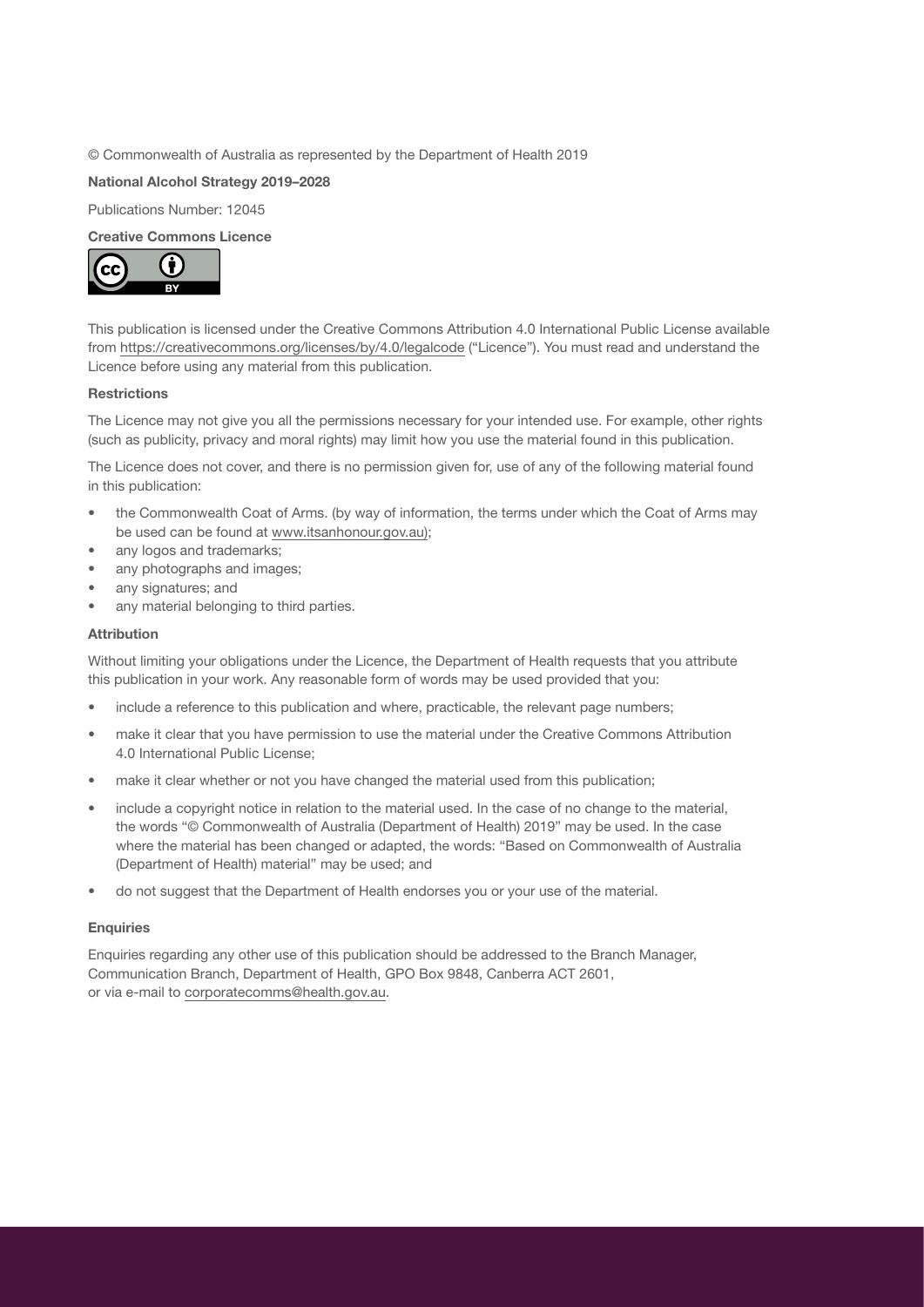# **CONTENTS**

*This Strategy acknowledges the importance of Aboriginal and Torres Strait Islander people's relationships with each other and with the broader Australian community. It responds to the overwhelming message from Australians of all backgrounds, that we share a desire to be connected to our communities, to feel as if we have something to aspire to and be valued and respected.*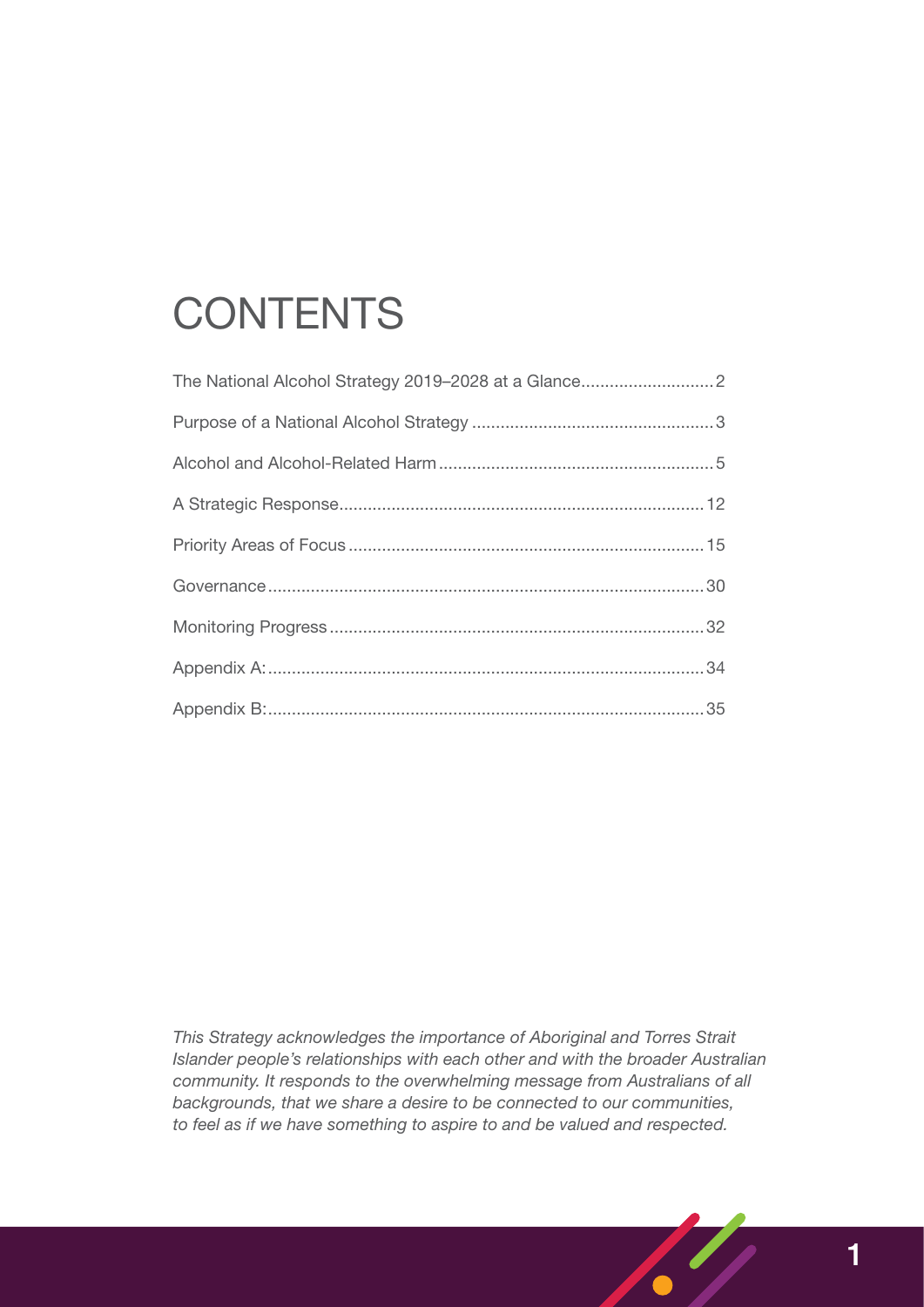# <span id="page-3-0"></span>THE NATIONAL ALCOHOL STRATEGY 2019–2028 AT A GLANCE

## **Aim**

To prevent and minimise alcohol-related harms among individuals, families and communities by:

- identifying agreed national priority areas of focus and policy options;
- promoting and facilitating collaboration, partnership and commitment from the government and non-government sectors; and,
- targeting a 10% reduction in harmful alcohol consumption:
	- alcohol consumption at levels that puts individuals at risk of injury from a single occasion of drinking, at least monthly; and
	- alcohol consumption at levels that puts individuals at risk of disease or injury over a lifetime.

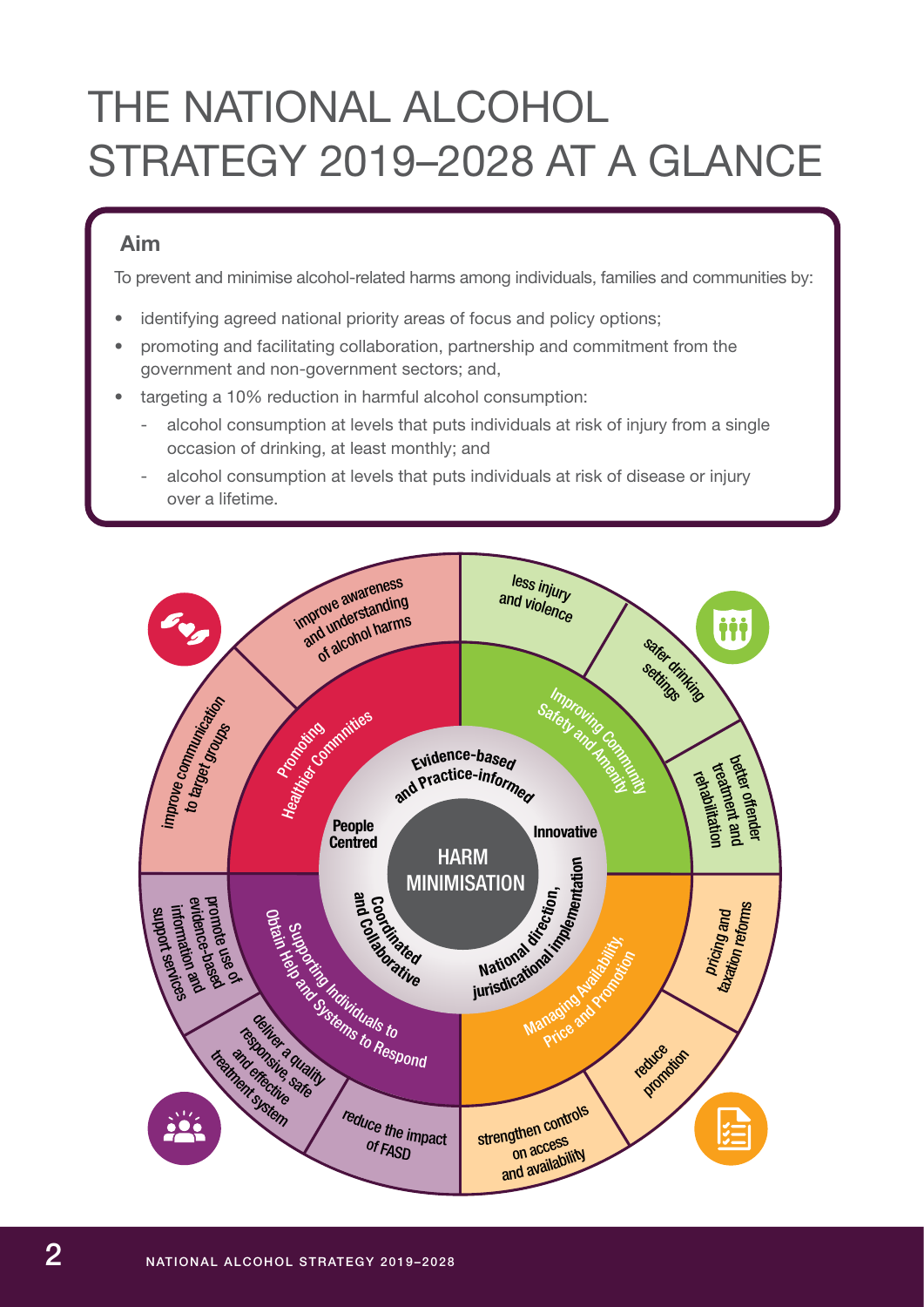# <span id="page-4-0"></span>PURPOSE OF A NATIONAL ALCOHOL STRATEGY

For more than 30 years the Commonwealth, state and territory governments have collaborated to provide comprehensive, evidence-informed approaches for preventing and reducing harm from alcohol. This Strategy continues the long-standing national commitment to preventing and tackling risky alcohol use and related harm in the community through a combination of law enforcement, prevention, early intervention and health care strategies.

The Strategy builds on the existing efforts and responses to prevent and minimise alcohol-related harms, and provides a guide for focusing and coordinating population-wide and locally appropriate responses to alcohol-related harm by governments, communities and service providers. The Strategy also reiterates Australia's commitment to the *World Health Organization (WHO) Global Action Plan for the Prevention of and Control of Non-Communicable Diseases 2013–2020*, which includes a voluntary target of a reduction in harmful alcohol consumption of 10% by 2025.<sup>1</sup>

The Strategy also reflects Australia's support for *WHO's Global Strategy to Reduce Harmful Use*  of Alcohol<sup>2</sup> (including strong alignment between the overarching aim, goals and priority areas of this Strategy with the priorities and areas of action of the Global Strategy) and the *United Nations 2030 Agenda for Sustainable Development Goals*. 3

Implementation of the Strategy, including decisions of funding, legislation and programs, is the responsibility of jurisdictions. It is expected that in taking action to support implementation of this Strategy that jurisdictions will apply an evidence based approach to contribute to the objectives of the Strategy. The mix of actions adopted in individual jurisdictions and the details of their implementation may vary to reflect local and/or national priorities.

Progress will be monitored by the Ministerial Drug and Alcohol Forum (MDAF) and the National Drug Strategy Committee (NDSC) (see Governance). However, it is important to recognise that overarching responsibility for many of the priorities and policy options identified throughout the Strategy does not sit within the portfolios represented on the MDAF and NDSC and that alcohol-related policy has a much broader reach. As such, it will be important that in monitoring and reporting on implementation and progress of the Strategy that the MDAF and NDSC draw appropriate links with other relevant Council of Australian Government (COAG) structures to ensure a coordinated and whole-of-government approach is taken to prevent and reduce alcohol related harm in response to the Strategy.

Importantly, in this Strategy it is recognised that preventing and minimising alcohol-related harms in Australia cannot be achieved by governments alone, and that coordination and collaboration across jurisdictions, portfolios and the community is essential. Alcohol harms can be closely intertwined with mental health problems, a lack of social connection, experiences of trauma and exacerbated by a lack of income, employment, housing and/or education. Effective interventions require a cross-agency response, including health care, education, social services, liquor regulators, law enforcement, the justice system and local government.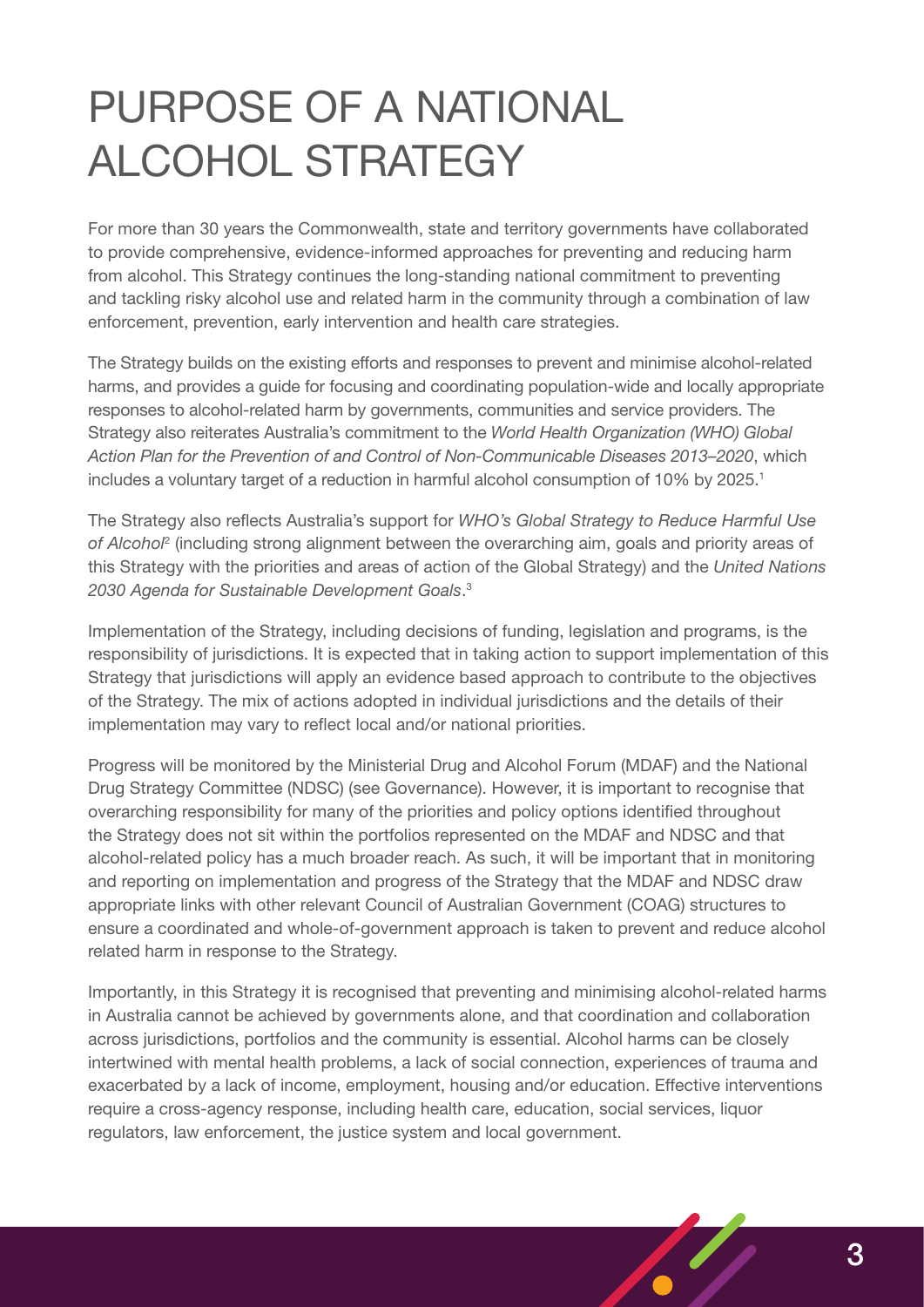A strength of Australia's approach to reducing alcohol-related harm has been the strong and enduring partnerships developed between governments, non-government organisations and community groups. There will be opportunities for stakeholders to provide feedback to the NDSC as it develops policy advice and makes recommendations for consideration by the MDAF.

The alcohol manufacturing industry, wider retail and hospitality industries, advertising, broadcasting and sporting industries play a significant role in Australia's economy and social fabric. Governments collect a significant amount of revenue via measures such as alcohol excise and liquor licence fees. These industries, which benefit from revenue through alcohol sales, have a responsibility in supporting and taking appropriate action to prevent and minimise alcohol-related harms through the lawful, responsible supply of alcohol and their ability to influence drinking behaviours.

## **Development of the Strategy**

The development of the Strategy has been informed by a national consultation process in 2015, which included focus groups, key informant interviews, online survey feedback and written submissions.

This consultation informed the identification of the challenges facing Australia in relation to alcohol related-harm, as well as the underpinning strategic principles, the key priorities of focus, priority populations, and agreed policy options.

A second phase of consultation was undertaken in 2018 to further inform the strategic direction and priorities of the Strategy which included written submissions and a targeted stakeholder roundtable.

The Strategy operates as a sub-strategy of the *National Drug Strategy 2017–2026*<sup>4</sup> and as such is underpinned by the principle of harm minimisation (encompassing demand, supply and harm reduction).

Furthermore, this Strategy will cover a ten-year period (2019–2028). In recognition of the need to ensure that emerging issues are considered over the life of the Strategy, the MDAF will receive regular reports from the NDSC which can highlight any new and emerging issues of concern. A mid-point review of the Strategy will also be undertaken.

There are three other national sub-strategies of the *National Drug Strategy 2017–2026* that closely align with and support the aim of this Strategy:

- *National Aboriginal and Torres Strait Islander People's Drug Strategy 2014–2019;5*
- ◆ National Alcohol and Other Drug Workforce Development Strategy 2015–2018;<sup>6</sup> and
- *National Fetal Alcohol Spectrum Disorder Strategic Action Plan 2018–2028.7*

The Strategy has been developed and endorsed by the NDSC and MDAF.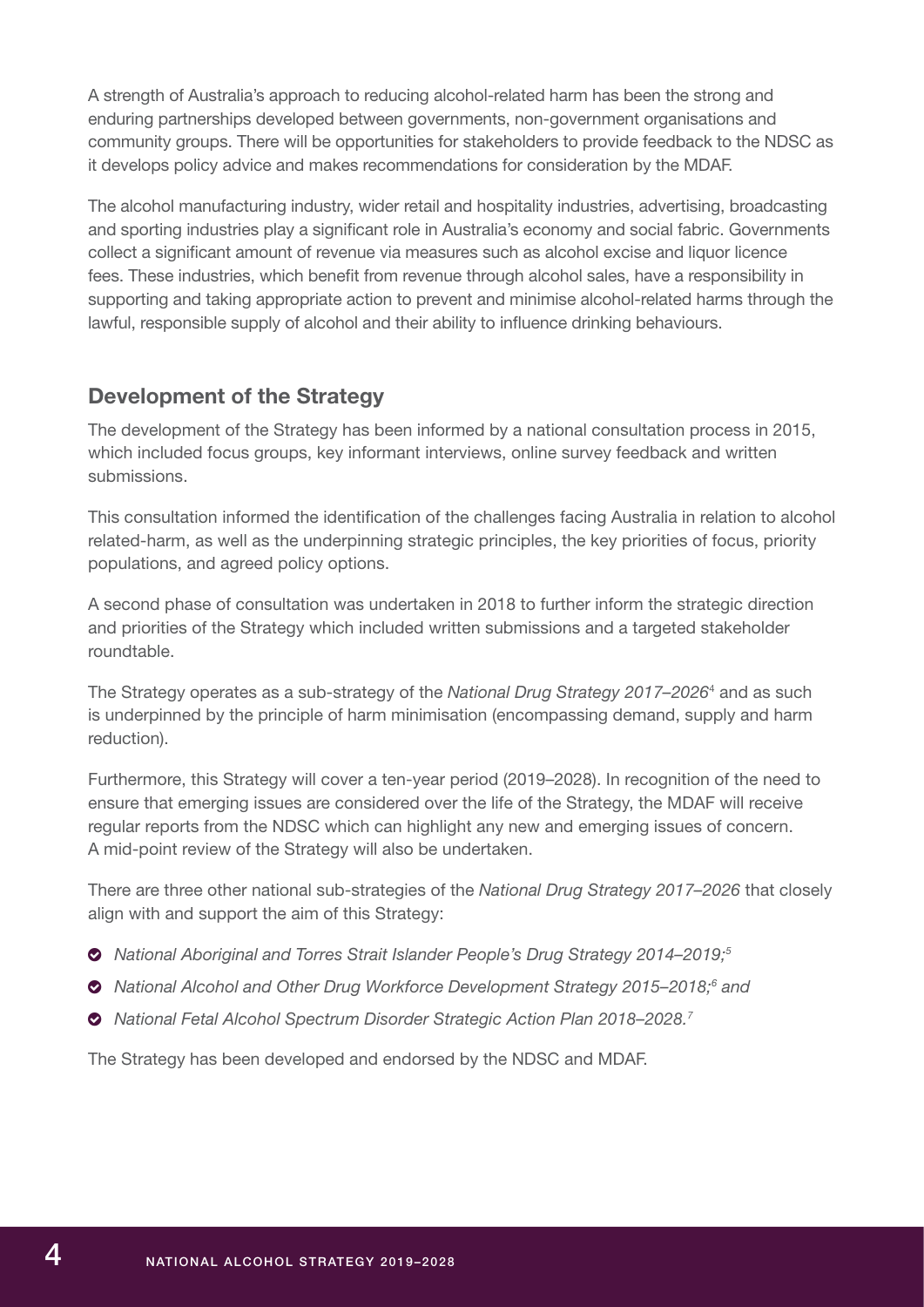# <span id="page-6-0"></span>ALCOHOL AND ALCOHOL-RELATED HARM

## **Where are we now?**

Australia's overall consumption of alcohol (on a per capita basis) and the percentage of people reporting abstinence from alcohol has either declined or remained relatively stable between 2009 and 2018.<sup>8</sup> In addition, significant improvements have been observed in abstinence over the same period among younger Australians.9

Per capita data shows that in Australia 9.51 litres of pure alcohol were consumed for each person aged 15 years and over in 2017–18<sup>8</sup>. This is equivalent to an average of 2.08 standard drinks per day per person.<sup>8</sup> While Australia does not have the highest alcohol consumption per capita in the WHO regions, research has shown that a large proportion of Australians are concerned about alcohol.<sup>10</sup>

Almost 80% of adults report having consumed alcohol at some point over their lifetime and 77% consumed at least some alcohol in the previous 12 months.9

Alcohol has a complex role in Australian society. Some Australians abstain from alcohol completely due to personal choice or for health reasons. The number of people aged under 30 abstaining from alcohol has increased significantly since 2001.<sup>11</sup> However, around 1 in 3 people exceed the guideline to reduce their single occasion risk of harm from alcohol by consuming more than four standard drinks in one sitting. Drinking at these levels presents a significant social cost due to the increased risk of street and family violence, sexual assault, motor vehicle crashes and other causes of injury.<sup>9</sup> Differing consumption patterns appear to be reflected in diverse attitudes towards alcohol. Australia is regularly reported or casually referred to as having an "alcohol culture" where not consuming alcohol can be viewed as being "unAustralian".

There are some Australians for whom this perception of the cultural norm contributes to increased risk of serious harm and development of harmful drinking patterns. Examples of alcohol being embedded in the Australian culture include drinking to intoxication being seen as a rite of passage to adulthood, the perception that celebration and consuming alcohol are intrinsically linked, public figures are glorified for drinking alcohol, widespread alcohol availability and accessibility of cheap alcohol products, social and peer pressure/expectation to consume alcohol and exposure to alcohol advertising and promotion.

The 2016 National Drug Strategy Household Survey (NDSHS) reported that most people in Australia drank at levels that did not place them at risk of harm over their lifetime—they either drank at low-risk levels (58%) or abstained (25%). However, around 17% of people drank at levels exceeding the Guidelines for lifetime risk putting them at a substantially higher risk of disease and injury by consuming more than 2 standard drinks per day.

 Age is an important determinant of health risks related to alcohol. Harm from alcohol-related accident or injury is experienced disproportionately by younger people, and harm from alcohol-related disease is more evident among older people.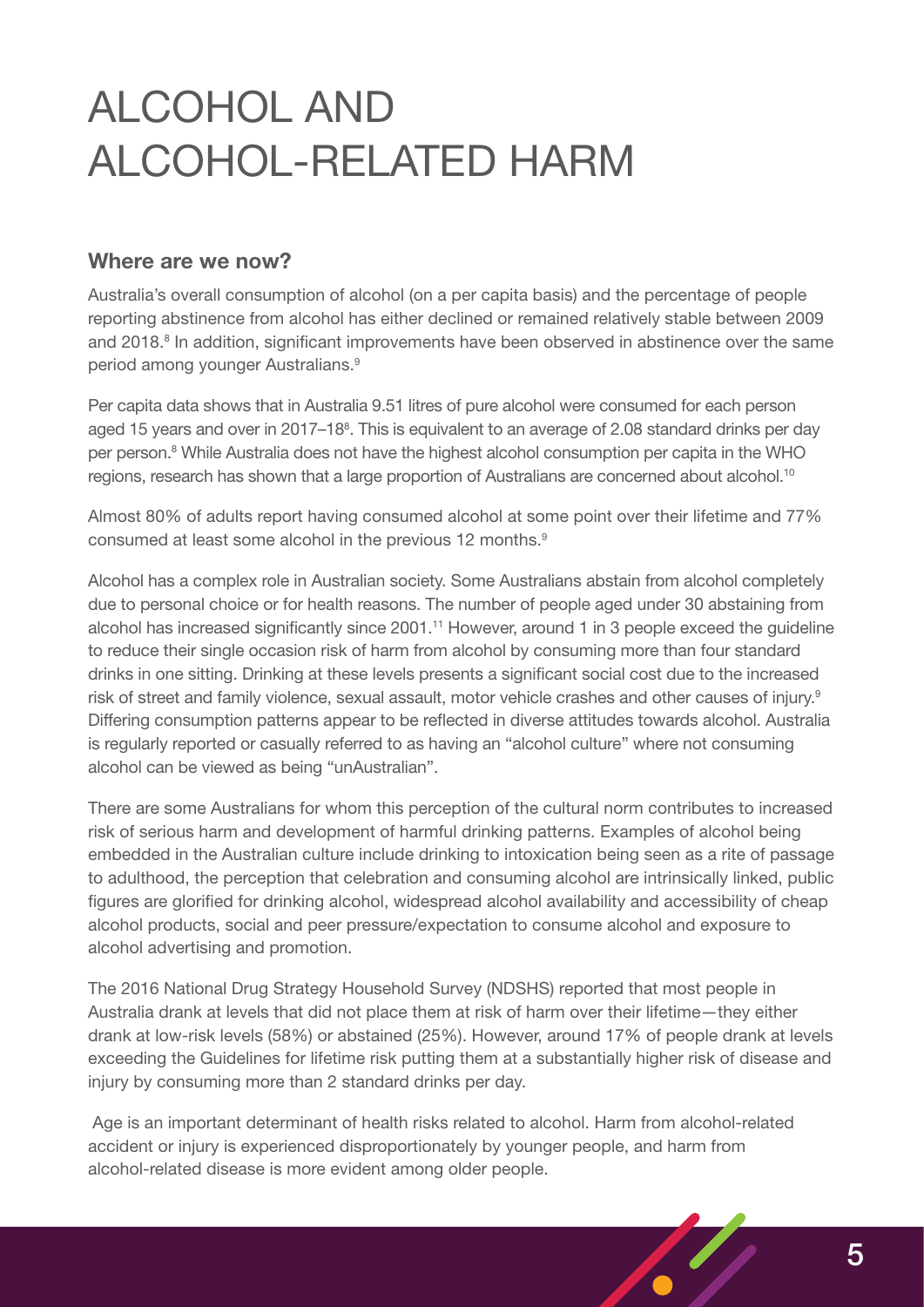Harmful patterns of drinking have been associated with a variety of acute harms including alcohol poisoning and injuries due to intoxication, pedestrian injuries and fatalities, drownings, suicides, work accidents, crime, public disorder, motor vehicle crashes and interpersonal/family violence.

Among recent drinkers, 6.7% had injured themselves or someone else because of their drinking in their lifetime and 2.3% had done so in the last 12 months.<sup>9</sup> Very high-risk drinkers that consumed 11 or more standard drinks on a single occasion at least monthly were about five times as likely as recent drinkers to have injured themselves or someone else due to their drinking in the last 12 months.<sup>9</sup> Around 10% of Australians (who consume alcohol) report driving a motor vehicle after drinking,<sup>9</sup> and 40% of young risky drinking Australians have been in a vehicle with an alcohol-affected driver.<sup>12</sup>

The risks associated with alcohol are often underestimated. People often do not recognise that they are consuming alcohol in quantities damaging to their health and tend not to associate themselves as problem drinkers. Many are unaware of alcohol consumption's contribution to cancer, cerebrovascular, cardio-vascular, liver and digestive disease. Results from the 2016 NDSHS show that risky drinkers (lifetime and single occasion risk) are more likely to believe they can consume above the recommended guidelines without affecting or putting their health at risk.<sup>9</sup>

This may be the result of a relatively poor understanding of alcohol's contribution to Australia's burden of disease, including being linked with more than 200 chronic diseases<sup>13</sup> and not associating some of their own health conditions with their alcohol consumption.

But this is not just a health issue or public safety issue—it has a whole of society impact, including on productivity. Risky drinkers were more likely to miss at least one day of work in the past 3 months due to their alcohol use than low-risk drinkers.<sup>9</sup>

This Strategy provides a framework for directing national and local action to prevent and minimise these harms.

## **Harms associated with alcohol**

Examples of harms associated with alcohol include:

- contributing to Australia's burden of disease—Alcohol use contributed to the burden of 30 diseases and injuries including alcohol use disorders, 8 types of cancer and chronic liver disease<sup>14</sup>
- acting as one of Australia's leading causes of drug-related death (second only to tobacco)—with more than 4,000 deaths estimated to be attributable to alcohol annually;<sup>15</sup>
- contributing significantly to violence and assaults—including domestic, family and intimate partner violence:<sup>16</sup>
- high economic and service delivery impacts on community services—including policing, health, justice and local government services;<sup>17</sup>
- $\bullet$  contributing to avoidable injury and motor vehicle crashes:<sup>18</sup>
- cause of birth defects and behavioural and neurodevelopmental abnormalities including Fetal Alcohol Spectrum Disorder (FASD) which have life-long impacts<sup>19</sup>; and
- $\bullet$  Reductions in productivity in the workplace.<sup>17</sup>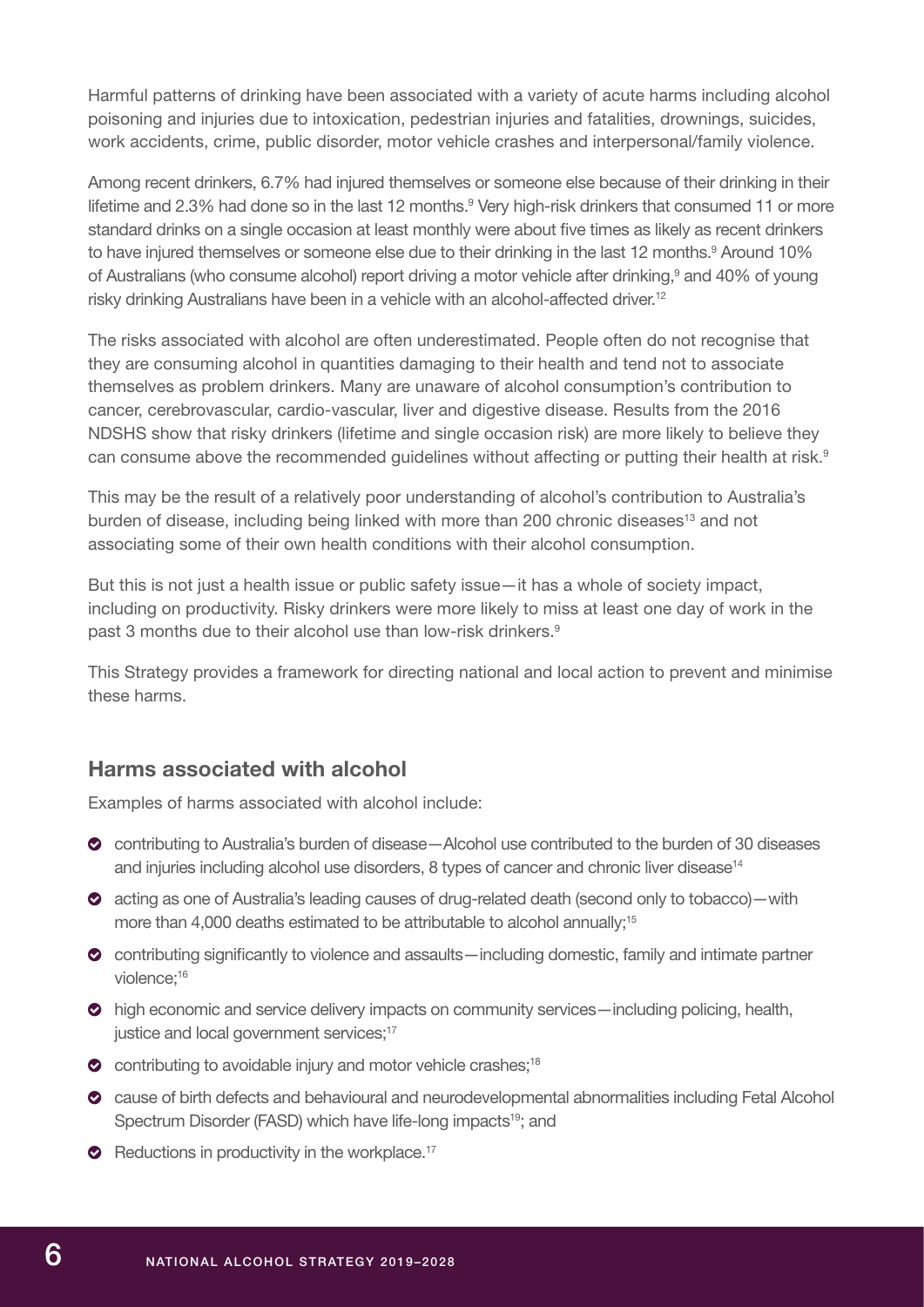

to alcohol in any year

in 2017–18 accounting for **35% of episodes**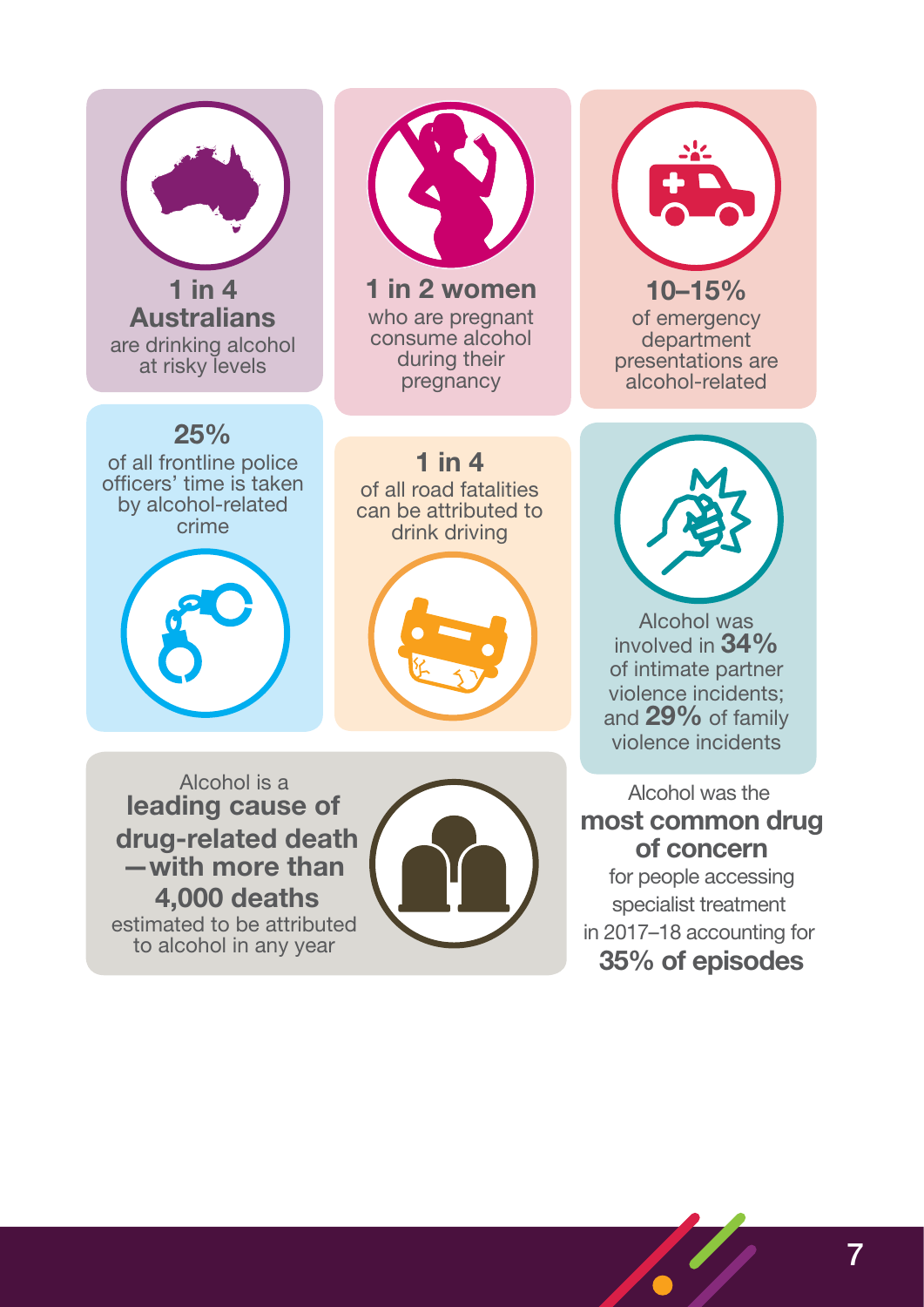## **Measures taken to date**

Australia has implemented a range of measures to reduce alcohol-related harm, including liquor licensing and service regimes, education programs to raise awareness about the dangers of harmful drinking, drink driving campaigns combined with law enforcement initiatives such as high visibility random breath testing, responsible service of alcohol training programs, and a range of prevention, early intervention and treatment programs. However, there are still a significant number of Australians consuming alcohol at risky levels, impacting their health and sometimes the wellbeing of others around them.

Australia has national guidelines: *Australian Guidelines to Reduce Health Risks from Drinking Alcohol* (the Guidelines), which help to define levels of alcohol consumption where risks to harm (including injury and disease) are minimised. These Guidelines go beyond looking at the short- term risks of alcohol consumption, to life-time risks of alcohol-related harm.<sup>19</sup> The Guidelines are used as the basis of defining risky or harmful drinking throughout this Strategy and are provided for reference at Appendix A.

This Strategy supports approaches to prevent and minimise harmful alcohol consumption among those most at risk as well as broader population-based measures. The Strategy also recognises that efforts need to be focused on strategies for preventing and minimising alcohol-related harms in all locations where harms occur as a result of alcohol consumption.

## **Disproportionate Impacts of Alcohol-Related Harm**

This Strategy recognises that alcohol-related harms are not experienced uniformly across the population, with disproportionate levels of harm being experienced within some contexts and communities.

The Strategy identifies the following priority population groups:

### *Aboriginal and Torres Strait Islander people*

Overall, Aboriginal and Torres Strait Islander people are more likely to abstain from drinking alcohol than non-Aboriginal and Torres Strait Islander people (31% compared with 23% respectively). However, among those who did drink, higher proportions drank at risky levels (20% exceeding the lifetime risk guidelines) and were more likely to experience alcohol-related injury than non-Aboriginal and Torres Strait Islander people (35% compared to 25% monthly, respectively).9

For this reason, Aboriginal and Torres Strait Islander people experience disproportionate levels of harm from alcohol, including general avoidable mortality rates that are 4.9 times higher than among non-Aboriginal and Torres Strait Islander people, to which alcohol is a contributing factor.<sup>20</sup>

The poorer overall health, social and emotional wellbeing of Aboriginal and Torres Islander people than non-Aboriginal and Torres Strait Islander people are also significant factors which can influence drinking behaviours.<sup>21</sup>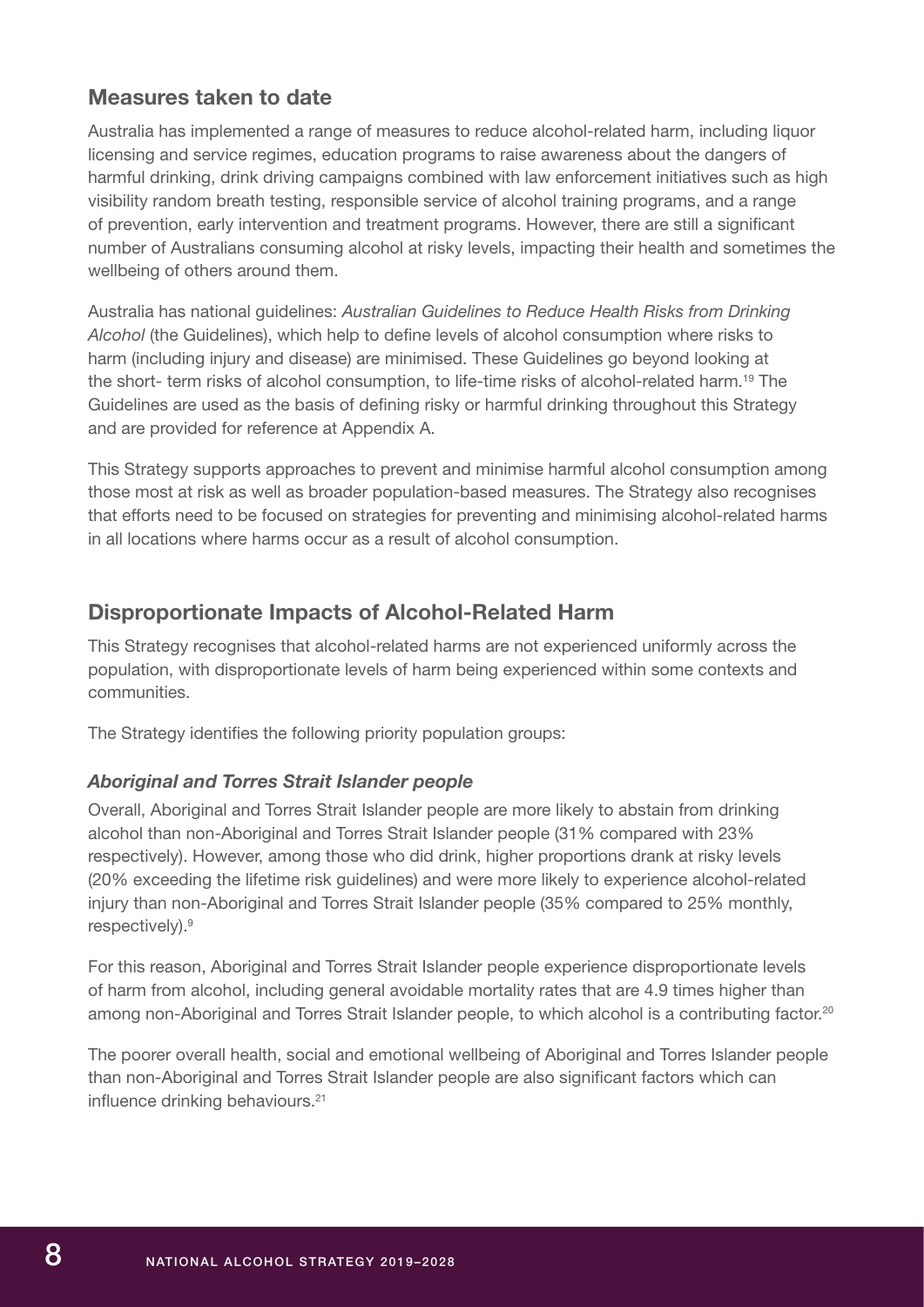## *People in remote areas*

People residing in remote areas have reported drinking alcohol in quantities that place them at risk of harm at higher levels that those living in less remote regions.

People in remote and very remote areas were 1.5 times as likely as people in major cities to consume five or more drinks at least monthly and 2.4 times as likely to consume 11 or more drinks (at least monthly).9

## *People with co-occuring mental health conditions*

Research has linked alcohol use with mental health problems in many ways. For example, risky alcohol use can promote the development of mental health disorders such as depression, anxiety and/ or social problems—around 37% of people who report problems with alcohol also have a co-occurring anxiety and/or mood disorder. The risk of having a mental illness is around four times higher for people who drink alcohol heavily than for people who do not.<sup>22</sup>

## *Pregnant women (or those planning a pregnancy)*

Alcohol consumption whilst planning a pregnancy, during pregnancy, or while breastfeeding can result in birth defects, behavioural and neurodevelopmental abnormalities, including Fetal Alcohol Spectrum Disorder (FASD). Data from states and territories have estimated FASD rates at 0.01 to 0.68 per 1000 births in the total population and 1.87 to 4.7 per 1000 births for the Aboriginal and Torres Strait Islander population.<sup>23,24</sup>

The relationship between the consumption of alcohol during pregnancy and the expression of FASD is complex, but avoiding drinking before or during pregnancy eliminates the risk of FASD.

Around 1 in 2 women report consuming alcohol during their pregnancy, with 1 in 4 women continuing to drink after they are aware they are pregnant. Of these women, 81% drank monthly or less with 16.2% drinking 2–4 times a month.<sup>9</sup>

### *Teenagers and young adults*

While the number of teenagers choosing to abstain from alcohol is increasing (72% in 2013 to 82% in 2016), once this age group begin to drink alcohol they are more likely to drink to become intoxicated than any other age group. The 2019 Annual Alcohol Poll, conducted by the Foundation for Alcohol Research and Education reported that 76% of respondents in the 18–24 years age group said they drink to get drunk. Recent data shows that 15% of younger Australians drink more than 11 drinks on a single occasion at least monthly.<sup>9</sup>

Such risky drinking behaviour can lead to acute alcohol-related harms and to undertaking risky or antisocial behaviour. Social pressures can also influence young people to consume alcohol in harmful ways. Additionally, due to their developing brains and bodies, young people may be more vulnerable to the physical effects of alcohol and impairment of cognitive performance.

Data has also highlighted that 13% of deaths among 14–17 year olds can be attributable to alcohol.<sup>25</sup>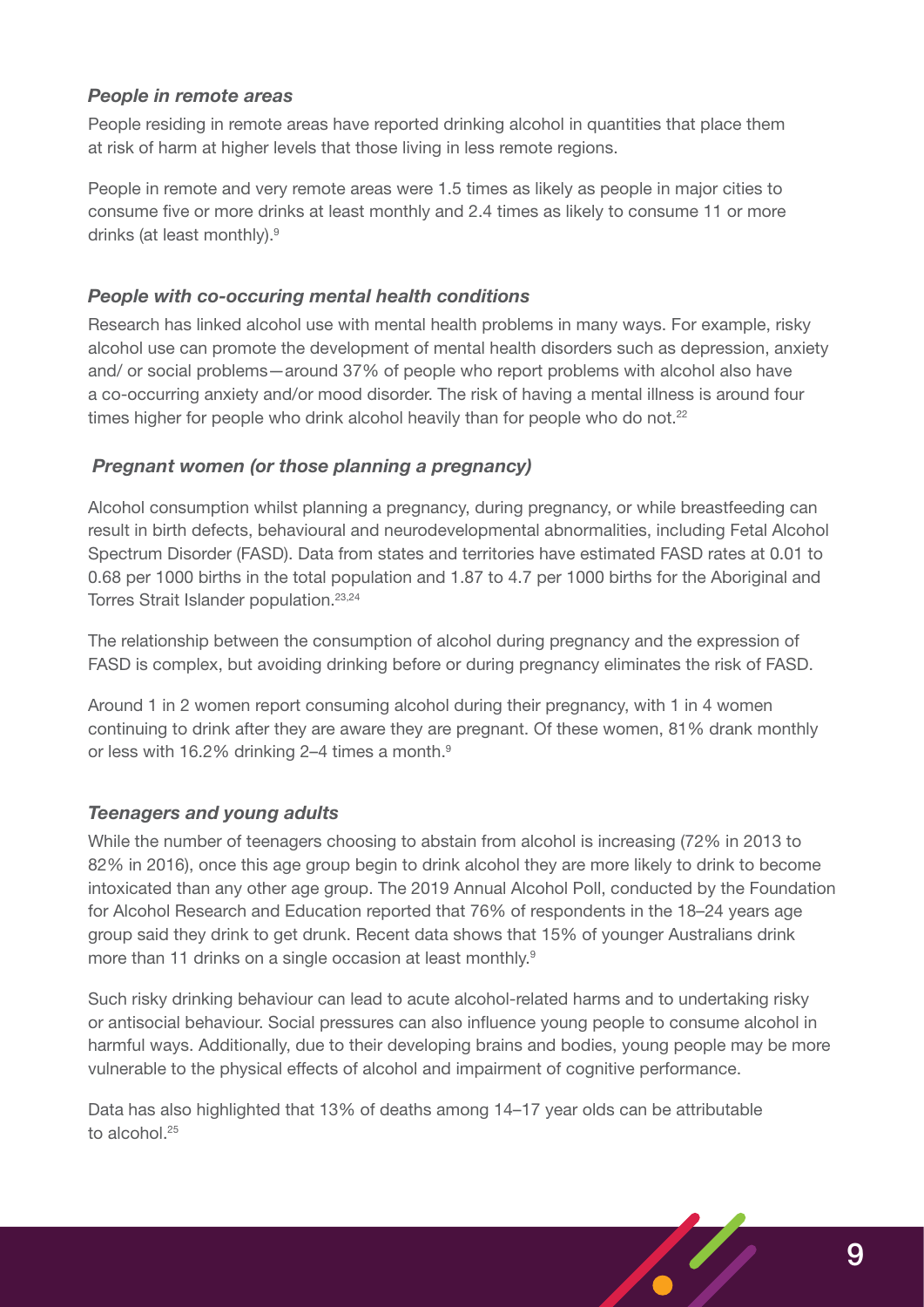The Strategy acknowledges that there are other population groups that also experience higher levels of harm that should be considered when developing targeted responses to prevent and minimise alcohol-related harm:

## *People with impaired cognition, people diagnosed with or suspected to have fetal alcohol spectrum disorder (FASD)*

FASD is a diagnostic term for the range of physical, cognitive, behavioural and neurodevelopmental abnormalities which can result from maternal drinking during pregnancy.

Research shows that there are lifelong consequences associated with FASD and those with impaired cognition, which can lead to significant secondary impairments, such as academic failure, substance use disorders, mental ill-health, difficulties living independently, problems obtaining and maintaining employment and early contact with the justice system.<sup>26</sup>

## *People whose parents/guardians experience alcohol dependence*

Children whose parents or guardians experience alcohol dependence are more likely to be brought to the attention of child protection services. The relationship between parental substance use and outcomes for children is complex and involves an array of risk and protective factors.<sup>27</sup> This population group tends to be placed in out-of-home care earlier and to remain longer; reunification with parents/guardians is often delayed while they undergo assessment and treatment.<sup>28</sup>

## *Adults in their 40s, 50s and 60s*

Some people in these age groups may drink more frequently than other age groups, as alcohol becomes part of their daily routine, or may be continuing drinking habits from earlier years.

Approximately 1 in 5 adults in these age groups drink at risky levels, averaging more than two standard drinks a day.<sup>29</sup> Data have also shown a significant increase in people in their 50s and 60s consuming 11 or more standard drinks on at least a single drinking occasion in the last year  $(11.9\%$  and 6.1% respectively).  $30$ 

The frequency of their drinking can lead to many long-term health risks such as liver disease, high blood pressure, overweight and obesity and cancer.

## *Older people (65+)*

There is an increasing prevalence of harmful drinking among people aged 65 and over with these individuals the most likely age group to drink daily (19.5% of males; 8.7% of females).<sup>9</sup>

As older people may have a lower physical tolerance for alcohol, and alcohol can exacerbate other health conditions or interact with prescription medication, they have increased susceptibility to harmful alcohol use. Older people are also at increased risk of experiencing alcohol-related harm due to physiological changes associated with the natural ageing process including falling (with more severe consequences) or otherwise injuring themselves or forgetting to take medications because of the use of alcohol.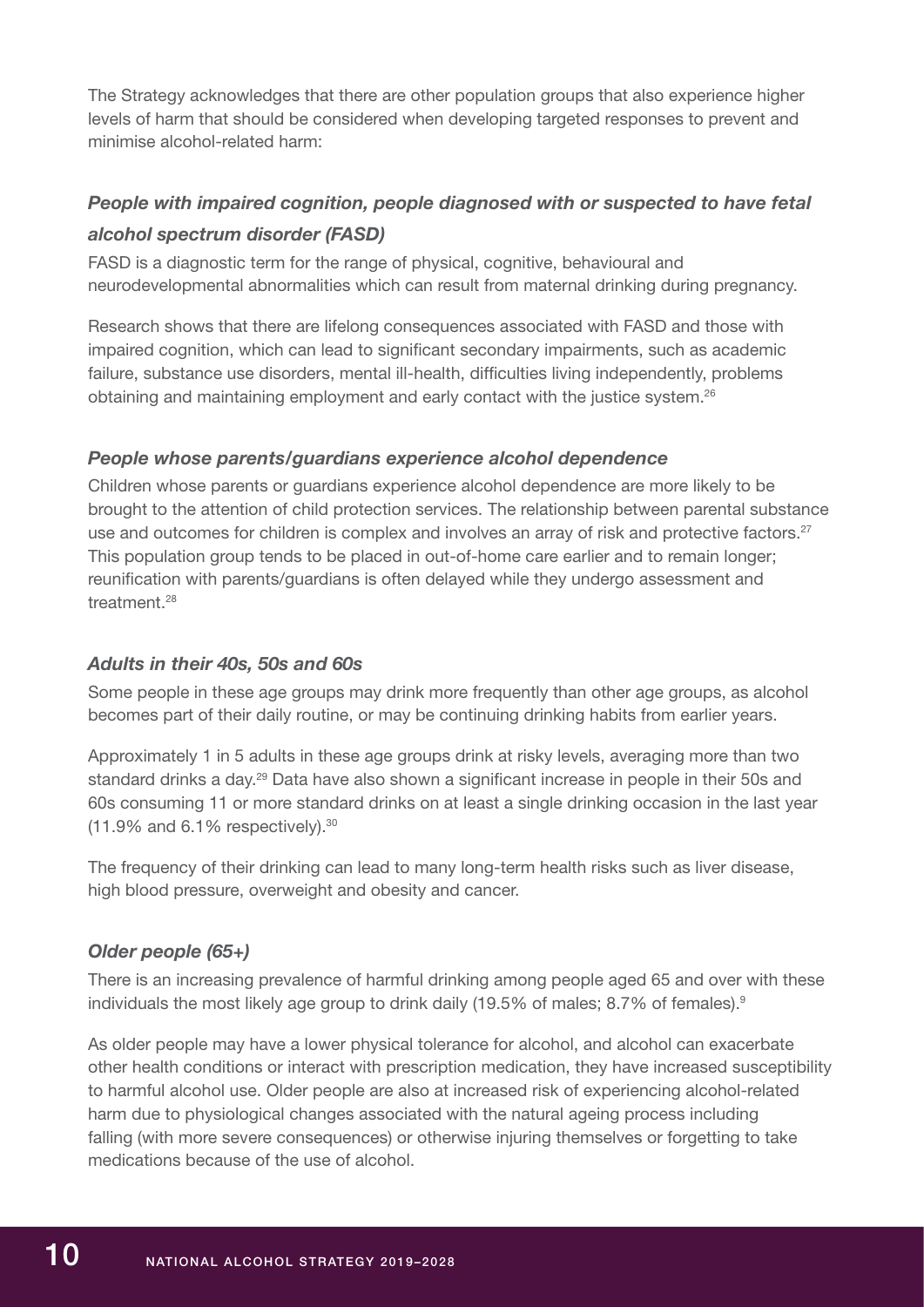Psychosocial factors, such as bereavement, retirement, boredom, loneliness, homelessness and depression among older people can also be associated with higher rates of alcohol consumption.31

With alcohol being the most commonly used substance among older people, under-detection of alcohol problems is of immediate concern. Risky alcohol use in the older population can increase further if older people continue drinking habits that they have developed over their lifetime without considering these aforementioned risks. A lack of sound alcohol screening to detect risky drinking may result in a greater need for treatment, longer duration of treatment, increased use of ambulance services, and higher rates of hospital admission.

## *Lesbian, gay, bisexual, transgender, intersex or queer people (LGBTIQ)*

A complex range of compounding issues can result in those who identify as LGBTIQ as being more likely than those who identify as heterosexual to drink alcohol at levels that place themselves at risk of immediate and lifetime alcohol-related harm.

LGBTIQ people are less likely than heterosexual people to be abstainers or ex-drinkers (14.4% compared to 21.3%); are more likely to be lifetime risk drinkers (25.8% compared to 17.2%); and, more likely to consume 11 or more standard drinks on a monthly and yearly basis  $(12.6\%$  compared to 6.9%, and 27.8% compared to 15.3%).<sup>32</sup>

## *People from culturally and linguistically diverse (CALD) backgrounds*

While risky alcohol consumption is lower in non-English speaking populations (5.4%) than English-speaking populations (18.7%),<sup>33</sup> people from CALD backgrounds with alcohol use problems are a priority population because of the barriers they may face to receiving appropriate help and support.

Services for alcohol dependent users should consider specific risk factors faced by CALD populations, such as cultural sensitivities and support for English as a second language. These significant barriers can increase the vulnerability of people from CALD backgrounds, particularly the most vulnerable sub-populations of youth, migrants and refugees.

 $\sqrt{\frac{2}{\pi}}$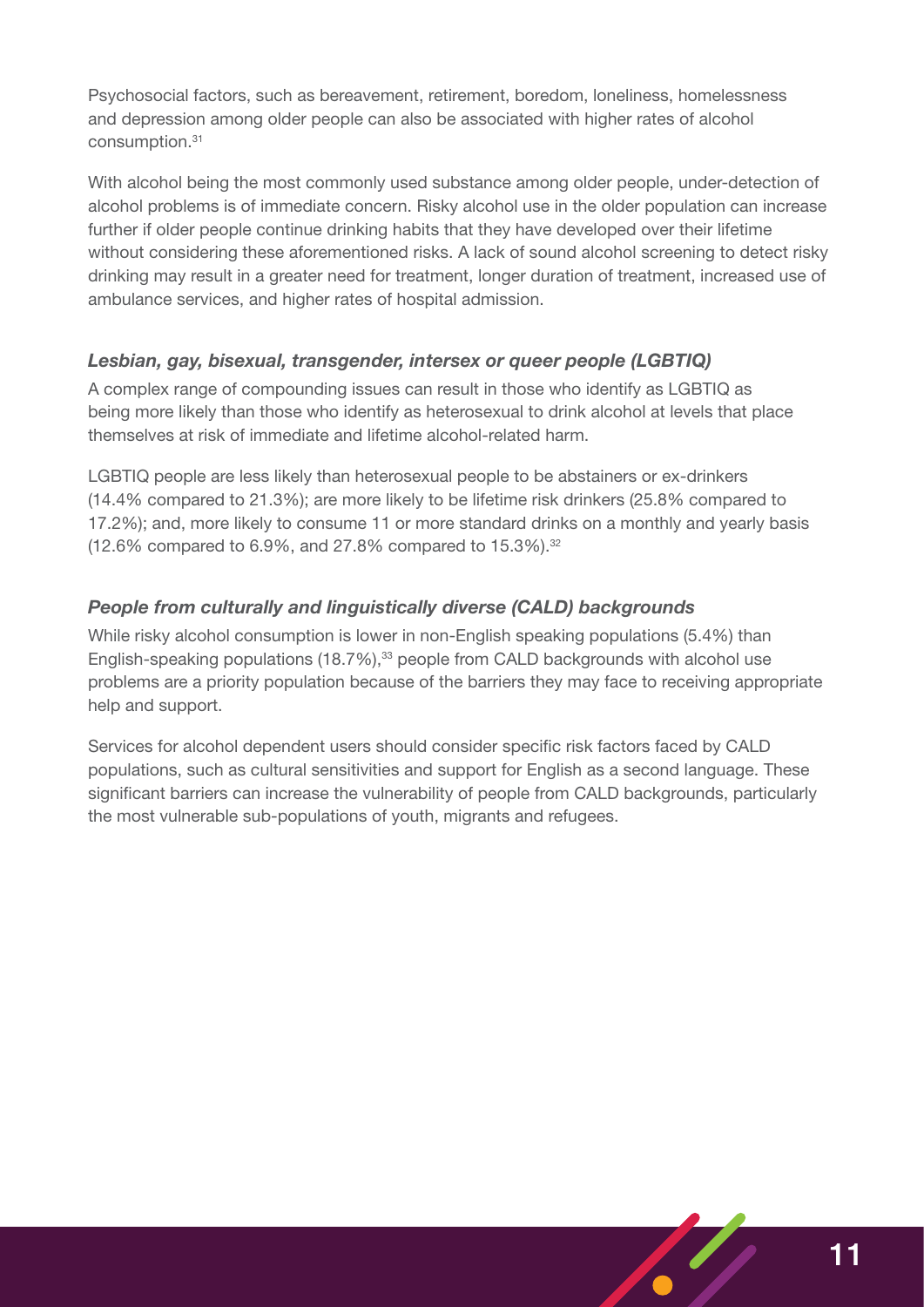# <span id="page-13-0"></span>A STRATEGIC RESPONSE

This Strategy provides a guide to inform ongoing development, promotion and coordination of national and locally delivered evidence-based and practice-informed responses to agreed priorities.

As a sub-strategy of the *National Drug Strategy 2017–2026*, this Strategy is built on the overarching principle of harm minimisation (including the three pillars of demand, supply and harm reduction) and shares its underpinning strategic principles. The following additional strategic principles have been identified to guide Australia's approach to preventing and minimising alcohol-related harm:

## **Evidence-based and practice-informed**

Responses will be evidence-based, and where evidence does not yet exist for the most effective interventions, actions will be guided by the best available information and practice. Robust evaluation of the Strategy, new policy interventions and responses will contribute to the future evidence base.

## **Coordinated and collaborative**

Effective interventions require multi-faceted, cross-agency responses with strong and enduring partnerships between governments, non-government organisations and community groups. There is a commitment to building strong new partnerships that can contribute to progress against the aim of the Strategy. Coordination and collaboration supports jurisdictions to develop better responses and innovations within the national approach that can inform and benefit all jurisdictions by sharing practices and learning.

## **Innovative**

Innovative actions that challenge traditional approaches should be investigated and trialed (where an appropriate evidence-base is lacking). Original and novel approaches to preventing and minimising alcohol-related harm should be encouraged where best-practice approaches are lacking.

## **People-centered and proportionate to the potential for harm**

Whole of population approaches should be supplemented by targeted responses that recognise the disproportionate risks and harms experienced across different populations, communities and the lifespan (prenatal, antenatal and postnatal, childhood, adolescence through adulthood, mature age and across generations).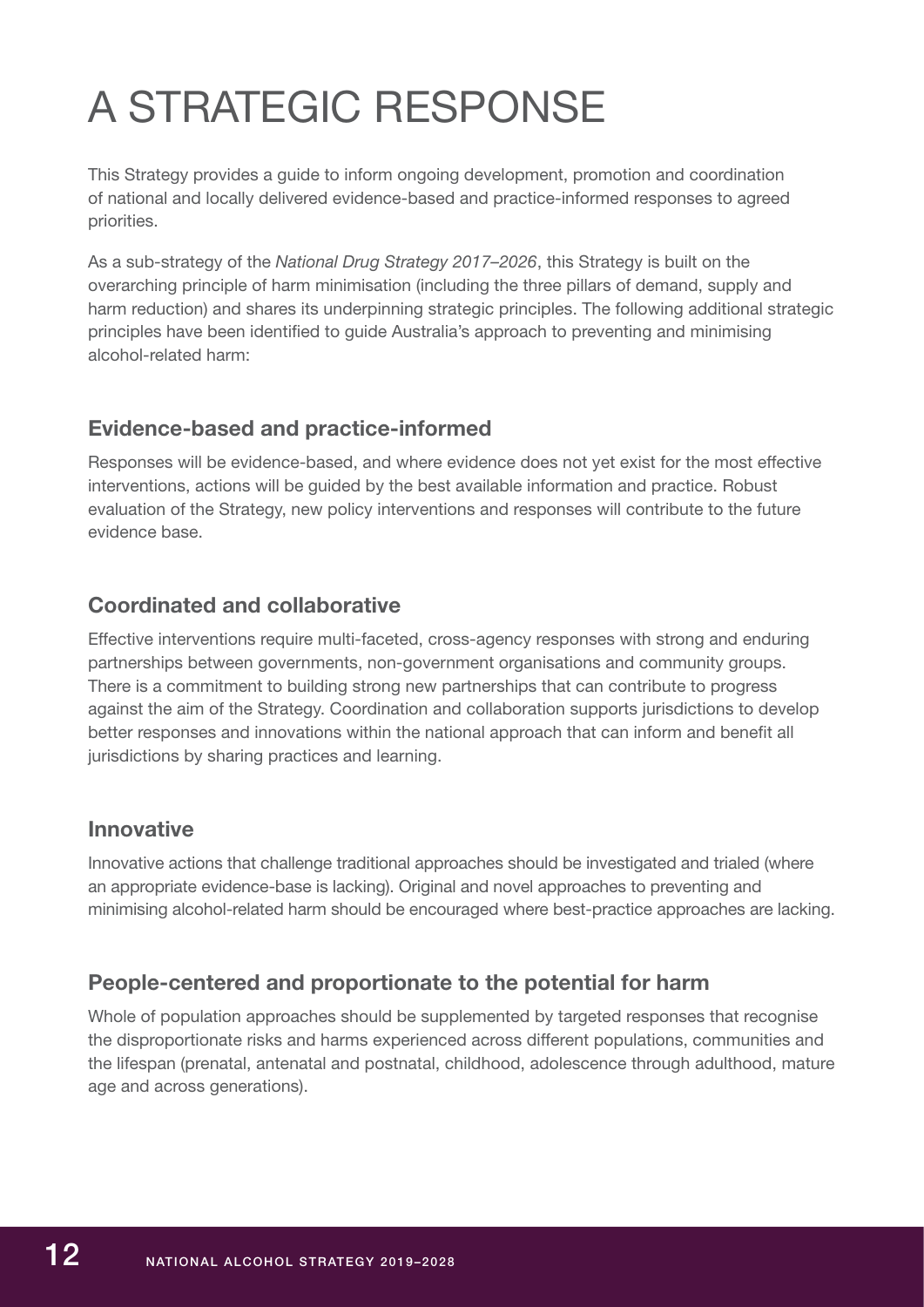## **National direction, jurisdictional implementation**

The Strategy describes the nationally agreed goal of harm minimisation for preventing and reducing alcohol-related harms among individuals, families and communities. This includes agreed national priority areas of focus and policy options. However, funding and implementation occurs at all levels of government including Commonwealth, state and territory governments and local governments.

Jurisdictional implementation allows for governments to take action relevant to their jurisdiction with a national harm minimisation approach and strategies should reflect local circumstances and address emerging issues and drug types. It is expected that jurisdictions will prioritise actions that are evidence-informed and demonstrated to have the greatest impact on preventing and reducing alcohol-related harms. Industry, local businesses, community groups and individuals can also take action in reducing alcohol related harms.

Responsibility for alcohol policy is shared across all levels of government and a range of portfolios (which vary from jurisdiction to jurisdiction). The policy options identified throughout the Strategy are provided as examples only of activities or initiatives that might be considered by the responsible jurisdiction/s and do not mean they are being actively pursued or considered.

## **Priority Areas of Focus**

The Strategy identifies four agreed national priority areas of focus for preventing and reducing alcohol-related harms in Australia:

- **Improving community safety and amenity;**
	- Working to better protect the health, safety and social wellbeing of those consuming alcohol and those around them.
- **• Managing availability, price and promotion;**
	- Reducing opportunities for availability, promotion and pricing contributing to risky alcohol consumption.
- **• Supporting individuals to obtain help and systems to respond;** 
	- Facilitating access to appropriate treatment, information and support services.
- **• Promoting healthier communities;**
	- Improving the understanding and awareness of alcohol-related harms in the Australian community.

 $\sqrt{\frac{2}{\pi}}$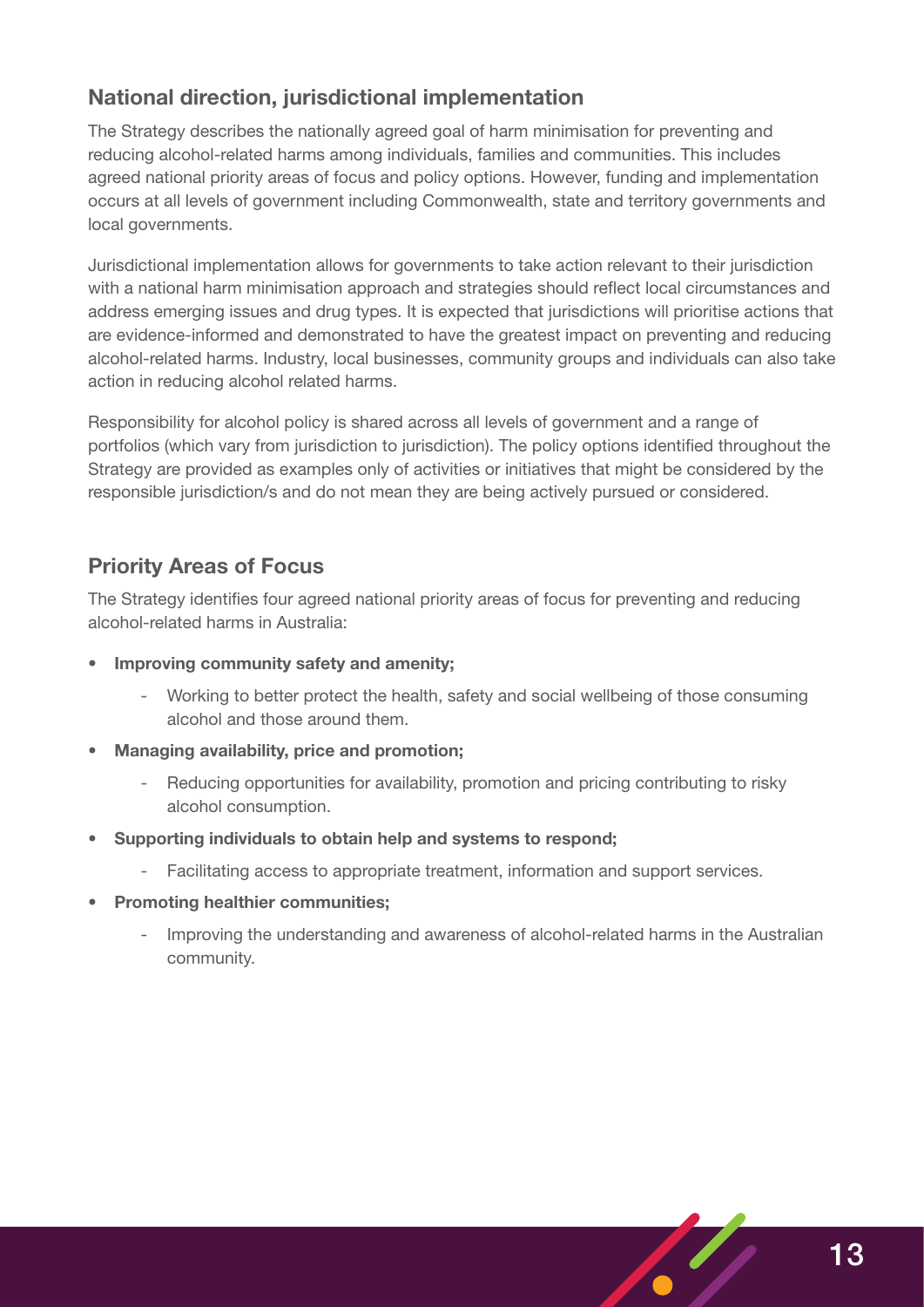## **Policy Options**

The Strategy highlights a number of options under each of the priority areas of focus. These are examples of activities or initiatives that could be considered at either local, jurisdictional (state and territory) or national levels, including a mix of broad population approaches and targeted approaches. The responsibility for implementation of any actions under the National Alcohol Strategy may be the responsibility of local government, the Commonwealth or the states and territories alone, or can be shared between jurisdictions.

It is expected that in taking forward action under the Strategy, that jurisdictions will prioritise activities with the strongest evidence base for contributing to progress against the objectives of the Strategy.

The Strategy also provides relevant examples of evidence-based and practice–informed approaches outlined in the *National Drug Strategy 2017–2026* at Appendix B that may contribute to progress against these priorities.

## **Monitoring Progress**

The impacts of alcohol-related harm and the responsibilities for implementation of alcohol policy extend across all levels of government and portfolios, as well as community service, public health and non-government sectors. Responsibilities also vary across jurisdictions, for example while the Australian Government is responsible for taxation, the issue of a minimum floor price is the responsibility of state and territory governments.

Monitoring the implementation and progress of the Strategy will be the responsibility of the National Drug Strategy Committee.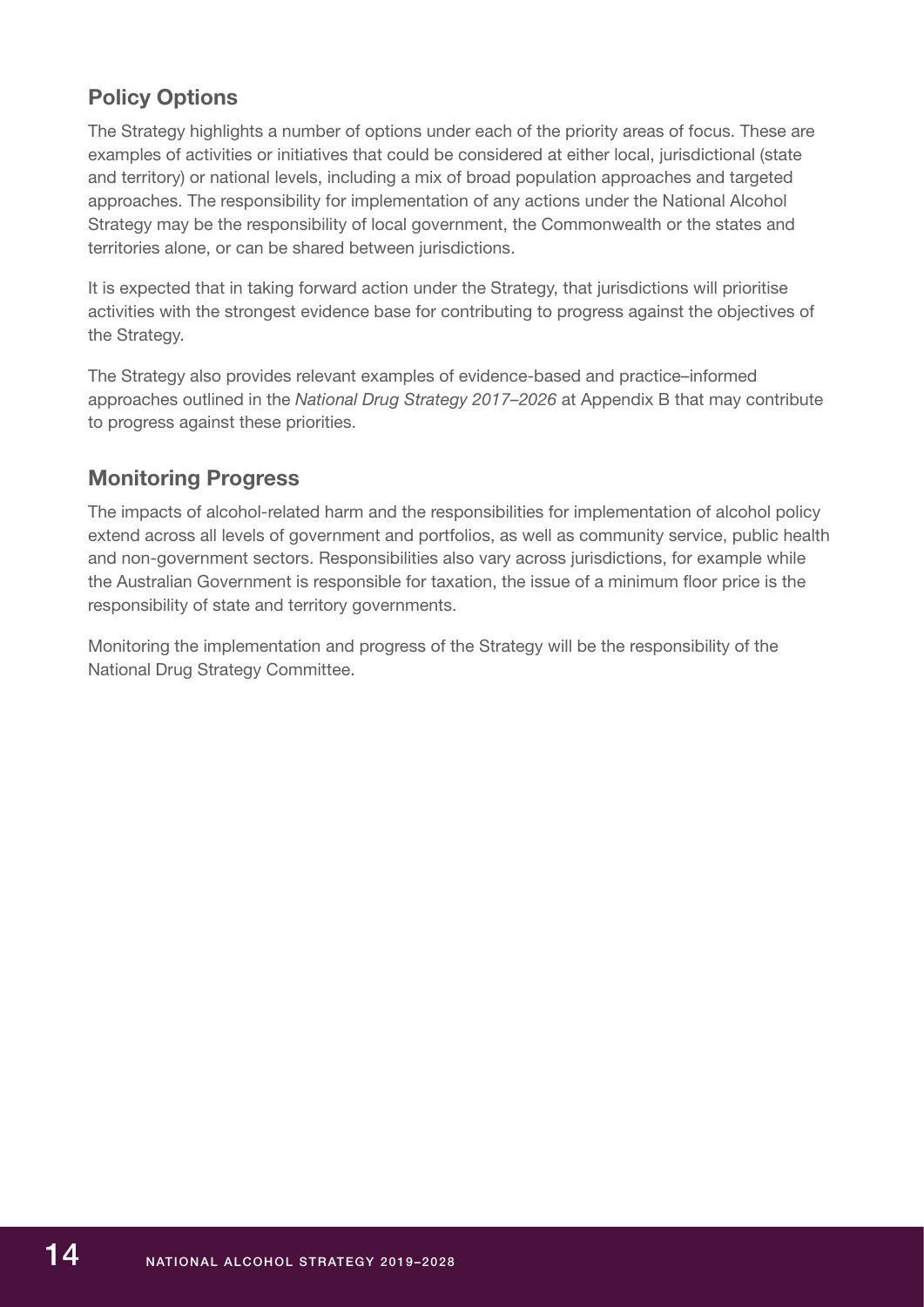# <span id="page-16-0"></span>PRIORITY AREAS OF FOCUS

The *National Alcohol Strategy 2019–2028* identifies four priority areas of focus to prevent and minimise alcohol-related harm in Australia:

Improving community<br>safety and amenity

Working to better protect the health, safety and social wellbeing of those consuming alcohol and those around them.

**PRIORITY 1** 



### **Promoting healthier** communities

Improving the understanding and awareness of alcohol-related harms in the Australian community.



### **Supporting individuals to** obtain help and systems to respond

Facilitating access to appropriate treatment, information and support services.

## **PRIORITY 3**



## Managing availability,<br>price and promotion

Reducing opportunities for availability, promotion and pricing contributing to risky alcohol consumption.

## **PRIORITY 2**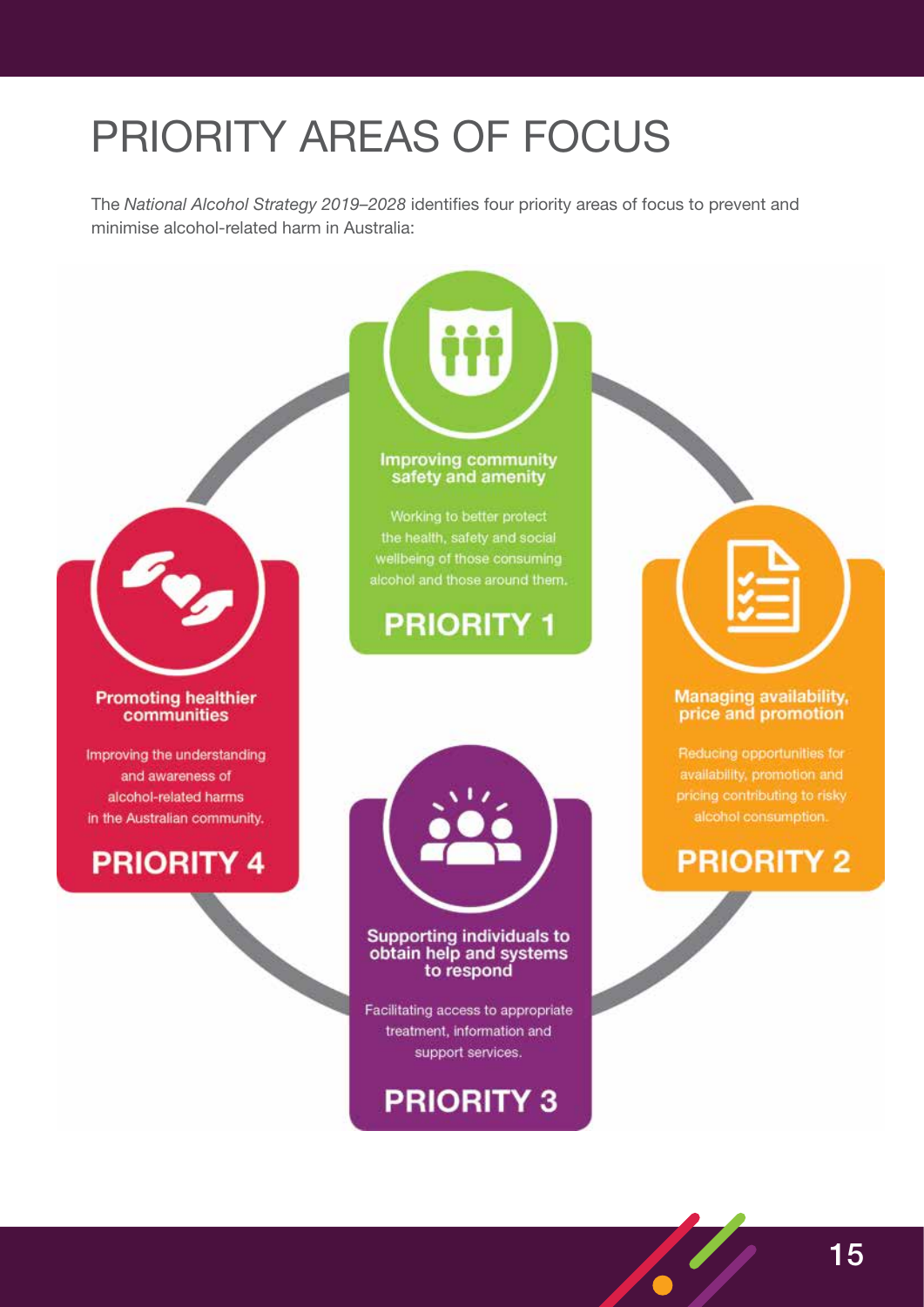

The majority of Australians do not drink alcohol at risky levels. Nevertheless, alcohol related harms can still have a significant impact.

Australians can be affected by reduced amenity and anti-social behaviour (such as street noise, having to avoid public parks, or petty costs from damaged property). Community safety and amenity can be impacted through contribution to experiences of violence and assault, crime (including drink driving and crashes), additional social costs and lost productivity, and reduced capacity within community services (including emergency departments, ambulance services and police departments). At the extreme end, alcohol is implicated in child abuse and neglect or physical violence or death.

In 2015–16, an estimated 162,400 Australians experienced physical assault where the offender was under the influence of alcohol (37.2% of total physical assaults).<sup>34</sup> Research has also shown that alcohol is involved in 34% of intimate partner violence incidents.<sup>35</sup>

Using national child protection data and estimating from Victorian measures of alcohol involvement, almost 20,000 children across Australia were victims of substantiated alcohol-related child abuse in 2006–2007.36 Data from New South Wales has highlighted that the greatest cost to government in responding to alcohol-related harm was being borne by police.<sup>37</sup>

The World Health Organization (WHO) has noted that harmful use of alcohol and drugs is a commonly cited risk factor for experiencing and perpetrating intimate partner violence and sexual violence.38 Greater attention should be paid to the relationship between access to alcohol and family violence in light of the evidence showing that alcohol misuse increases the severity and frequency of family violence.

There is also a high correlation between alcohol and motor vehicle crashes and the substantial trauma and harm they cause. Sustained efforts to prevent and prosecute drink-driving over recent decades have resulted in a significant fall in the proportion of road fatalities involving a driver under the influence of alcohol, however drink-driving is still a factor in 1 in 4 road fatalities.<sup>39</sup> This number remains far too high and underlines the importance of further enhancing enforcement and education around drink-driving.

There have been significant actions taken by several states and territories and/or local communities to improve community safety and amenity. There are substantial opportunities to consider the lessons learned, observe the successes and consider more widespread implementation of such evidence-based and practice-informed approaches and (where appropriate) national implementation of proven effective measures.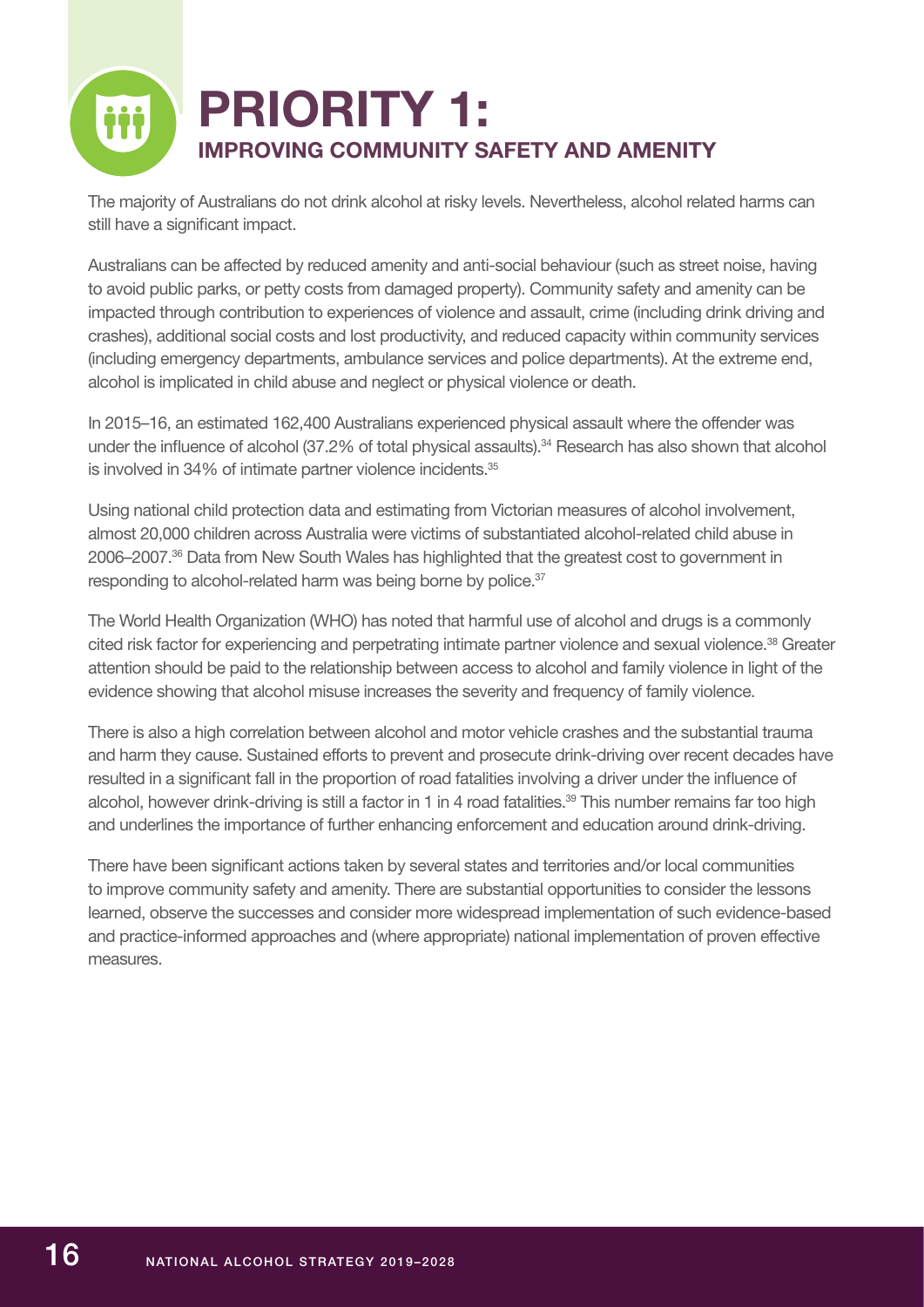### *Relevant indicators of change:*

- **Emergency Department (ED) presentations:** Estimated alcohol-related ED presentations on Friday, Saturday and Sunday nights per 1,000 persons
- **Alcohol-attributable hospitalisations:** Age standardised population rates (per 10,000) of alcohol-attributable hospitalisations for adults (15+ years)
- **Alcohol-related offence data:** Including violence and motor vehicle crashes
- **Experience of alcohol-related incidents.**

**Goal: Improve safety and community amenity by working to better protect the health, safety and social wellbeing of those consuming alcohol and those around them.**

## **POLICY OPTIONS**

| <b>Less injury and violence</b><br><b>OBJECTIVE</b>                                                                                                                                                                                                                                                                                        |                                  |
|--------------------------------------------------------------------------------------------------------------------------------------------------------------------------------------------------------------------------------------------------------------------------------------------------------------------------------------------|----------------------------------|
|                                                                                                                                                                                                                                                                                                                                            | <b>Responsibility</b>            |
| Build the capacity of local community stakeholders to identify and respond to<br>prevent harm.                                                                                                                                                                                                                                             | Shared                           |
| Investigate, assess and implement new approaches to deter drinking and<br>driving and other alcohol related anti-social behaviours, (eg. mandatory<br>sobriety conditions for repeat offenders, linked ID scanners to prevent entry<br>to venues, ignition interlocks and improvements to the extent and quality of<br>alcohol education). | Shared                           |
| Plastic glassware in high-risk venues and settings.                                                                                                                                                                                                                                                                                        | States and<br><b>Territories</b> |
| Support high risk communities to declare themselves as 'dry' communities,<br>which refer to an assortment of by-laws, regulations and other statutes all of<br>which restrict or forbid the consumption of liquor within a certain area.                                                                                                   | States and<br><b>Territories</b> |
| Implement evidence-informed policy and legislation around serving<br>restrictions after a set time and the type of drinks which can be purchased<br>and cessation of sales.                                                                                                                                                                | States and<br><b>Territories</b> |
| Accessible public transport.                                                                                                                                                                                                                                                                                                               | States and<br><b>Territories</b> |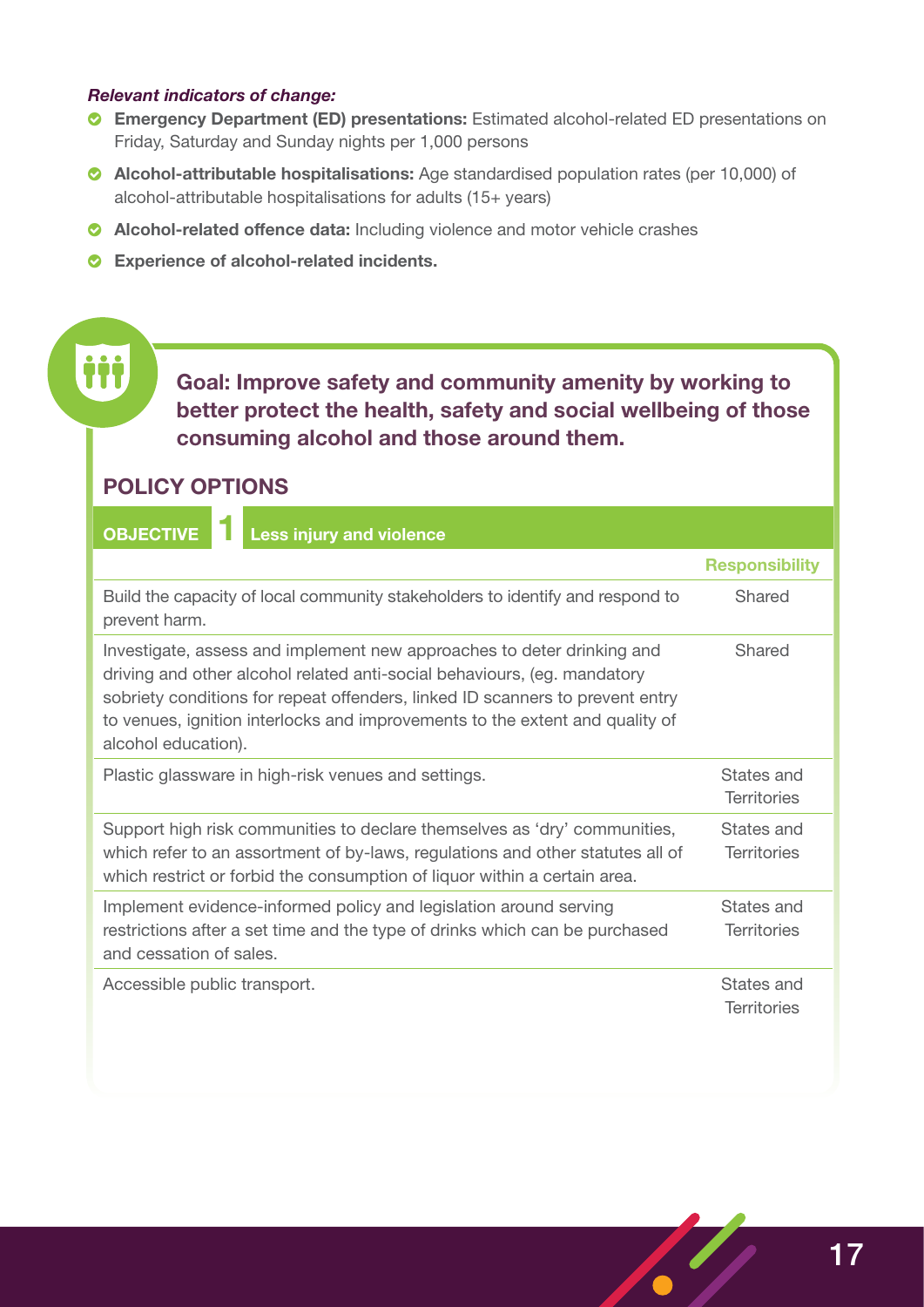## **POLICY OPTIONS**

**OBJECTIVE 2 Safer drinking settings**

|                                                                                                                                                                                                  | <b>Responsibility</b>            |
|--------------------------------------------------------------------------------------------------------------------------------------------------------------------------------------------------|----------------------------------|
| Mobile assistance patrols:                                                                                                                                                                       | Shared                           |
| Support volunteers and charity groups to provide support and advice to<br>at risk groups.                                                                                                        | Shared                           |
| Supporting more efficient and collaborative enforcement of liquor<br>licensing and public conduct laws.                                                                                          | States and<br><b>Territories</b> |
| Supporting licensing decision making and sharing of information on<br>-<br>good practices to achieve out-comes that contribute to reducing or<br>minimising alcohol-related harm and ill-health. | States and<br><b>Territories</b> |
| Ensuring venues and local governments work to the best evidence-based<br>design specifications using Crime Prevention Through Environmental<br>Design (CPTED)                                    | States and<br><b>Territories</b> |
| Require licensees to ensure staff are trained in the Responsible Service of<br>Alcohol and monitor and support compliance with such service standards.                                           | States and<br><b>Territories</b> |
| Provide and enforce alcohol free areas to help ensure public safety and<br>amenity.                                                                                                              | States and<br><b>Territories</b> |
| Provide opportunities for residents to declare their private premises<br>"alcohol-free" and support to enforce such declarations.                                                                | Local<br>governments             |

## **POLICY OPTIONS**

| <b>Better offender treatment and rehabilitation</b><br><b>OBJECTIVE</b>                                                                                                          |                                  |
|----------------------------------------------------------------------------------------------------------------------------------------------------------------------------------|----------------------------------|
|                                                                                                                                                                                  | <b>Responsibility</b>            |
| Implement and evaluate the effectiveness of approaches to change repeat<br>drink-driver offending behaviours, for example ignition interlocks, treatment<br>programs.            | Shared                           |
| Treatment which addresses substance use and other anti-social behaviours<br>(such as violence and drink driving) including within the prison and drug<br>treatment systems.      | Shared                           |
| Early intervention and screening for first-time offenders, including diversion<br>programs and options for referral to evidence-informed interventions or<br>treatment services. | States and<br><b>Territories</b> |
|                                                                                                                                                                                  |                                  |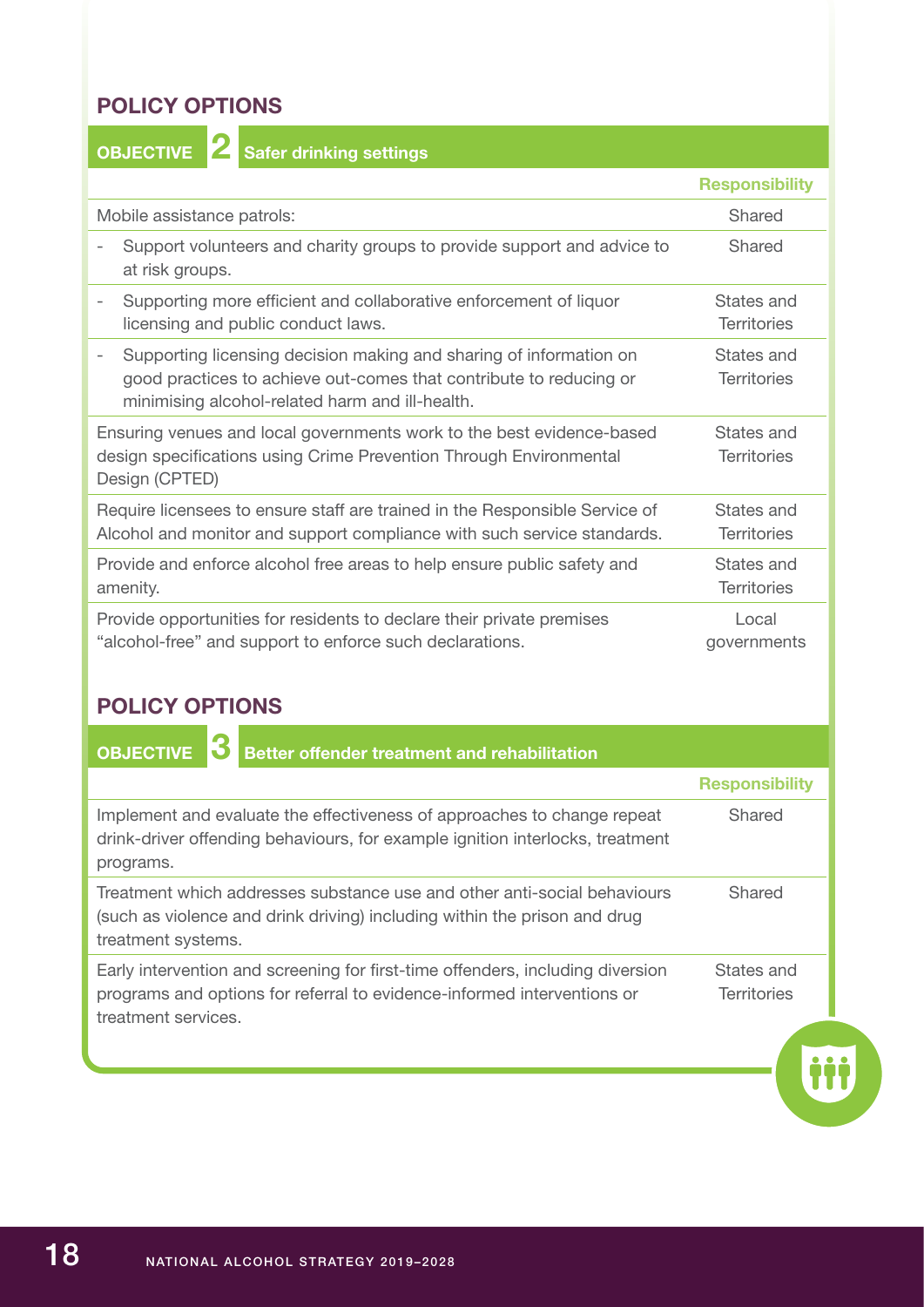

## **PRIORITY 2: MANAGING AVAILABILITY, PRICE AND PROMOTION**

As outlined previously, Australia's overall consumption of alcohol (on a per capita basis) has been in decline for the past 40 years, and the percentage of people reporting abstinence from alcohol has either increased or remained stable between 2009 and 2016.<sup>9</sup> Significant improvements have also been observed in abstinence over the same period among younger Australians. Specifically, more teenagers aged 12–17 are abstaining from drinking and delaying drinking (average age of first drink) for longer.<sup>9</sup>

This is in spite of the fact that some research indicates that alcohol has become more readily available and affordable in Australia over the last decade.<sup>40</sup>

The World Health Organization has identified that taxation, restricting availability and implementing bans on advertising are the most efficient strategies to minimise the harmful use of alcohol. They are highly cost-effective in reducing the alcohol-attributable deaths and disabilities at the population level.41 Furthermore, measures to reduce the availability of alcohol through strengthened controls on price and promotion can contribute to the outcomes of improving public safety and amenity (Priority 1). This effect is seen in overall consumption as well as in "heavy" or "problem" drinkers, and in harms to the drinker as well as to others.

In 2015, the Organisation for Economic Co-operation and Development (OECD) reported that Australia consistently ranks in the top third of countries for the taxation of alcoholic beverages, particularly for beer and spirits.<sup>42</sup> Excise rates for alcohol are indexed twice a year in line with the consumer price index (CPI). Wine is subject to a separate wine equalisation tax (WET) which is based on value and not alcoholic strength.

There is a large body of research, showing that in countries where substantial alcohol deregulation has occurred, increasing alcohol availability has resulted in increased risky drinking, assault rates, child maltreatment, drink-driving, car crashes and hospital admissions.<sup>43,44,45,46,47,48,49</sup>

As mentioned above, Australia has implemented a range of measures to reduce alcohol-related harm, including liquor licensing and service regimes, education programs to raise awareness about the dangers of harmful drinking, drink driving campaigns combined with law enforcement initiatives such as random breath testing, responsible service of alcohol training programs, and a range of prevention, early intervention and treatment programs.

Price control measures are shown to reduce heavy drinking and alcohol related harm, as those who consume higher amounts of alcohol pay more.<sup>50</sup> A number of Australian and international reports suggest raising the price of the cheapest forms of alcohol by setting a minimum floor price will have a significant impact on risky drinking.51 Floor prices have been shown to reduce the proportion of young people who are heavy drinkers, to reduce underage and binge drinking, to delay intentions among younger teenagers to start drinking and to slow progression towards drinking larger amounts.<sup>52</sup>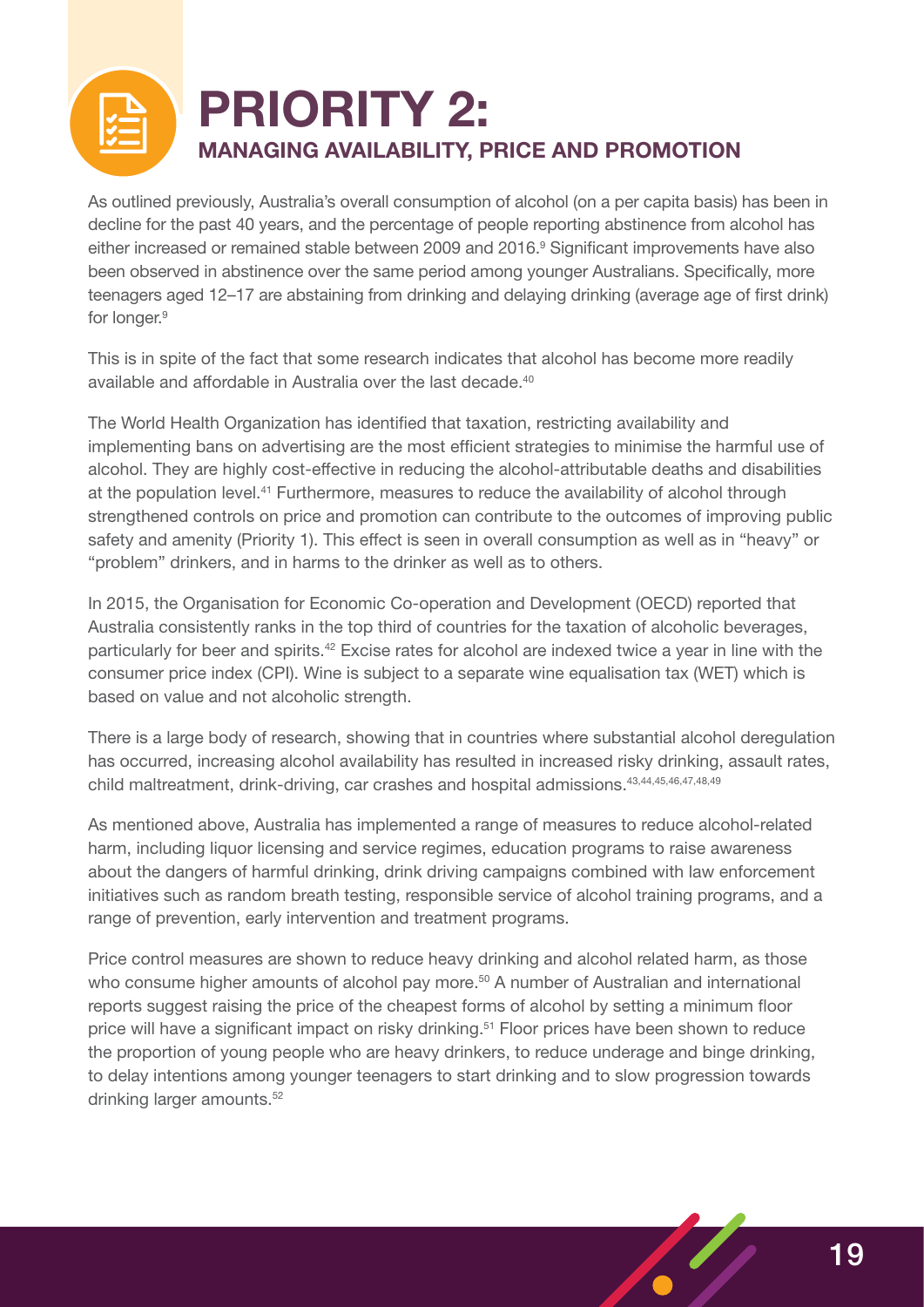In relation to advertising, evidence shows that both the content and context of alcohol promotion and the frequency of media exposure can have an impact on attitudes and behaviours.<sup>53</sup> There is a strong association between exposure to alcohol advertising and young people's drinking.<sup>54</sup>

Alcohol advertising in Australia is regulated under several intersecting codes and overseen at varying levels of responsibility where issues of content, platform and placement are dealt with separately. The operation of these codes, in part, aims to protect minors from exposure to alcohol products. However, over 94% of Australian students aged 12 to 17 have seen alcohol advertising on television.<sup>55</sup> The relationship between alcohol advertising and sponsorship of sporting events is another issue that is raised in discussions relating to exposure of young people to alcohol advertising.

The new focus on social media and digital marketing presents differences in terms of regulatory and health promotion responses and the potential risks for exposure to alcohol advertising by minors. This will be an issue that is monitored closely over the lifespan of the Strategy.

This Strategy also provides options to consider the transparency of licensing decisions and the role of communities in contributing to these decisions as a way of preventing and minimising alcohol-related harms.

### *Relevant indicators of change:*

- **Lifetime risk:** Proportion of people exceeding the National Health and Medical Research Council (NHMRC) guidelines for lifetime risk
- **Single occasion risk:** Proportion of people exceeding the NHMRC guidelines for single occasion risk
- **Very high alcohol consumption:** Proportion of population consuming 11 or more standard drinks on a single occasion at least monthly
- **School children:** Proportion of school students (aged 12–17) who drank more than four drinks on one day in past seven days
- **Age first tried alcohol:** Average age at which young people aged 14–24 first tried a full serve of alcohol
- **Total alcohol consumption per capita.**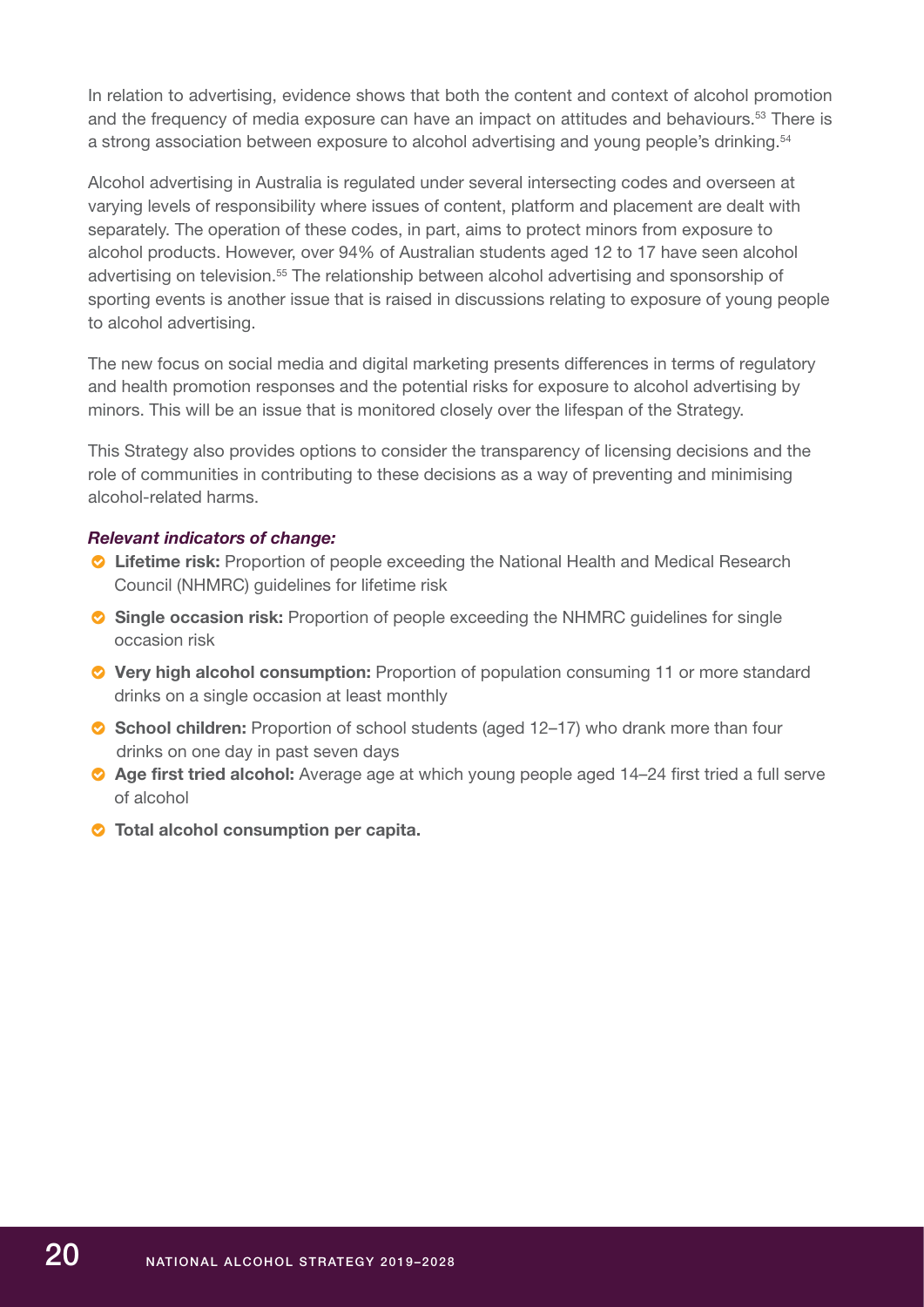

**Goal: Reducing opportunities for availability, promotion and pricing contributing to risky alcohol consumption.**

## **POLICY OPTIONS**

## **OBJECTIVE 1 Strengthen controls on access and availability**

**Responsibility** Improved awareness and enforcement of secondary supply legislation (and consideration for nationally consistent approach). Shared Interrupt illegal importation. The common wealth commonwealth Effective policing and enforcement, including test-purchasing which allows police officers to identify licensed premises including supermarkets selling alcohol to under 18s. States and **Territories** Review duty free restrictions. The common vealth commonwealth Licensing procedures that consider known factors for risks and harms (outlet density, trading hours, impact on amenity). States and **Territories** Registration and accreditation of licensees and key support staff, including minimum skills/ knowledge assessment. States and **Territories** National standardisation of Responsible Service of Alcohol requirements. States and **Territories** Build the capacity of local community stakeholders to contribute to liquor licencing policies. States and **Territories** and local government

## **POLICY OPTIONS**

| OBJECTIVE 2 Pricing and taxation reforms to reduce risky alcohol consumption                                                                                               |                                  |
|----------------------------------------------------------------------------------------------------------------------------------------------------------------------------|----------------------------------|
|                                                                                                                                                                            | <b>Responsibility</b>            |
| Introduction of a minimum floor price for alcohol.                                                                                                                         | States and<br><b>Territories</b> |
| Direct revenue from alcohol taxation towards preventive health activities<br>(including a focus on alcohol-related harm) and alcohol and other drug<br>treatment services. | Commonwealth                     |
| Taxation reforms such as volumetric taxation.                                                                                                                              | Commonwealth                     |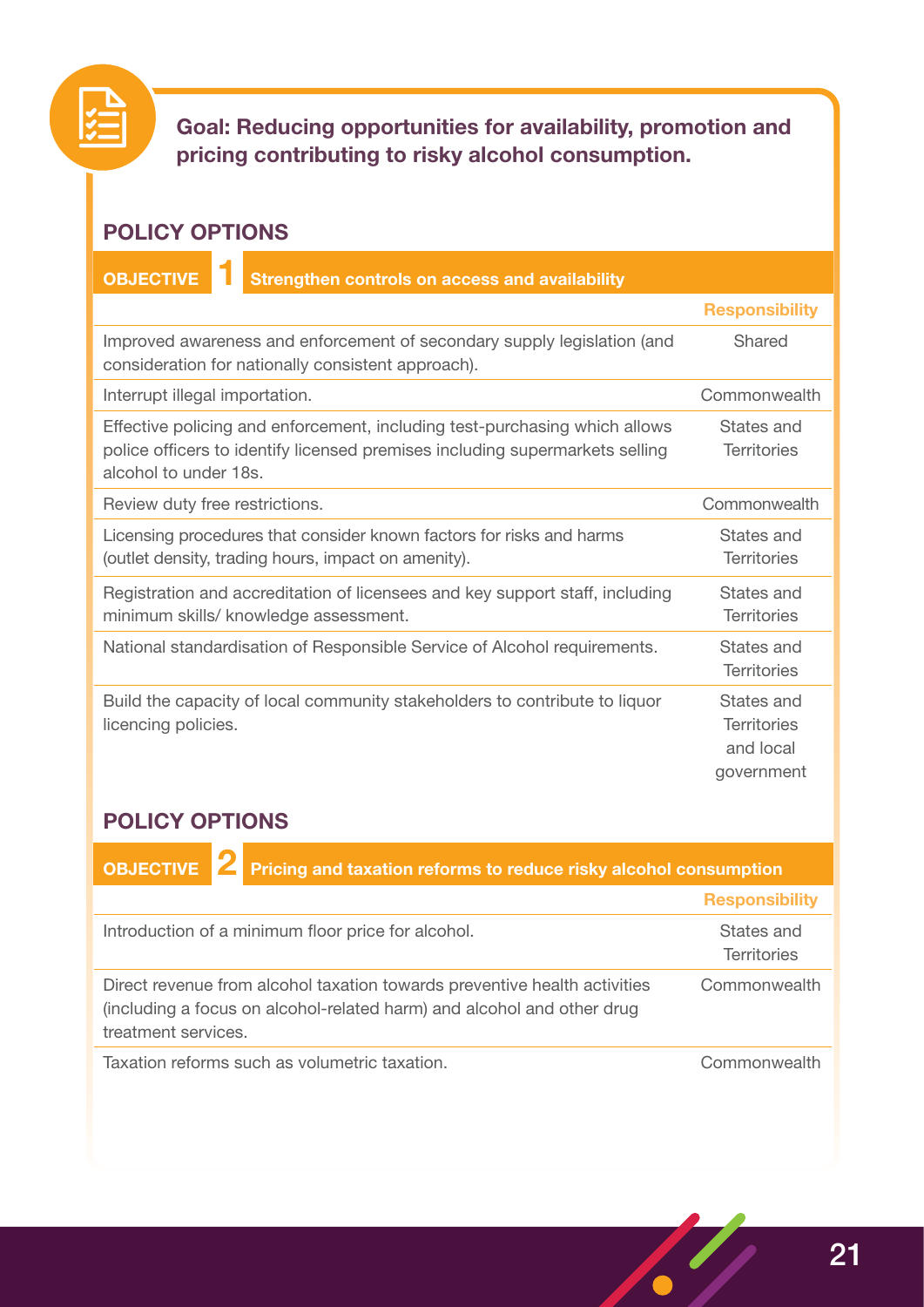## **POLICY OPTIONS**

| <b>OBJECTIVE</b><br>Minimise promotion of risky drinking behaviours & other inappropriate marketing                                                                                     |                       |
|-----------------------------------------------------------------------------------------------------------------------------------------------------------------------------------------|-----------------------|
|                                                                                                                                                                                         | <b>Responsibility</b> |
| Implement measures to reduce alcohol advertising exposure to young<br>people (including online and sporting events).                                                                    | Shared                |
| Measures to prevent promotion of discounted/low priced alcohol that is<br>associated with risky drinking, including bulk-buys, two-for-one offers,<br>shop-a-dockets.                   | Shared                |
| Effective controls on alcohol promotion to protect at-risk groups including<br>youth and dependent drinkers.                                                                            | Shared                |
| Promotion of measures that support changing individual and community<br>attitudes towards risky alcohol consumption.                                                                    | Shared                |
| Extend the single national advertising code to cover placement and content<br>across all media which provides consistent protection of exposure to<br>minors regardless of programming. | Commonwealth          |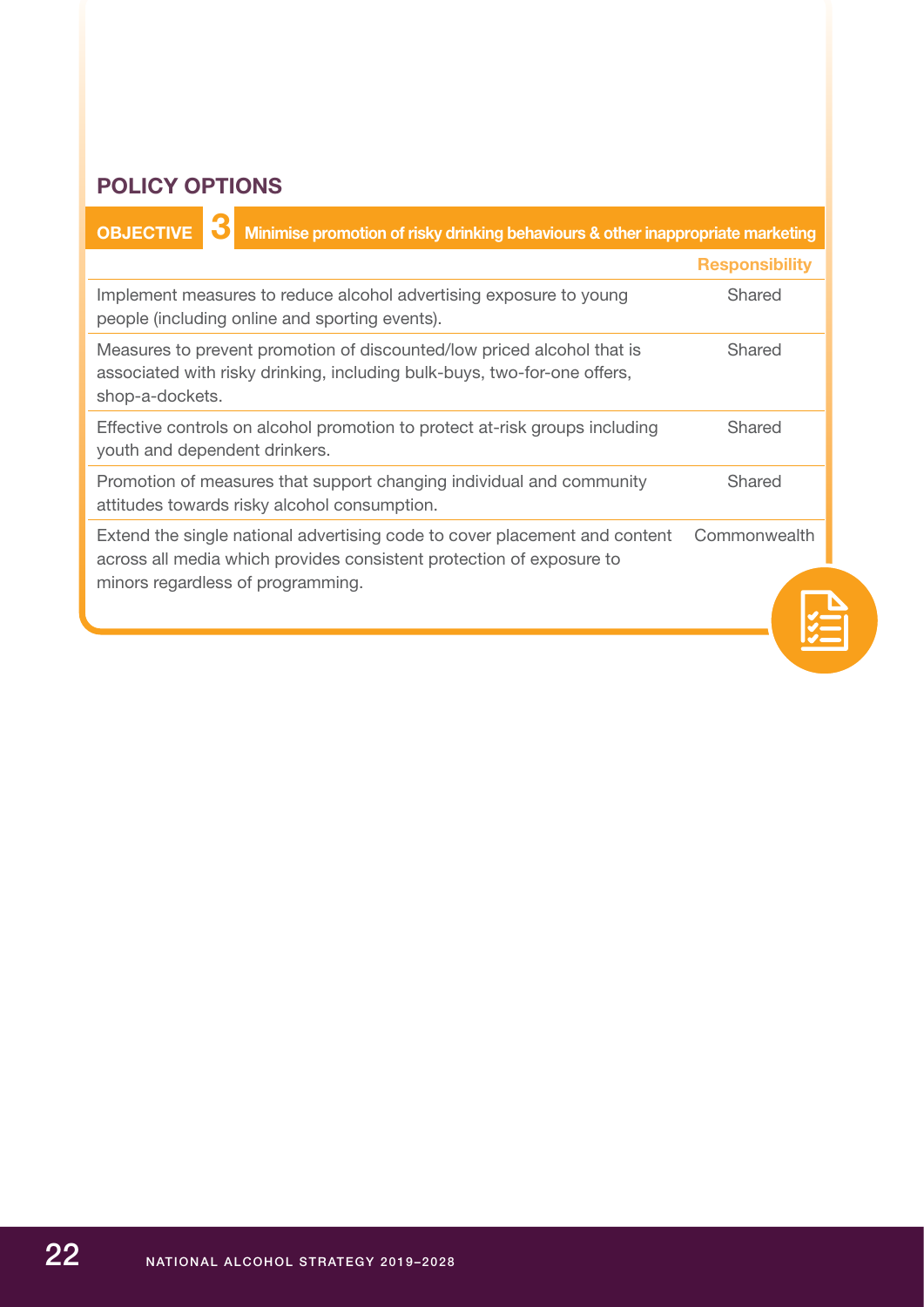# **PRIORITY 3: SUPPORTING INDIVIDUALS TO OBTAIN HELP AND SYSTEMS TO RESPOND**

Many Australians require support and help as a result of their harmful alcohol use. It is important that when people make the decision to reduce or stop their alcohol consumption, services are available to respond to that decision in a timely manner. Equally, family, carers or friends may need support or advice for themselves or for the person of concern. Asking for help can be difficult, and it is critical that services are able to engage with help seekers in the moment and offer practical first contact support.

Treatment is an important part of reducing the harm from alcohol use, recognised by the release of the *United Nations Sustainable Development Goal 3.5*, to *'Strengthen the prevention and treatment of substance abuse, including narcotic drug abuse and harmful use of alcohol'*. 56 Effective treatment includes outpatient, inpatient and community based treatment services, as well as medication assisted treatment for alcohol dependence. An effective alcohol treatment sector includes government, non-government and private services, and relies on a knowledgeable and engaged primary care sector.<sup>57</sup> This Strategy affords an opportunity to contribute to this goal by ensuring treatment coverage consistent with the treatment coverage of other health conditions and prevention efforts in line with the harm experienced in Australia.

This Strategy has identified the importance of people seeking help being able to access the service that best meet their needs.

Frontline service providers (including health professionals and other related workers) should be equipped and encouraged to deliver early and opportunistic brief interventions as part of their ongoing duties. Pathways to care and opportunistic interventions at point of access, particularly in hospital settings where there is a high prevalence of people presenting for health-related issues that are related to alcohol-related harm, are currently not being utilised systematically or in any coordinated fashion.

Technology can be a key driver in providing brief interventions and information about access to other services, with the ability to respond when a person decides to seek help in a timely manner. These initial contacts can be anonymous, quick and triage the person to the best available help in the moment they are seeking it. Such interventions can play an important role in encouraging a person to make changes to reduce their alcohol consumption. Tools such as the ASSIST-BI<sup>58</sup> (an easy to follow and evidence-based screening and brief intervention program) could be expanded and adapted for particular professional groups and promoted widely as an evidence based approach to screening and providing brief interventions.

It is also important to build capacity and capability of the treatment service system, acknowledging the roles of primary care (particularly in terms of screening, brief intervention and referrals) and specialist services, and the interface between them to seize the opportunities that exist in preventing and advising on harms and risks.

23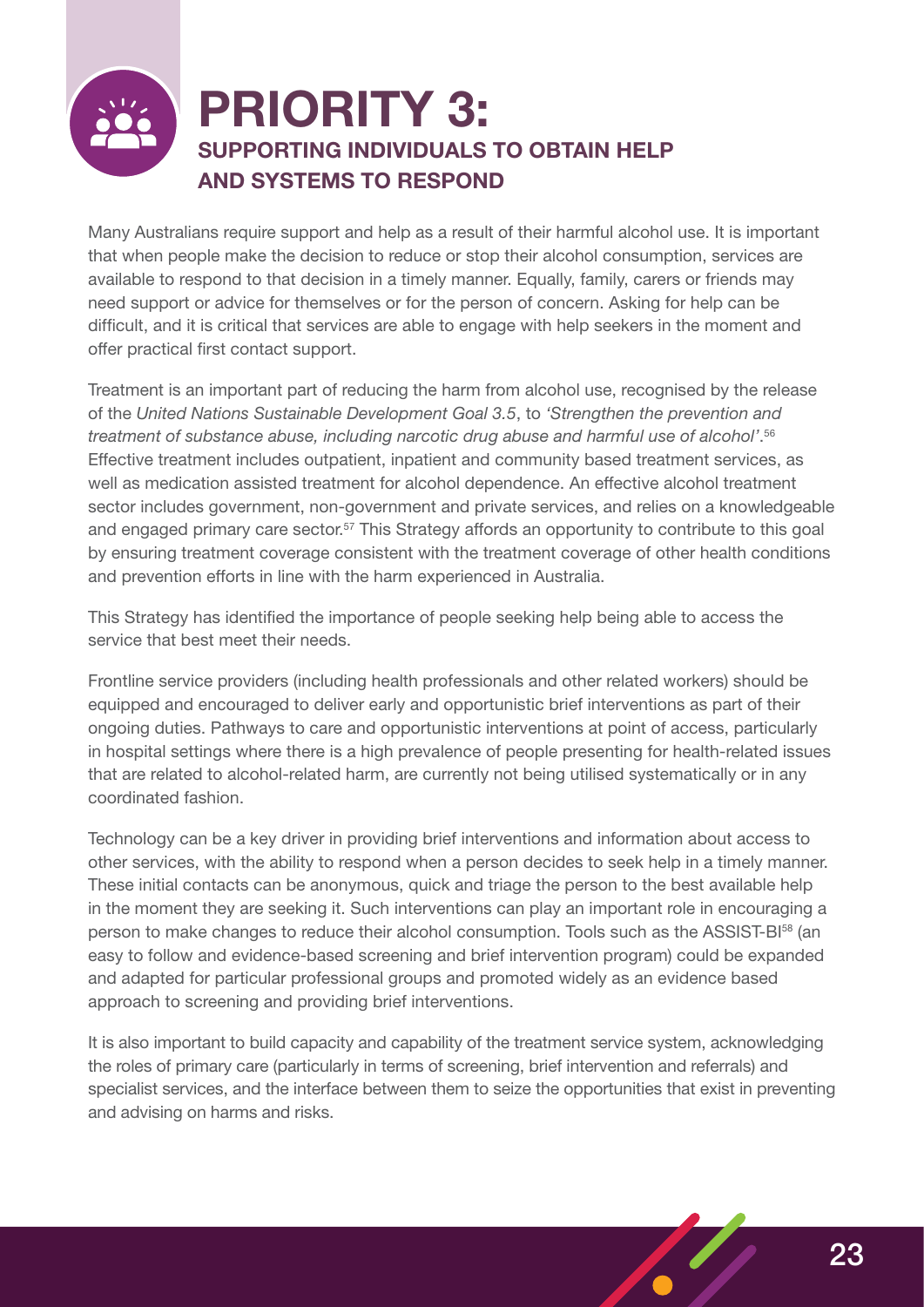The provision of high quality alcohol-related harm and risk information is particularly important during pregnancy and breastfeeding. Supporting women to avoid alcohol can reduce the risks of long term damage to the developing baby. Significant work has been done to develop resources for health professionals and the specialist alcohol and drug sector, including the *Australian Diagnostic Guide for FASD*, 59 (fetal alcohol spectrum disorder) and best practice resources for alcohol and drug dependent women for example, *Women Want to Know*. 60 Further work is required to disseminate appropriate resources, provide adequate training and have alcohol consumption conversations as part of standard practice in the antenatal setting. In addition, as almost half of all pregnancies in Australia are unplanned, it is imperative that health professionals ask patients about alcohol consumption prior to pregnancy awareness when unintended exposure to alcohol is common  $61$ 

Services and support for adults with alcohol-induced brain injury (including FASD)<sup>7</sup> is an important component of the health care and social services response.

Families and peers also play an important role in helping people reduce their risky alcohol consumption and need to have access to current and evidence-based information.

### *Relevant indicators of change:*

- **Alcohol during pregnancy:** Proportion of pregnant women consuming alcohol during their pregnancy
- **Alcohol attributable deaths:** Age standardised population rates (per 10,000) of alcohol-attributable deaths for adults (15+ years)
- **Proportion of people with alcohol dependence:** Proportion of people who complete an episode of care where alcohol is identified as the primary drug of concern.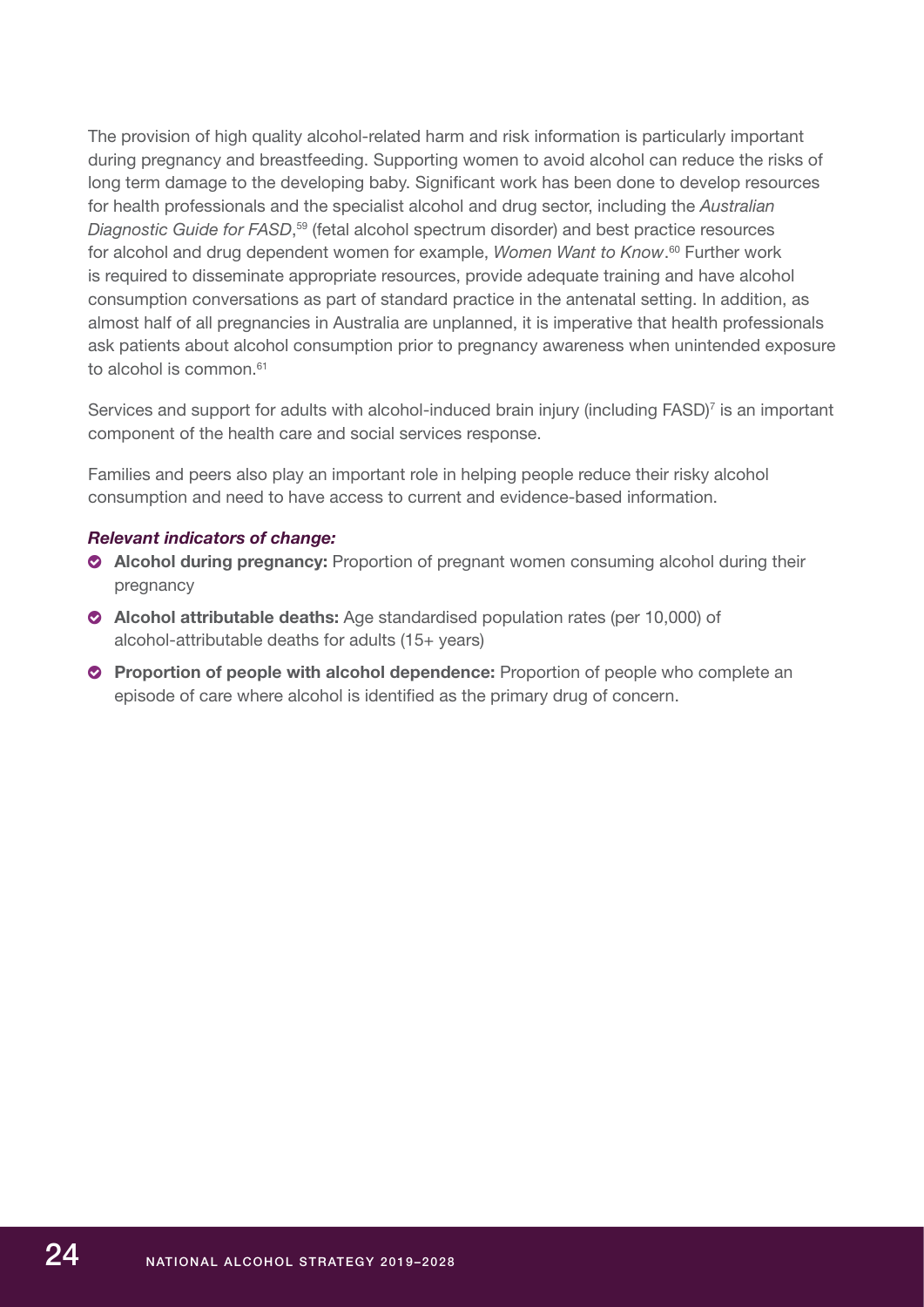

**Goal: Facilitating access to appropriate treatment, information and support services.**

## **POLICY OPTIONS**

**OBJECTIVE 1 Promote use of evidence-based information and support services**

|                                                                                                                                                                                                                                                                                                                       | <b>Responsibility</b> |
|-----------------------------------------------------------------------------------------------------------------------------------------------------------------------------------------------------------------------------------------------------------------------------------------------------------------------|-----------------------|
| Centralise information on alcohol-related referral services and programs to<br>support improved referral processes in primary healthcare.                                                                                                                                                                             | Shared                |
| Implement evidence-informed digital-health options with particular attention<br>to reaching those who would not normally access treatment.                                                                                                                                                                            | Shared                |
| Strengthen partnerships and communication between services to support<br>early identification of problems and ensure treatment and ongoing care,<br>including between alcohol treatment child protection and family violence<br>services; and detoxification and rehabilitation and aftercare services.               | Shared                |
| Implement parenting support programs (such as the positive parenting<br>program and nursing mother home visit programs) and develop information<br>and support services for alcohol-dependent parents, especially of<br>new-borns, to reduce parental alcohol consumption and improve child<br>development prospects. | Shared                |
| Encourage General Practitioners' engagement in the Medical Management<br>of People with alcohol dependency.                                                                                                                                                                                                           | Shared                |
| Improve the frequency and quality of screening and opportunistic<br>interventions for risky alcohol consumption, including through promotion<br>and training of the ASSIST-BI.                                                                                                                                        | Shared                |
| Provide further education and training to health and other professionals for<br>the treatment of alcohol problems.                                                                                                                                                                                                    | Shared                |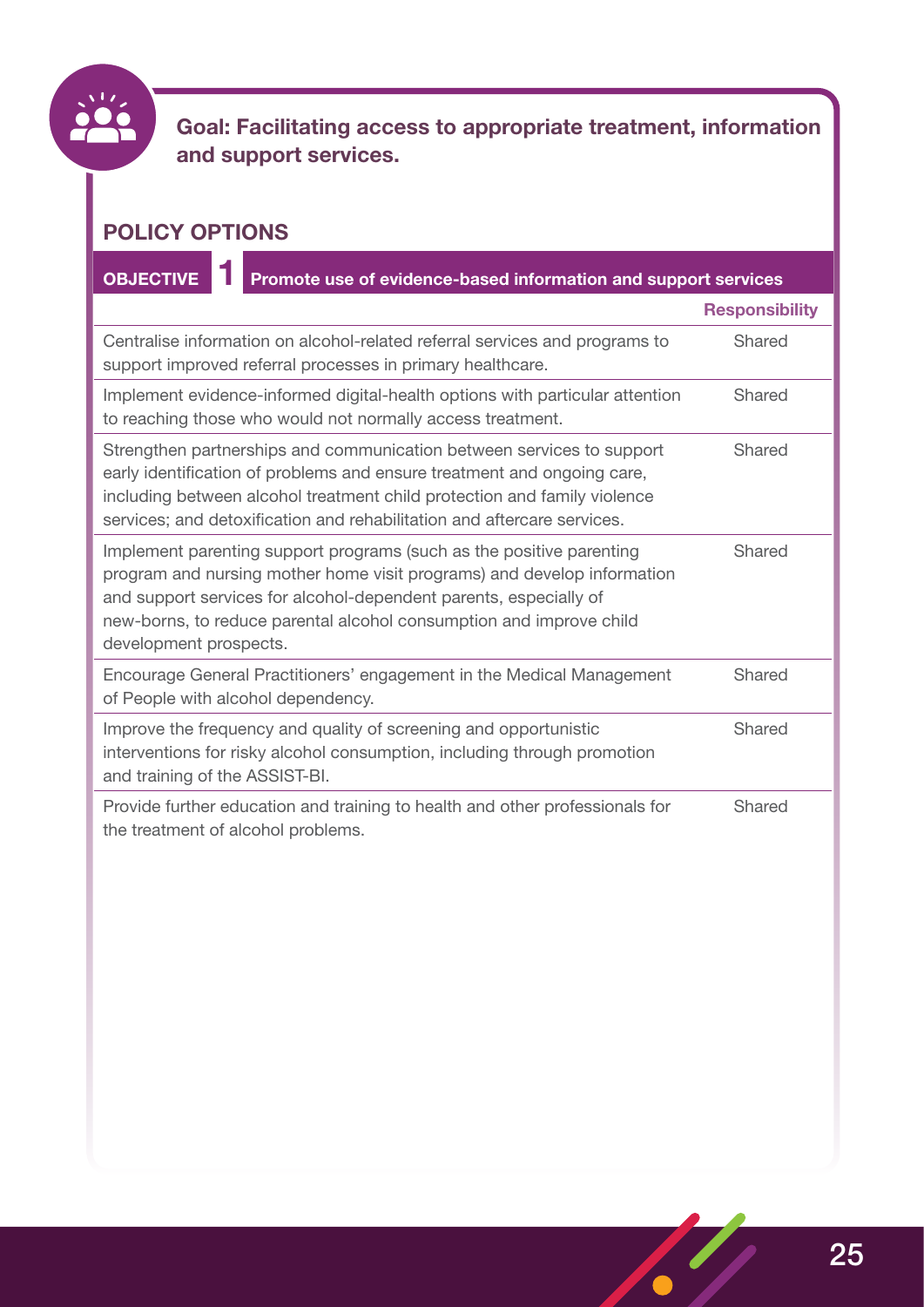## **POLICY OPTIONS**

### **Responsibility** Increase screening, assessment, referral and treatment in primary health care settings and coordination between primary care acute and specialist services. Shared Expand the range of intervention options from brief and early interventions through to withdrawal management, psycho-social interventions, residential rehabilitation, community care and aftercare programs. **Shared** Implement settings based approaches to identifying, screening, assessment, brief interventions and referral to minimise alcohol-related problems (for example, sexual health services, needle syringe programs, maternity, mental and community health, justice health services). Shared Ensure specific services for people with severe alcohol and other drug problems are available. Shared Enhance the capacity of generalist healthcare, community, welfare and support services. Shared **OBJECTIVE 2 Deliver a quality, responsive, safe and effective treatment system**

Implement tailored interventions across a range of health care settings including more investment in detoxification and rehabilitation services for individuals who cannot be treated in the community. Shared

Improve availability of effective psychosocial treatment (such as counselling, cognitive behaviour therapies, etc) and social approaches including employment and housing programs.

## **POLICY OPTIONS**

**3**

**OBJECTIVE** 

**Implementation of National FASD Strategic Action Plan**

Shared

|                                                                                                                                                                      | <b>Responsibility</b> |
|----------------------------------------------------------------------------------------------------------------------------------------------------------------------|-----------------------|
| Implementation of the National FASD Strategic Action Plan.                                                                                                           | Shared                |
| Improve FASD prevention through community awareness, and improved<br>FASD detection, diagnosis and access to therapy                                                 | Shared                |
| Increase awareness of the full range of treatment options for women at risk,<br>including outpatient counselling and relapse prevention medicines<br>for dependence. | Shared                |
| Promote harms to developing baby as a result of maternal alcohol<br>consumption in school and post secondary and tertiary education.                                 | Shared                |
| Disseminate, promote and provide training to support the use of<br>established resources.                                                                            | Shared                |
| Improve access to support services, including through the National<br>Disability Insurance Scheme.                                                                   | Shared                |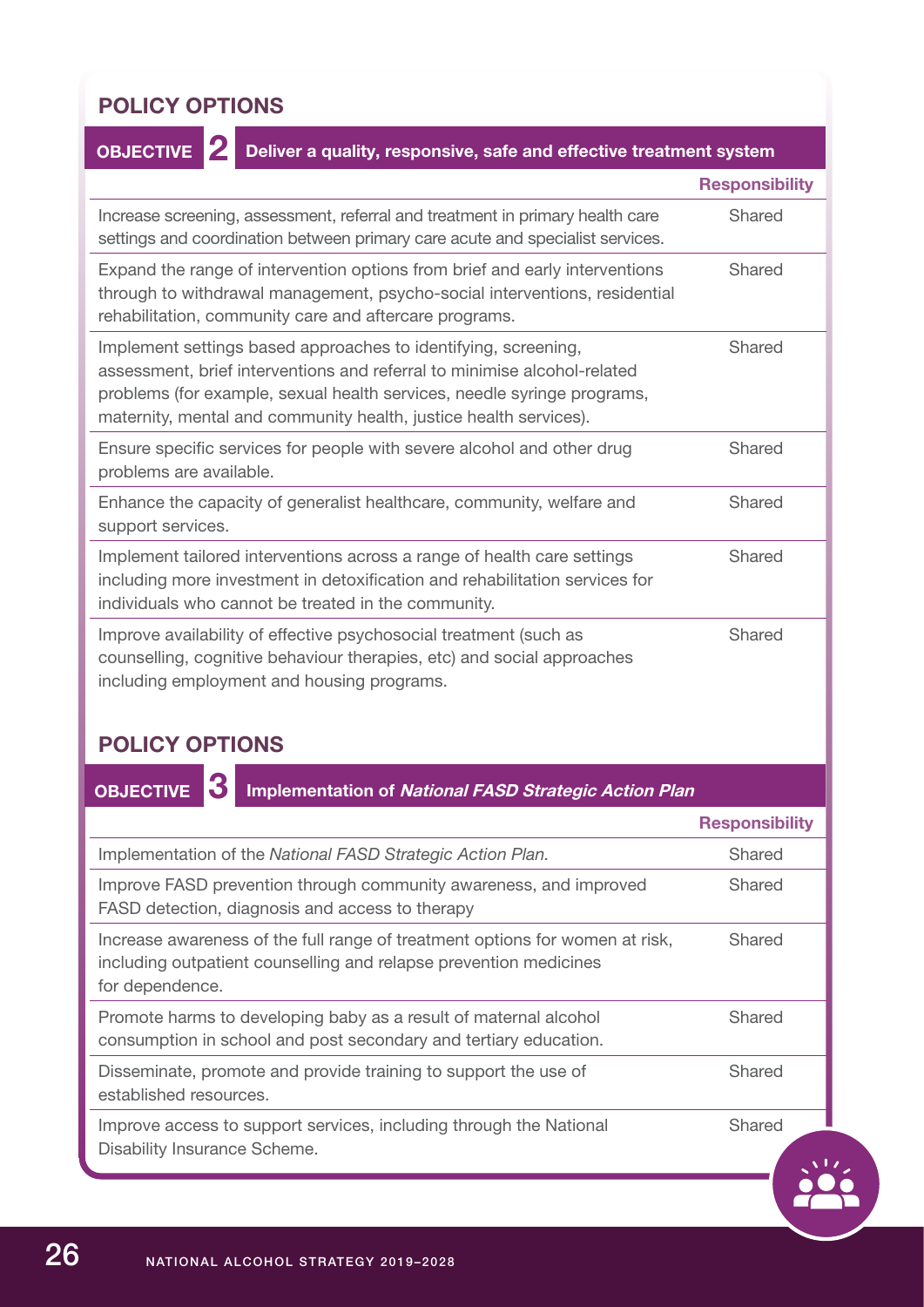

A key aspect to reducing alcohol-related harm includes effective health promotion and prevention. Messages need to be informed by the evidence, and communications targeted to at-risk populations and populations experiencing disproportionate harm.

However, there is currently poor understanding and awareness among the population in relation to risky alcohol consumption. In 2016, 32% of males and 9.1% of females thought they could drink three or more drinks every day (exceeding the lifetime risk of harm guidelines) without putting their health at risk.<sup>9</sup>

Regular repetition of evidence-informed messages will, over time help to create the groundswell for positive changes to attitudes and a cultural shift towards healthier and lower risk alcohol consumption behaviours. It is important to encourage consistent messaging across all media in relation to the harms of alcohol.

There is a need to improve personal knowledge and susceptibility of the harms associated with risky drinking and to ensure local communities provide a policy environment that support low risk drinking choices and discourages risky drinking. This Strategy encourages leveraging opportunities for embedding alcohol risk literacy in other programs, encouraging healthy lifestyle choices and health promotion activities to actively reduce the risks associated with alcohol consumption.

There is evidence to suggest that Australians are already open to the idea of needing to address their alcohol consumption as part of a healthier lifestyle. Almost half (48%) of recent drinkers (consumed at least 1 serve of alcohol in last 12 months) took action to reduce their alcohol intake in 2016 and the main reason for doing this was due to concern for their health.<sup>9</sup>

The foundation of promoting healthier communities is ensuring the availability of a strong evidence base. Evidence is constantly improving, and priorities and effective responses will develop during the term of the Strategy. Supporting research and building and sharing evidence is a key mechanism that allows a national approach to leverage better outcomes from local implementation. This requires ongoing research into consumption levels, consumption behaviours, harms and impacts. Regulators and service providers should encourage the use of this research to inform innovative responses. Innovative responses should be evaluated, and outcomes promoted and disseminated, further contributing to the body of evidence.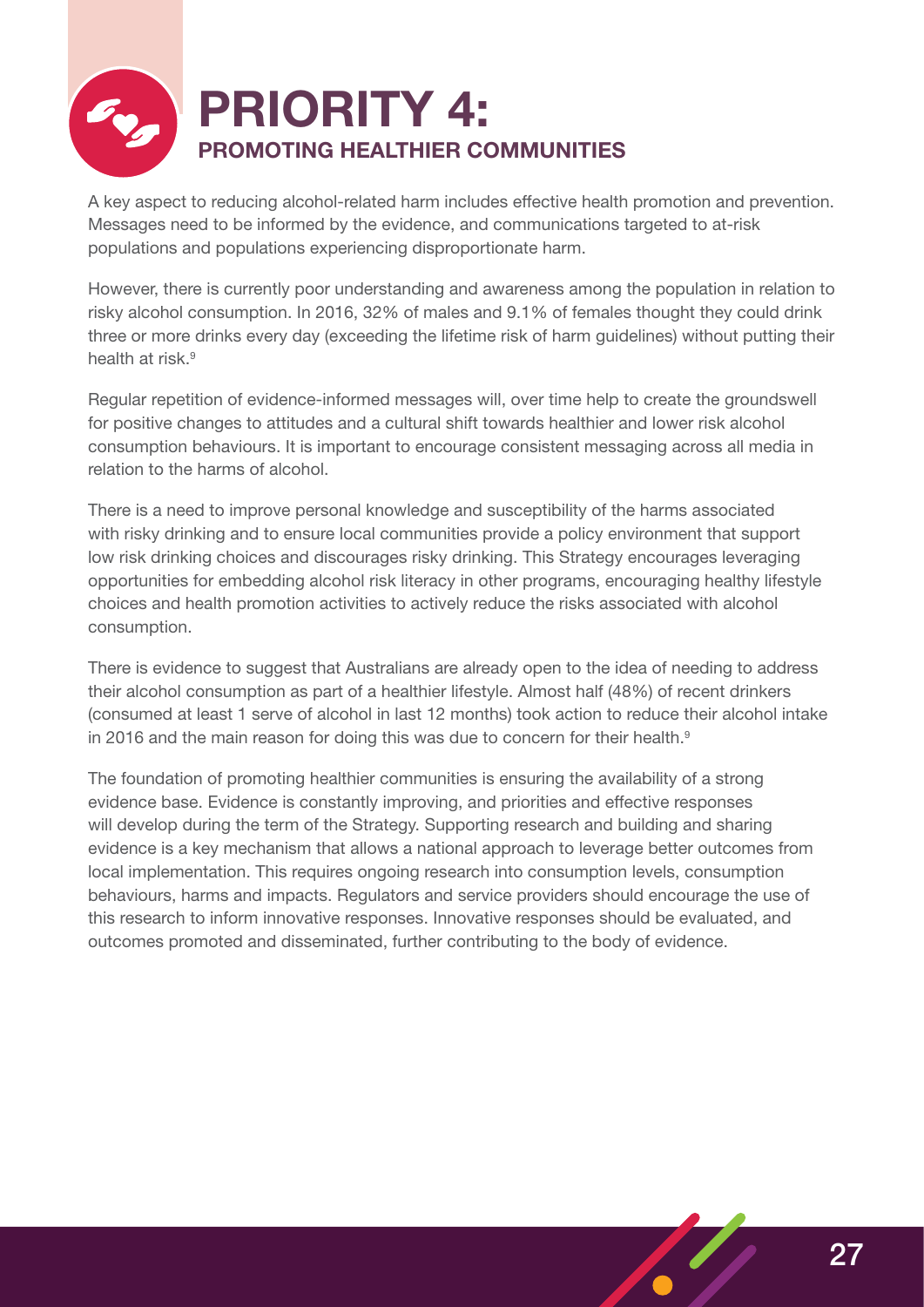### *Relevant indicators of change:*

- **Total alcohol consumption per capita**
- **Lifetime risk:** Proportion of people exceeding the NHMRC guidelines for lifetime risk
- **Single occasion risk:** Proportion of people exceeding the NHMRC guidelines for single occasion risk
- **Very high alcohol consumption:** Proportion of population consuming 11 or more standard drinks on a single occasion at least monthly
- **◆ High school children:** Proportion of high school students (aged 12–17) who had ever consumed alcohol
- **Age first tried alcohol:** Average age at which young people aged 14–24 first tried a full serve of alcohol.

## **Goal: Improving the understanding and awareness of alcohol related harms in the Australian community, particularly to those experiencing disproportionate risks and harms.**

## **POLICY OPTIONS**

| <b>OBJECTIVE</b><br>Improve the awareness and understanding of alcohol harms                                                                                                                                                                                                                    |                       |  |
|-------------------------------------------------------------------------------------------------------------------------------------------------------------------------------------------------------------------------------------------------------------------------------------------------|-----------------------|--|
|                                                                                                                                                                                                                                                                                                 | <b>Responsibility</b> |  |
| Support the NHMRC's Australian Guidelines to Reduce Health Risks from<br>Drinking Alcohol to provide the highest standard of evidence-informed<br>guidelines for health professionals, policy makers and the Australian<br>community on reducing health risks associated with drinking alcohol. | Shared                |  |
| Once finalised, promote and translate key messages of the revised NHMRC<br>guidelines to support informed decisions about alcohol consumption, and<br>promote better public understanding of alcohol-related harms.                                                                             | Shared                |  |
| Further educate Australians about lower risk drinking, including in relation to<br>health impacts of drinking (e.g. links with cancer, liver disease, violence and<br>injury, weight gain, chronic diseases, overweight and obesity, substance<br>dependence and mental illness).               | Shared                |  |
| Improve capacity of communities to identify, prevent and minimise alcohol-<br>related harm through evidence-based activities.                                                                                                                                                                   | Shared                |  |
| Develop guidelines and information on alcohol-related harm for older<br>Australians.                                                                                                                                                                                                            | Shared                |  |
| Development of public health campaigns promoting the risks and harms<br>associated with alcohol consumption.                                                                                                                                                                                    | Shared                |  |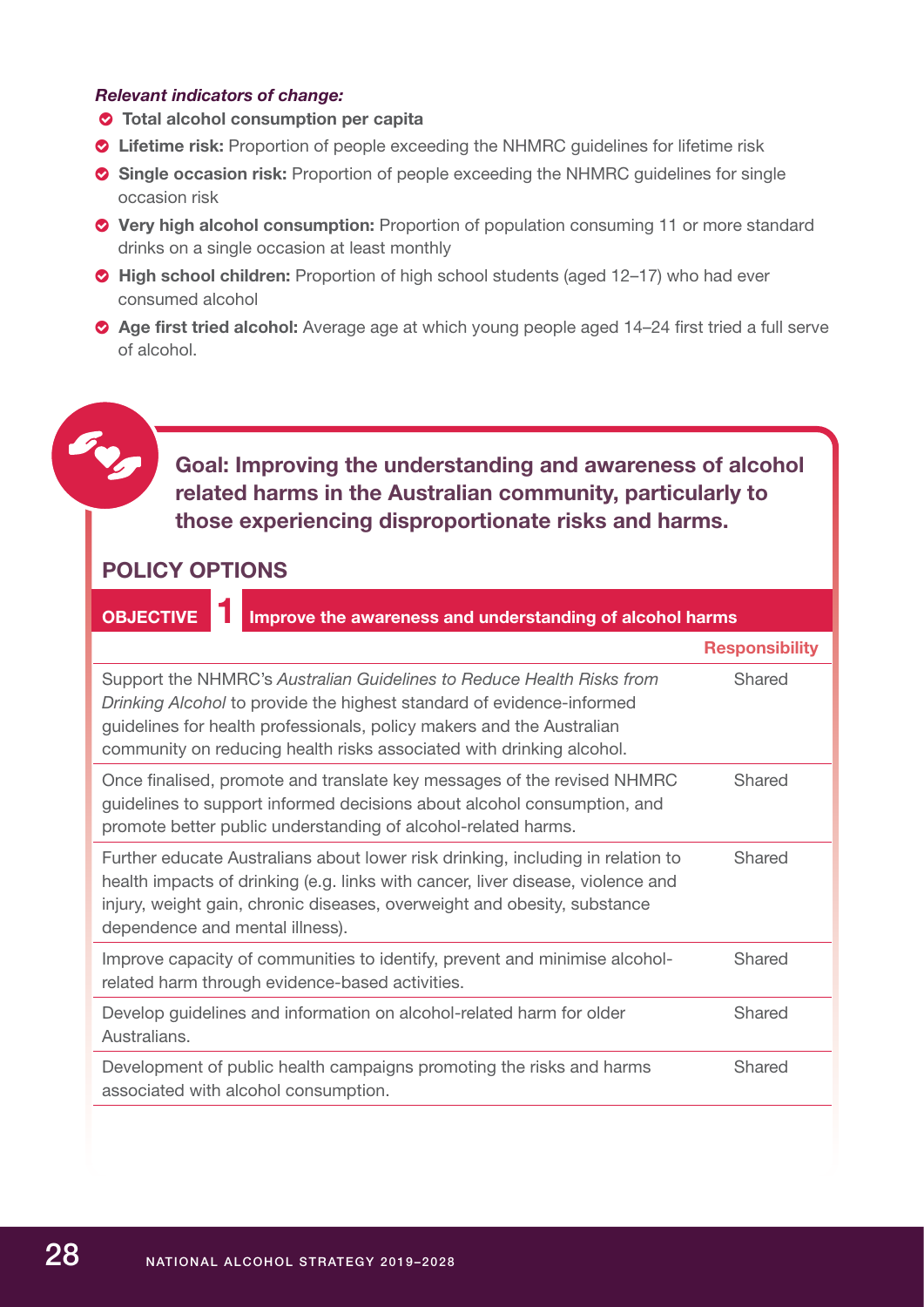| Implement evidence based secondary-supply programs to reduce<br>underage drinking.                                                                                      | Shared       |
|-------------------------------------------------------------------------------------------------------------------------------------------------------------------------|--------------|
| Promote measures that facilitate and encourage cultural change by shifting<br>attitudes towards risky alcohol consumption and promoting messages<br>about low-risk use. | Shared       |
| Update and implement the National Guidelines for the Treatment of<br>Alcohol Problems.                                                                                  | Commonwealth |

## **POLICY OPTIONS**

**OBJECTIVE 2 Improve communication to target groups Responsibility** Targeted communications to promote healthy behaviours which are Shared informed by the evidence of what works to at-risk groups. Improve availability of point-of-sale information on risks of harmful Shared consumption. Promote the national online portal of alcohol related health information Shared for parents, students, teachers and community organisations (www.positivechoices.org.au). Implement effective health-related warning labels such as pregnancy Commonwealthwarning labels. Eng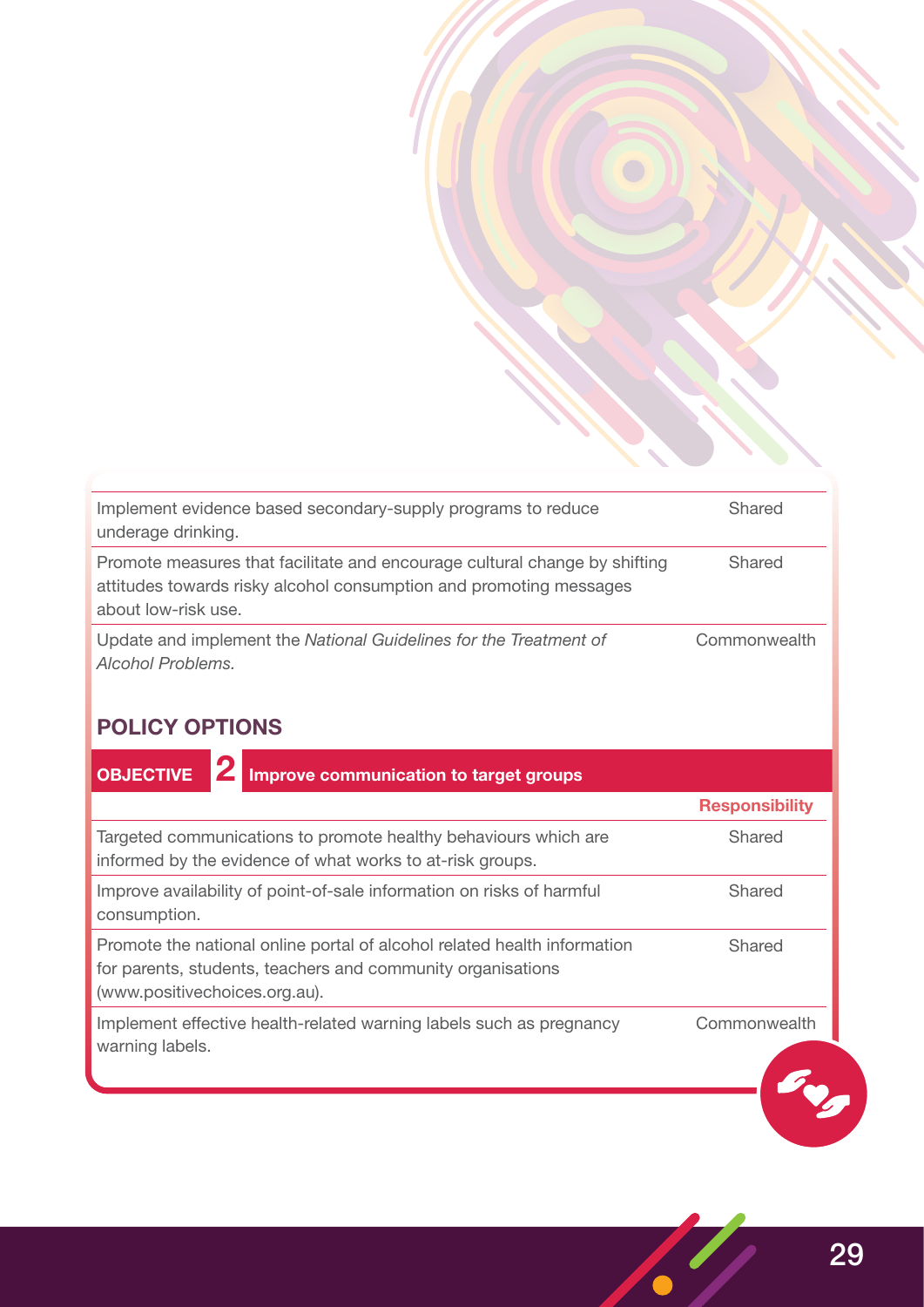# <span id="page-31-0"></span>GOVERNANCE

The differing roles and responsibilities of the Commonwealth and state and territory governments relating to alcohol require a cross-jurisdictional commitment to share information, coordinate responses and achieve legislative and broader policy consistency where possible.

As a sub-strategy of the *National Drug Strategy 2017–2026*, this Strategy is overseen by the Ministerial Drug and Alcohol Forum (MDAF) which is supported by the National Drug Strategy Committee (NDSC).

The Strategy has been developed with input from a wide range of stakeholders, including governments, non-government organisations, public health experts, police, community-based organisations, and researchers.

Monitoring the implementation and progress of the Strategy will be the responsibility of the NDSC. There will be opportunities for stakeholders to provide feedback to the NDSC as it develops policy advice and recommendations for consideration by MDAF.

It is expected that the NDSC will be responsible for:

- **O** Developing a reporting framework to assess progress relating to the aim and priorities of this Strategy which will be submitted to the MDAF;
- **O** Developing a research and evidence agenda;
- **O** Identifying data system gaps and develop a framework to address those gaps;
- **•** Providing the MDAF a report every three years on Australia's progress against the goal of a 10% reduction in harmful alcohol consumption over the life of the Strategy;
- Development of a detailed mid-point review and evaluation of the Strategy; and
- Providing advice (as required) to the MDAF identifying issues that may emerge and/or evolve over the life of the strategy.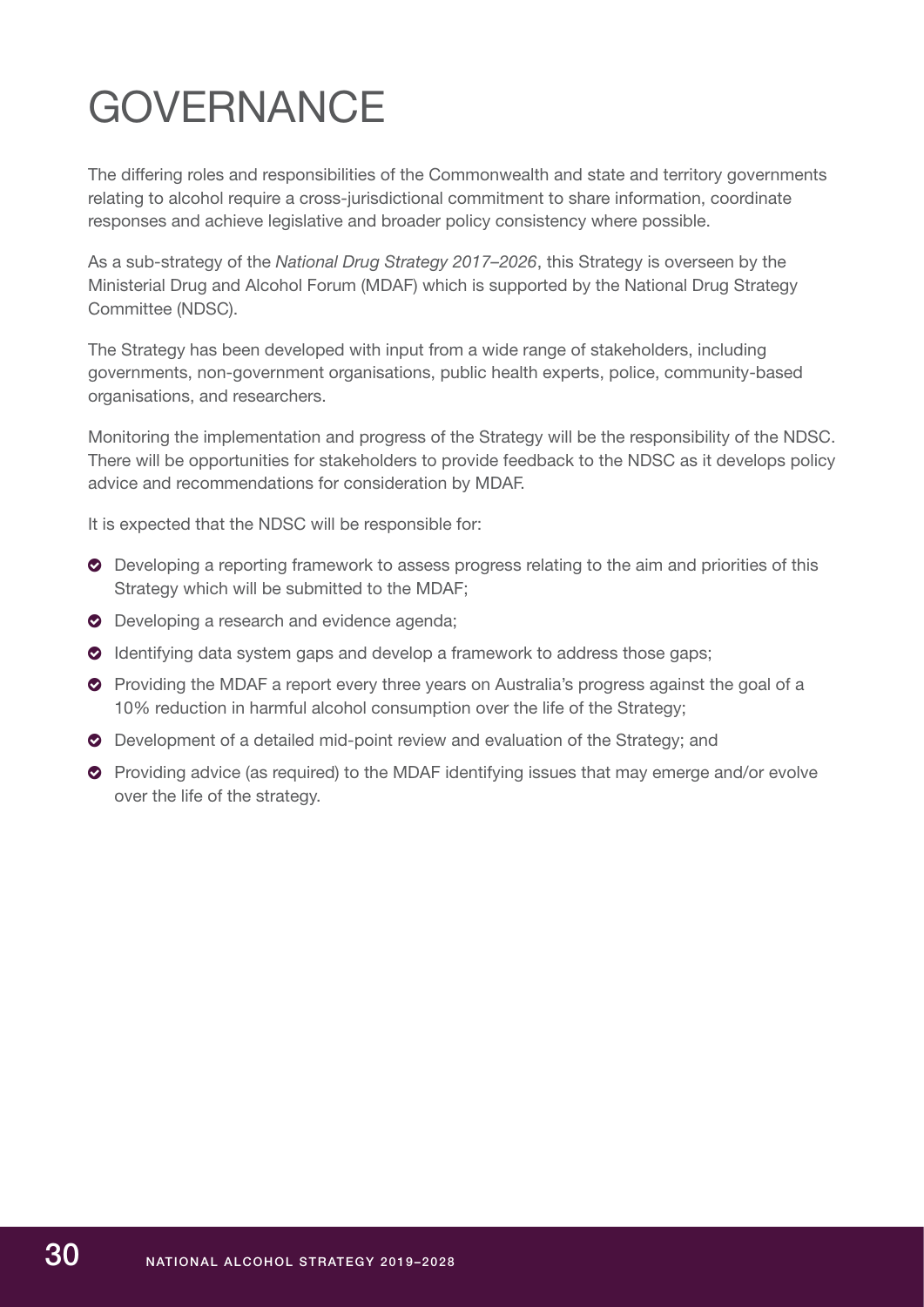

**Updated post National Drug Strategy following Council of Australian Governments (COAG) council restructure (current at the time of printing).**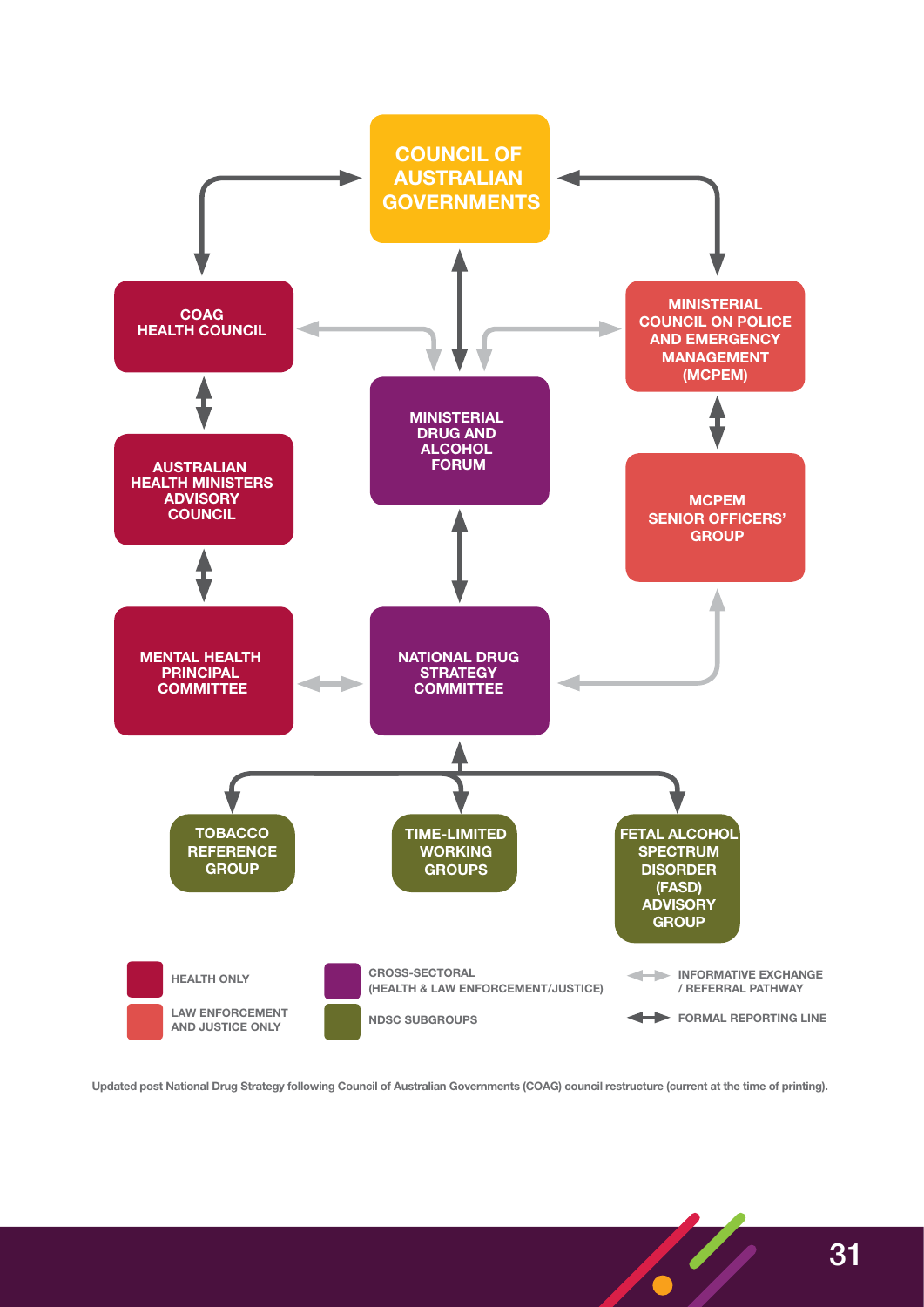# <span id="page-33-0"></span>MONITORING PROGRESS

The measurement of how effective the Strategy is and demonstrating progress being made is important. Measuring progress will also inform future evidence-informed policies.

While the reporting framework will be developed by the National Drug Strategy Committee, it is expected that annual activity reports relating to alcohol specific actions will be included in the annual reports being developed for the Ministerial Drug and Alcohol Forum (MDAF) under the *National Drug Strategy 2019–2028*, with a more detailed report to be provided to Council of Australian Governments (COAG) every three years.

In acknowledging that responsibilities for alcohol policy extend across all levels of government and across portfolios, the MDAF will work closely with other COAG structures and responsible Ministers to ensure a coordinated and whole-of-government approach in overseeing and monitoring progress of the Strategy.

## **Measures of Success**

A range of data exists to measure reductions in alcohol-related harm and risks of alcohol-related harm.

As identified against the Priority Areas for Focus, the following indicators and baseline data will be utilised to demonstrate progress being made under the Strategy, including the goal of a 10% reduction in harmful alcohol consumption. Key data sources are the Australian Secondary School Alcohol and Drug survey (ASSAD), National Drug Strategy Household Survey (NDSHS), National Aboriginal and Torres Strait Islander Social Survey (NATSISS), National Alcohol Indicators Project (NAIP), Australian Bureau of Statistics (ABS) and the Pharmaceutical Benefits Scheme (PBS).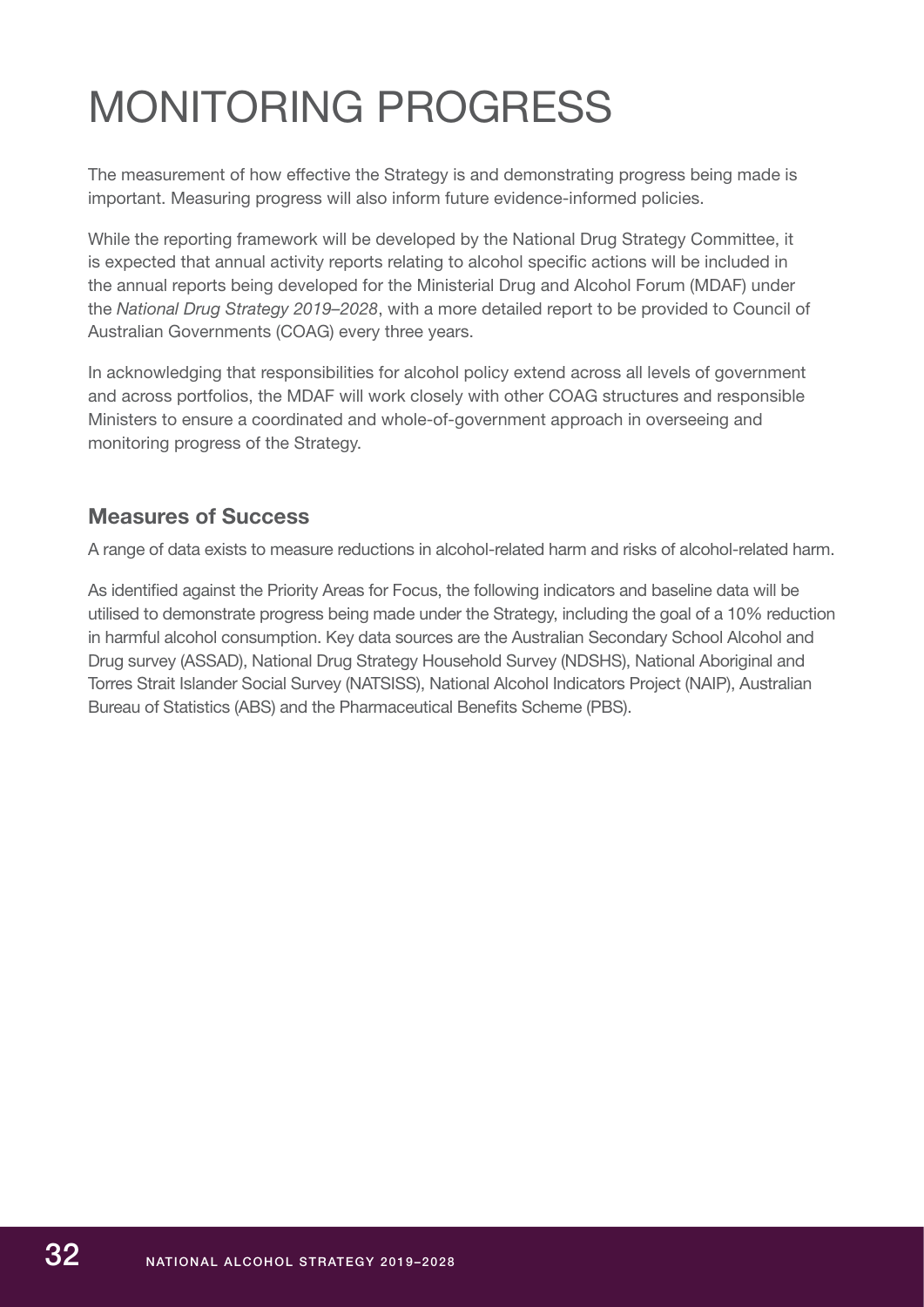| <b>Indicator</b>                                                                                                                                                     | <b>Baseline (%)</b> | <b>Data Source/s</b>                                                 |
|----------------------------------------------------------------------------------------------------------------------------------------------------------------------|---------------------|----------------------------------------------------------------------|
| Lifetime risk: Proportion of people exceeding the<br>NHMRC guidelines for lifetime risk                                                                              | 17.1<br>14.7        | <b>NDSHS</b><br><b>NATSISS</b>                                       |
| Single Occasion risk: Proportion of people exceeding<br>the NHMRC guidelines for single occasion risk                                                                | 25.5<br>30.1        | <b>NDSHS</b><br><b>NATSISS</b>                                       |
| Very high alcohol consumption: Proportion of<br>population consuming 11 or more standard drinks<br>on a single occasion at least monthly                             | $24.8(12+)$         | <b>NDSHS</b>                                                         |
| High school children: Proportion of high school<br>students (aged 12-17) who had ever consumed<br>alcohol                                                            | 76                  | <b>ASSAD</b>                                                         |
| Age first tried full serve of alcohol: Average age at<br>which young people aged 14-24 first tried alcohol                                                           | 16.1                | <b>NDSHS</b>                                                         |
| Alcohol during pregnancy: Proportion of pregnant<br>women consuming alcohol during their pregnancy                                                                   | 34.7<br>9.8         | <b>NDSHS</b><br><b>NATSISS</b>                                       |
| <b>Emergency Department (ED) presentations:</b><br>Estimated rates of alcohol-related ED presentations on<br>Friday, Saturday and Sunday nights per 1,000 persons    | 9.07<br>$2011 - 12$ | <b>NAIP</b>                                                          |
| Alcohol-attributable assault hospitalisations: Age<br>standardised population rates (per 10,000) of alcohol-<br>attributable hospitalisations for adults (15+ years) | 11.4<br>2012-13     | <b>NAIP</b>                                                          |
| Alcohol-related offence data including violence and<br>motor vehicle accidents                                                                                       | Various             | State and territory<br>governments                                   |
| <b>Experience of alcohol-related incident</b>                                                                                                                        | $21.8(12+)$         | <b>NDSHS</b>                                                         |
| Alcohol attributable deaths: Age standardised<br>population rates (per 10,000) of alcohol-attributable<br>deaths for adults (15+ years)                              | 3,143<br>(2005)     | <b>NAIP</b>                                                          |
| <b>Total alcohol consumption per capita</b>                                                                                                                          | $9.51L(2017-18)$    | ABS apparent<br>consumption                                          |
| Proportion of people who receive publically funded<br>specialist AOD services who nominate alcohol as<br>their primary drug of concern                               | 35                  | AODTS from the<br><b>National Minimum</b><br>Dataset of<br>treatment |

 $\left( \begin{array}{c} \prime \end{array} \right)$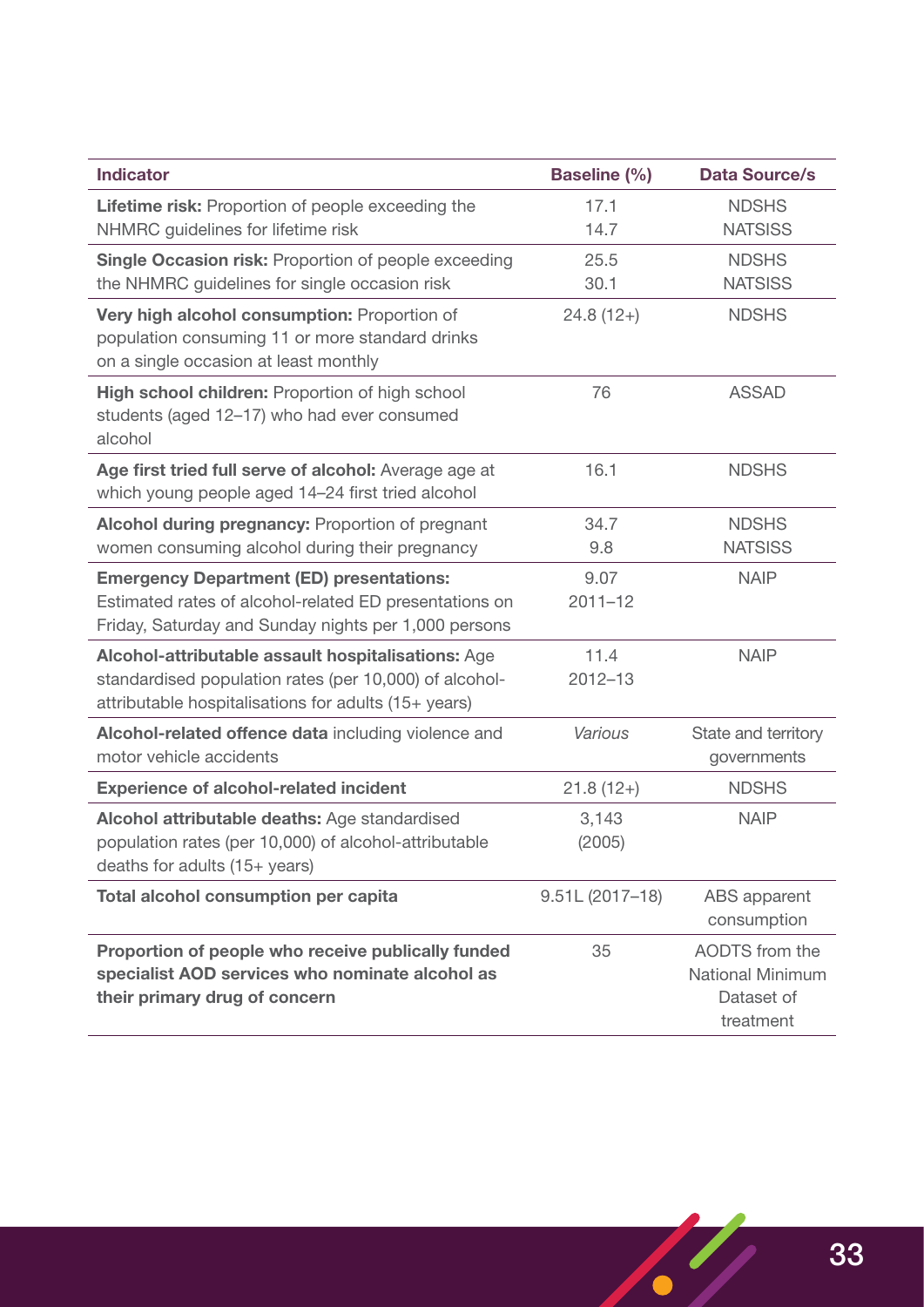# <span id="page-35-0"></span>APPENDIX A: AUSTRALIAN GUIDELINES TO REDUCE HEALTH RISKS FROM DRINKING ALCOHOL

The *Australian guidelines to reduce health risks from drinking alcohol* (the Guidelines), overseen by the NHMRC were developed following extensive reviews of national and international evidence.

It is intended that as well as presenting a reasonable baseline level of risk related to alcohol consumption, they can also assist the wider community to have a better understanding of the harms that can occur from alcohol.

The Guidelines are currently (at the time of writing this Strategy) being reviewed and are due to be published in 2020. This section of the Strategy will be updated when the new guidelines have been finalised. The 2009 guidelines are summarised below for reference and to clearly articulate risky and harmful drinking as defined in this Strategy.

| The Guidelines state: |  |
|-----------------------|--|
|-----------------------|--|

| <b>GUIDELINE 1</b><br>Reducing the risk of alcohol-related harm<br>over a lifetime    | For healthy men and women, drinking<br>no more than two standard drinks on any<br><b>day</b> reduces the lifetime risk of harm from<br>alcohol-related disease or injury.         |
|---------------------------------------------------------------------------------------|-----------------------------------------------------------------------------------------------------------------------------------------------------------------------------------|
| <b>GUIDELINE 2</b><br>Reducing the risk of injury<br>on a single occasion of drinking | For healthy men and women, drinking no<br>more than four standard drinks on a single<br><b>occasion</b> reduces the risk of alcohol-related<br>injury arising from that occasion. |
| <b>GUIDELINE 3</b><br><b>Children and young people</b><br>under 18 years of age       | For children and young people under<br>18 years of age, not drinking alcohol<br>is the safest option.                                                                             |
| <b>GUIDELINE 4</b><br><b>Pregnancy and breastfeeding</b>                              | For women who are pregnant or planning a<br>pregnancy, not drinking is the safest option.<br>For women who are breastfeeding, not<br>drinking is the safest option.               |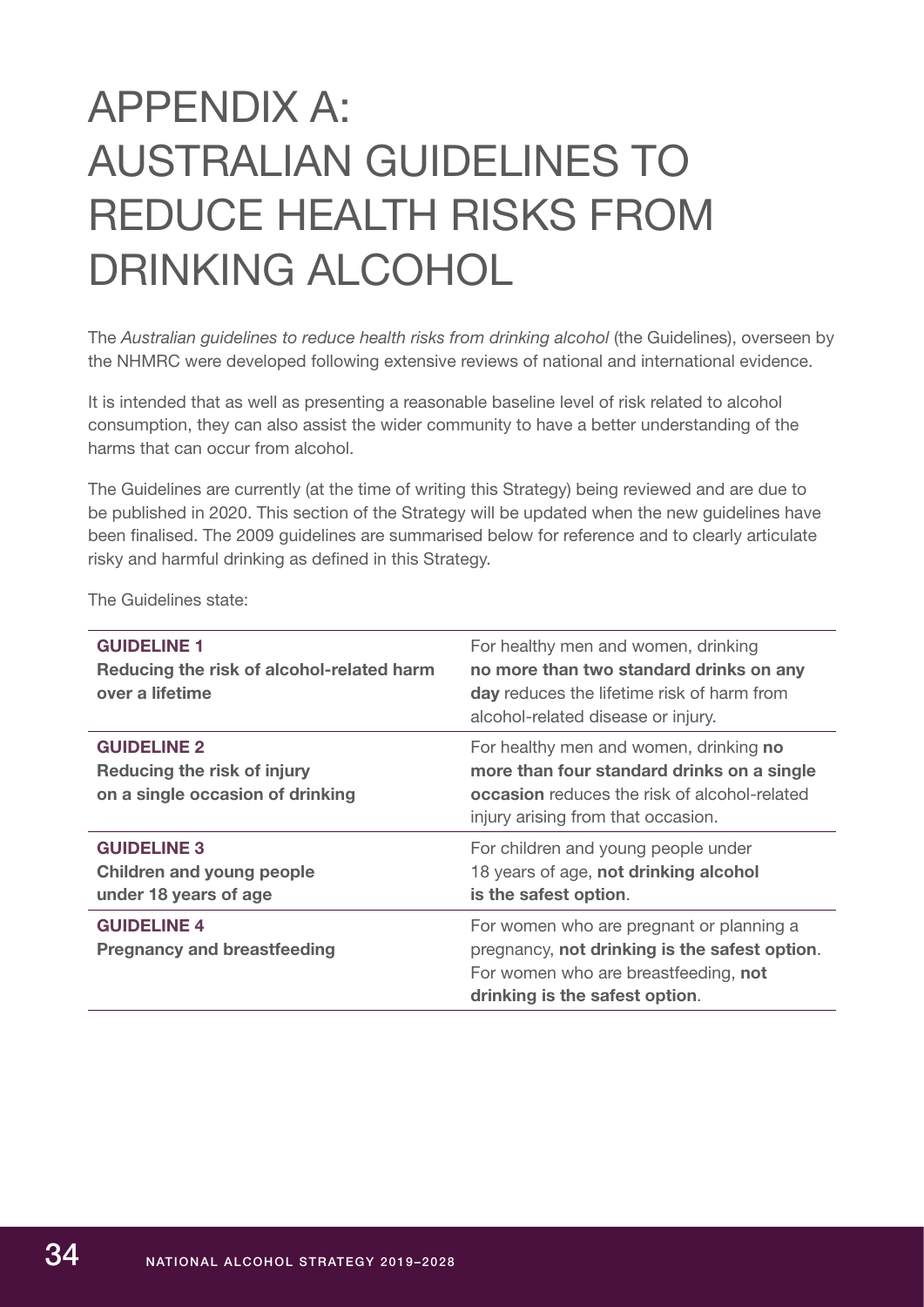# <span id="page-36-0"></span>APPENDIX B: ALCOHOL AS A PRIORITY SUBSTANCE IN THE *NATIONAL DRUG STRATEGY 2017–2026*

The *National Drug Strategy 2017–2026* identifies alcohol as one of the seven priority substances requiring focus and attention. The inclusion of alcohol as one of these priority substances is a result of the significant cost of alcohol-related harm (estimated to be \$36 billion in 2010), it's contribution to premature death, disability, disease and hospitalisation, the impact of alcohol on violence (including family and domestic violence), links to child neglect, and the impact of FASD on individuals, families and the community.

The *National Drug Strategy 2017–2026* also provides many examples of key evidence-based and practice-informed approaches across the three pillars of harm minimisation to tackle alcoholrelated harm.

These approaches again need to be considered when examining the agreed priorities under this Strategy.

## **Harm Minimisation**

The overarching principle of Australia's National Drug Strategy is that of harm minimisation, which comprises three pillars:

## *Demand Reduction*

Preventing the uptake and/ or delaying the onset of use of alcohol, tobacco and other drugs; reducing the misuse of alcohol, tobacco and other drugs in the community; and supporting people to recover from dependence through evidence-informed treatment.

### *Supply Reduction*

Preventing, stopping, disrupting or otherwise reducing the production and supply of illegal drugs; and controlling, managing and/or regulating the availability of legal drugs.

### *Harm Reduction*

Reducing the adverse health, social and economic consequences of the use of drugs, for the user, their families and the wider community.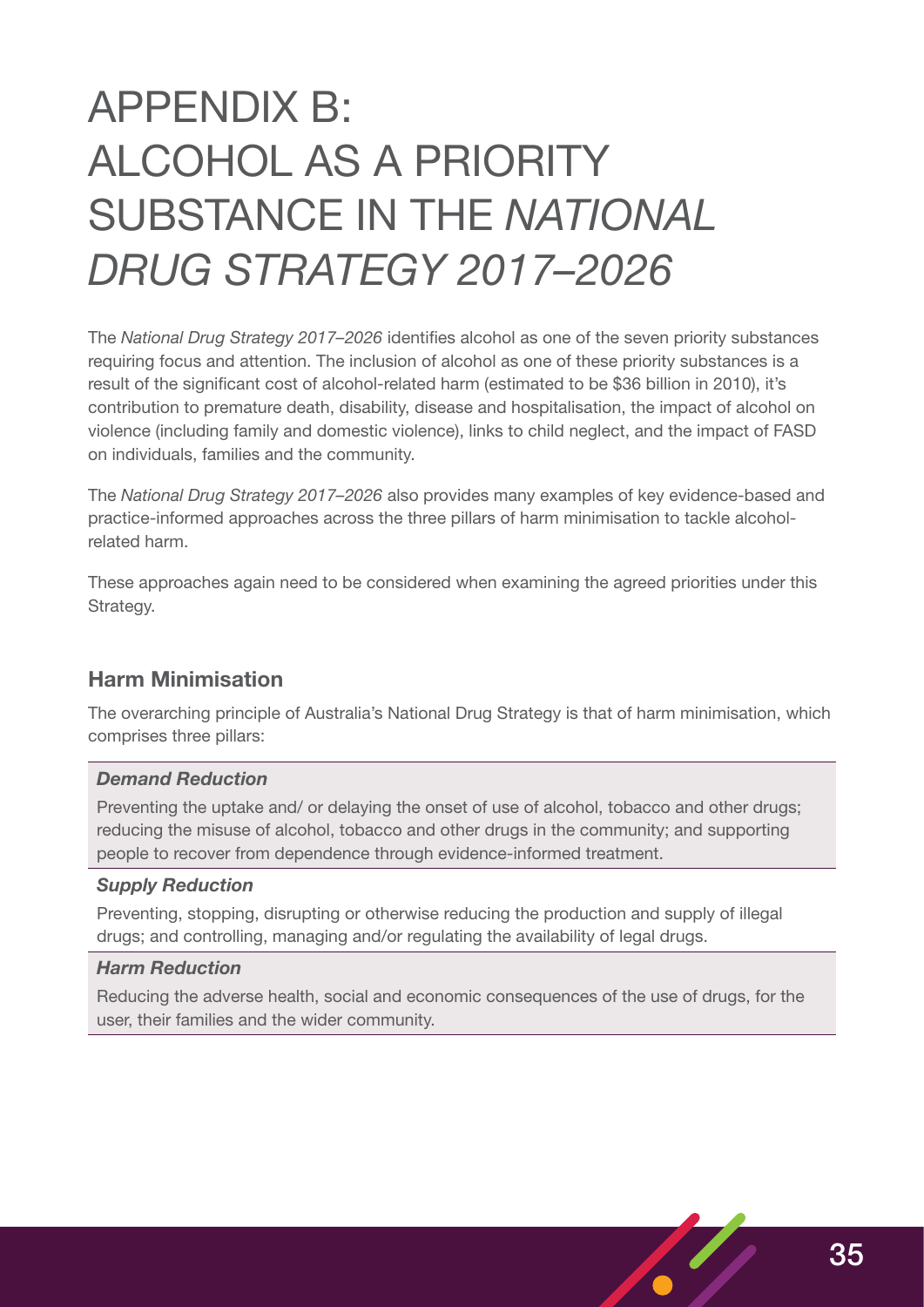The following tables were included in the National Drug Strategy 2017–2026 as examples of evidence-based and practice-informed approaches to harm minimisation for alcohol. They are provided here again for reference:

## *DEMAND REDUCTION*

| <b>Approach</b>                                                        | <b>Strategies</b>                                                                                                                                        |
|------------------------------------------------------------------------|----------------------------------------------------------------------------------------------------------------------------------------------------------|
| Price mechanisms                                                       | Excise tax increases<br>Ø                                                                                                                                |
|                                                                        | Volumetric excise tax<br>◎                                                                                                                               |
|                                                                        | Minimum floor price<br>Ø                                                                                                                                 |
|                                                                        | Regulate price discounting and bundling<br>Ø                                                                                                             |
| <b>Build community</b><br>knowledge and change<br>acceptability of use | Social marketing strategies, including campaigns,<br>$\bullet$<br>as part of a comprehensive response                                                    |
|                                                                        | <b>O</b> Evidence based secondary supply programs                                                                                                        |
|                                                                        | Promotion of National Health and Medical Research<br>$\bullet$<br><b>Council's Australian Guidelines to Reduce Health Risks</b><br>from Drinking Alcohol |
| Restrictions on promotion                                              | Enforced advertising standards and restrictions<br>$\bullet$                                                                                             |
|                                                                        | Regulate price promotion<br>$\bullet$                                                                                                                    |
|                                                                        | Regulate promotion at point of sale                                                                                                                      |
|                                                                        | Regulate promotions in key settings, such as those aimed<br>at young people                                                                              |
| <b>Treatment</b>                                                       | Outpatient, inpatient and community based treatment services<br>$\bullet$                                                                                |
|                                                                        | Medication assisted treatment for alcohol dependence<br>◎                                                                                                |
|                                                                        | Family-support programs that can positively impact on<br>$\bullet$<br>patterns of drug use (including intergenerational patterns)                        |
|                                                                        | Post treatment support programs to reduce relapse                                                                                                        |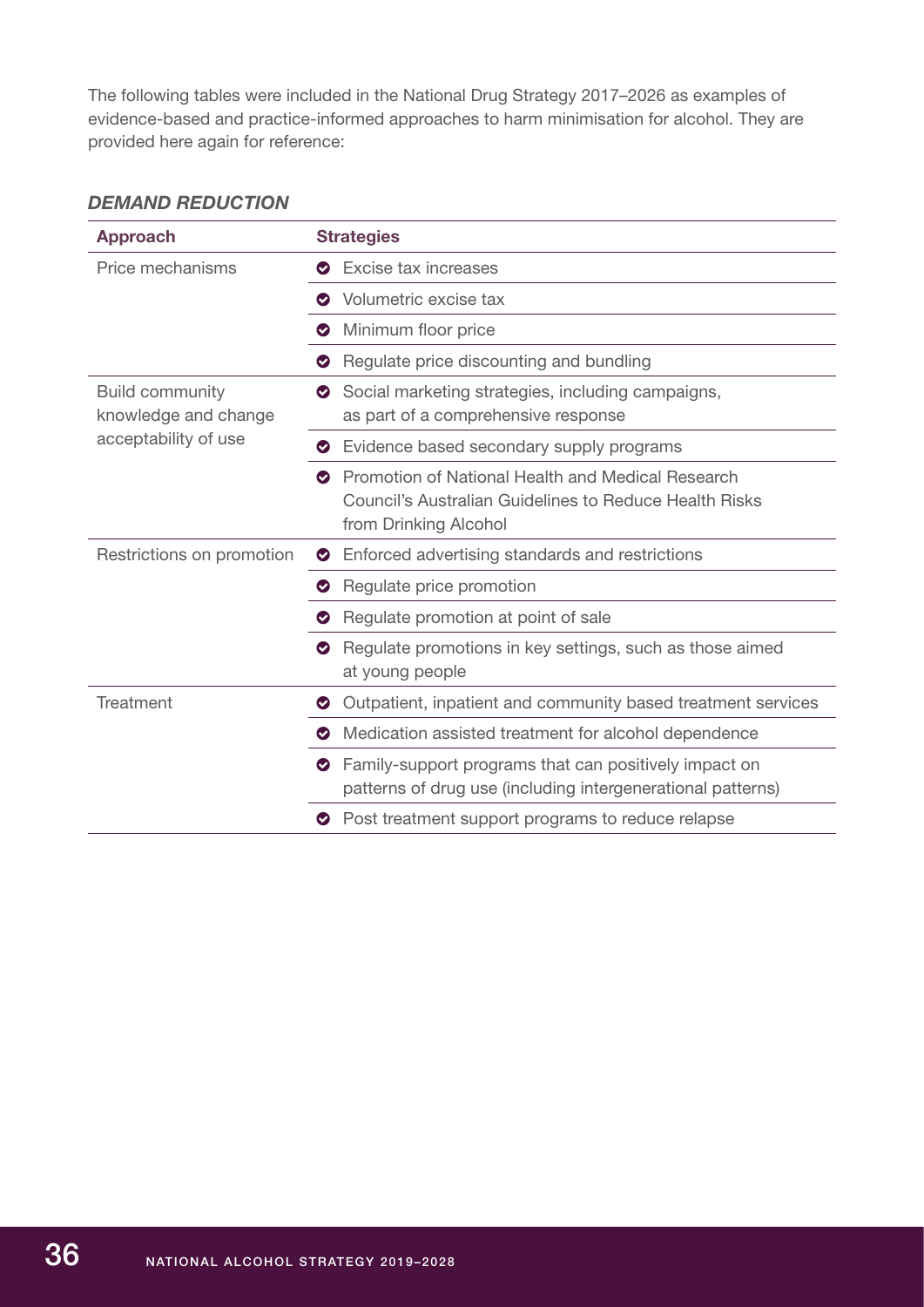## *SUPPLY REDUCTION*

| <b>Approach</b>                                            | <b>Strategies</b>                                                                       |
|------------------------------------------------------------|-----------------------------------------------------------------------------------------|
| Regulating retail sale                                     | Retail licensing schemes supported by strong enforcement and<br>Ø<br>retailer education |
|                                                            | <b>◆</b> Coordinated medication management system                                       |
|                                                            | Restricting the type of retailers or venues that can sell                               |
|                                                            | Limiting the density of licensed retailers and venues                                   |
|                                                            | <b>O</b> Limiting trading hours                                                         |
|                                                            | Responsible alcohol service schemes                                                     |
|                                                            | <b>O</b> Liquor licensing restrictions                                                  |
|                                                            | ◆ Detect and disrupt sales of prohibited products                                       |
|                                                            | • Declaration of dry communities                                                        |
|                                                            | Lower strength alcohol sale requirements<br>❤                                           |
| Age restrictions                                           | Ban sale to people under 18                                                             |
|                                                            | Secondary supply restrictions<br>❤                                                      |
| Border control                                             | Interrupt illegal importation and enforce payment of excise tax<br>Ø                    |
|                                                            | Duty free restrictions<br>$\bullet$                                                     |
| Regulating or disrupting<br>production and<br>distribution | Regulating production                                                                   |
|                                                            | Regulating wholesaler distribution<br>◎                                                 |
|                                                            | Detect and disrupt illegally produced products<br>◎                                     |

## *HARM REDUCTION*

| <b>Approach</b>                            | <b>Strategies</b>                                            |
|--------------------------------------------|--------------------------------------------------------------|
| Safe transport and<br>sobering up services | Access to public transport<br>Ø                              |
|                                            | • Mobile assistance patrols                                  |
|                                            | Sobering up facilities<br>Ø                                  |
| Safer settings                             | <b>◯</b> Cessation of sales at earlier times                 |
|                                            | <b>O</b> Lock out times                                      |
|                                            | • Promotion of responsible venue operations                  |
|                                            | Dry areas<br>Ø                                               |
|                                            | Mandatory plastic glassware in high risk venues<br>$\bullet$ |
|                                            | Availability of free water at licensed venues<br>Ø           |
|                                            | Emergency services responses to critical incidents           |
|                                            | Maintenance of public safety<br>Ø                            |

 $\epsilon$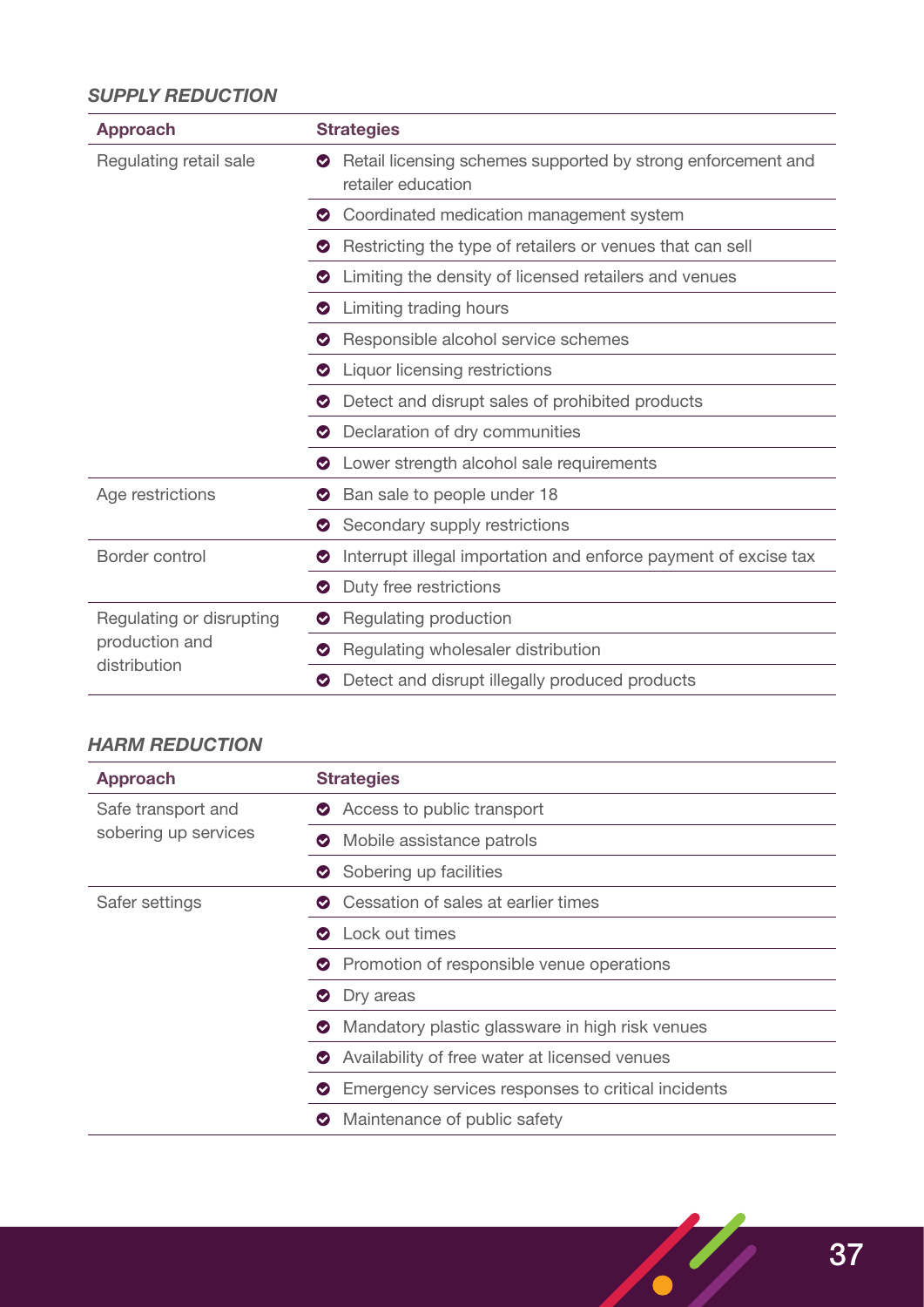## **Endnotes**

- <https://www.who.int/nmh/publications/ncd-action-plan/en/>
- [https://www.who.int/substance\\_abuse/activities/gsrhua/en/](https://www.who.int/substance_abuse/activities/gsrhua/en/)
- <http://www.un.org/sustainabledevelopment/sustainable-development-goals/>
- <https://www.health.gov.au/resources/collections/national-drug-strategy>
- [https://www.health.gov.au/resources/publications/national-aboriginal-and-torres-strait-islander-peoples-drug-strategy-2014-2019](https://www.health.gov.au/resources/publications/national-aboriginal-and-torres-strait-islander-peop)
- [https://www.health.gov.au/resources/publications/national-alcohol-and-other-drug-workforce-development-strategy-2015-2018](https://www.health.gov.au/resources/publications/national-alcohol-and-other-drug-workforce-developme)
- [https://www.health.gov.au/resources/publications/national-fetal-alcohol-spectrum-disorder-fasd-strategic-action-plan-2018-2028](https://www.health.gov.au/resources/publications/national-fetal-alcohol-spectrum-disorder-fasd-strat)
- Australian Bureau of Statistics (ABS). Apparent Consumption of Alcohol, Australia, 2017–18, Canberra, ABS, 2019.
- Australian Institute of Health and Welfare 2017. National Drug Strategy Household Survey 2016: detailed findings. Drug Statistics series no. 31. Cat. no. PHE 214. Canberra: AIHW.
- <http://fare.org.au/wp-content/uploads/FARE-Annual-Alcohol-Poll-2019-FINAL.pdf>
- <https://www.aihw.gov.au/reports/alcohol/alcohol-tobacco-other-drugs-australia/contents/introduction>
- Lam, T., Lenton, S., Chikritzhs, T., Gilmore, W., Liang, W., Pandzic, I., Ogeil, R., Faulkner, A., Lloyd, B., Lubman, D., Aiken, A., Burns, L., Mattick, R., ACT Health, Olsen, A., Bruno, R., De Angelis, O., Roche, A., Fischer, J., Trifonoff, A., Midford, R., Salom, C., Alati, R., Allsop, S. (2017) Young Australians' Alcohol Reporting System (YAARS): National Report 2016/17. National Drug Research Institute, Curtin University, Perth, Western Australia
- <https://www.niaaa.nih.gov/alcohol-health/overview-alcohol-consumption/alcohol-facts-and-statistics>
- <http://www.who.int/mediacentre/factsheets/fs349/en/>
- [https://www.abs.gov.au/ausstats/abs@.nsf/Lookup/by%20Subject/3303.0~2017~Main%20Features~Deaths%20due%20to%20](https://www.abs.gov.au/ausstats/abs@.nsf/Lookup/by%20Subject/3303.0~2017~Main%20Features~Deaths%20due%20to%20harmful%20alcohol%20consumption%20in%20Australia~4) [harmful%20alcohol%20consumption%20in%20Australia~4](https://www.abs.gov.au/ausstats/abs@.nsf/Lookup/by%20Subject/3303.0~2017~Main%20Features~Deaths%20due%20to%20harmful%20alcohol%20consumption%20in%20Australia~4)
- <http://www.aic.gov.au/publications/rip/rip07>
- <http://www.aic.gov.au/publications/tandi/tandi454>
- <https://www.aihw.gov.au/reports/alcohol/alcohol-tobacco-other-drugs-australia/contents/introduction>
- <https://www.health.gov.au/sites/default/files/national-fasd-strategic-action-plan-2018-2028.pdf>
- Indigenous HealthInfoNet (2017) Overview of Aboriginal and Torres Strait Islander health status, 2016. Perth, WA: Australian Indigenous HealthInfoNet
- Wilson M, Stearne A, Gray D, Saggers S (2010) The harmful use of alcohol amongst Indigenous Australians. Retrieved 8 November 2017
- [http://mapi.betterhealth.vic.gov.au/saywhen/know-the-facts/consequences-of-drinking-alcohol-and-mental-health](http://mapi.betterhealth.vic.gov.au/saywhen/know-the-facts/consequences-of-drinking-alcohol-and-ment)
- Burns, L., Breen, C., Bower, C., O'Leary, C., & Elliott, E. J. (2013). Counting Fetal Alcohol Spectrum Disorder in Australia: The Evidence and the Challenges. Drug and Alcohol Review, 32(5), 461–467.
- Fitzpatrick J et al (2015). Prevalence of fetal alcohol syndrome in a population-based sample of children living in remote Australia: The Lililwan Project. Journal of Paediatrics and Child Health 51 (2015) 450–457.
- <http://ceriph.curtin.edu.au/local/docs/RADAR-user-package-1-13-.pdf>
- Streissguth A, et al Risk Factors for Adverse Life Outcomes in Fetal Alcohol Syndrome and Fetal Alcohol Effects 2004. Available at [https://journals.lww.com/jrnldbp/Abstract/2004/08000/Risk\\_Factors\\_for\\_Adverse\\_Life\\_Outcomes\\_in\\_Fetal.2.aspx](https://journals.lww.com/jrnldbp/Abstract/2004/08000/Risk_Factors_for_Adverse_Life_Outcomes_in_Fetal)
- Menka,T., Parkes, A., Tidyman, A., Campion, M., An extended family for life for children affected by parental substance dependence <https://aifs.gov.au/sites/default/files/institute/pubs/fm2013/fm93/fm93.pdf>
- Jeffreys, H., Hirte, C. Rogers, N., & Wilson, R. (2009). Parental substance misuse and children's entry into alternative care in South Australia. Adelaide South Australian Department for Families and Communities
- AIHW (2016) National Drug Strategy Household Survey 2016—Supplementary Data tables: Chapter 4 Alcohol—Table 4.9.
- AIHW (2016) National Drug Strategy Household Survey 2016—Supplementary Data tables: Chapter 4 Alcohol—Table 4.13.
- https://www.rcpsych.ac.uk/mental-health/problems-disorders/alcohol-and-older-people
- AIHW (2016) National Drug Strategy Household Survey 2016—Supplementary Data tables: Chapter 8 Specific population groups reliability tables (RSEs and MOEs)—Table 8.8.
- AIHW (2016) National Drug Strategy Household Survey 2016—Supplementary Data tables: Chapter 8 Specific population groups reliability tables (RSEs and MOEs)—Table 8.20.
- [https://www.abs.gov.au/ausstats/abs@.nsf/Lookup/by%20Subject/4530.0~2015-16~Main%20Features~Contribution%20of%20](https://www.abs.gov.au/ausstats/abs@.nsf/Lookup/by%20Subject/4530.0~2015-16~Main%20Features~Contribution%20of%20alcohol%20(and%20other%20substances)%20to%20assault~30) [alcohol%20\(and%20other%20substances\)%20to%20assault~30](https://www.abs.gov.au/ausstats/abs@.nsf/Lookup/by%20Subject/4530.0~2015-16~Main%20Features~Contribution%20of%20alcohol%20(and%20other%20substances)%20to%20assault~30)
- National Drug Law Enforcement Research Fund Monograph 68: Alcohol/Drug-Involved Family Violence in Australia. Peter Miller, Elise Cox, Beth Costa, Richelle Mayshak, Arlene Walker, Shannon Hyder, Lorraine Tonner, Andrew Day. Published: December 2016, ISSN: 1449–7476<http://www.ndlerf.gov.au/sites/default/files/publication-documents/monographs/monograph-68.pdf>
- Laslett A-M, Catalano P, Chikritzhs T, et al. The Range and Magnitude of Alcohol's Harm to Others. Fitzroy, Victoria: AER Centre for Alcohol Policy Research, Turning Point Alcohol and Drug Centre, Eastern Health; 2010.
- Audit Office of New South Wales 2013. New South Wales Auditor-General's Report Performance Audit: Cost of alcohol abuse to the NSW Government. Sydney: Audit Office of New South Wales.
- [http://www.who.int/violence\\_injury\\_prevention/violence/world\\_report/factsheets/fs\\_intimate.pdf](http://www.who.int/violence_injury_prevention/violence/world_report/factsheets/fs_intimate.pdf)
- Australian Transport Council: National Road Safety Strategy 2011–2020 [\(http://roadsafety.gov.au/nrss/files/NRSS\\_2011\\_2020.pdf](http://roadsafety.gov.au/nrss/files/NRSS_2011_2020.pdf))
- Freisther, B.; Gruenewald, P.J.; Ring, L.; and LaScala, E.A. An ecological assessment of the population and environmental correlates of childhood accident, assault, and child abuse injuries. Alcoholism: Clinical and Experimental Research 32:1969–1975, 2008.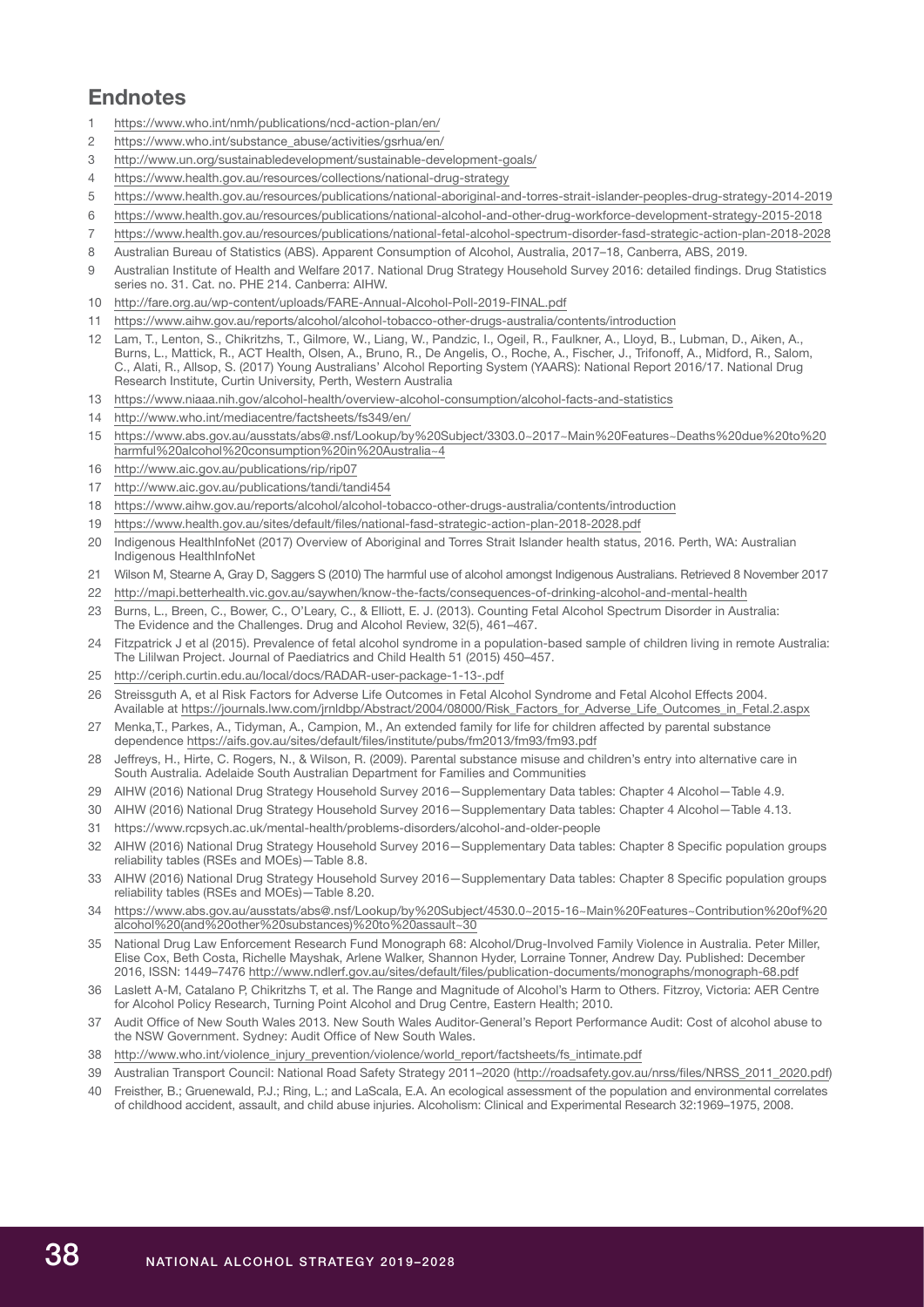- 41 [https://www.who.int/substance\\_abuse/activities/gsrhua/en/](https://www.who.int/substance_abuse/activities/gsrhua/en/)
- 42 [https://www.oecd-ilibrary.org/docserver/9789264181069-en.pdf?expires=1570149242&id=id&accname=ocid49014366&](https://www.oecd-ilibrary.org/docserver/9789264181069-en.pdf?expires=1570149242&id=id&accname=ocid49) [checksum=F8803BC2E3B27535E37C9907DA340706](https://www.oecd-ilibrary.org/docserver/9789264181069-en.pdf?expires=1570149242&id=id&accname=ocid49)
- 43 Scribner, R.A.; MacKinnon, D.P.; and Dwyer, J.H. Alcohol outlet density and motor vehicle crashes in Los Angeles County cities. Journal of Studies on Alcohol 55: 447–453, 1994.
- 44 Guria, J.; Jones, W.; Leung, J.; and Mara, K. Alcohol in New Zealand road trauma. Applied Health Economics and Health Policy 2:183–190, 2003.
- 45 Kypri, K.; Voas, R.B.; Langley, J.D.; et al. Minimum purchasing age for alcohol and traffic crash injuries among 15- to 19-year-olds in New Zealand. American Journal of Public Health 96:126–131, 2006.
- 46 Chikritzhs, T., and Stockwell, T. The impact of later trading hours for hotels on levels of impaired driver road crashes and drive breath alcohol levels. Addiction 101:1254–1264, 2006.
- 47 Cunradi, C.B., Mair, C., Ponicki, W. et al. J Alcohol Outlets, Neighborhood Characteristics, and Intimate Partner Violence: Ecological Analysis of a California City Urban Health (2011) 88: 191.<https://doi.org/10.1007/s11524-011-9549-6>
- 48 Morton, C., Simmel, C. Peterson, A., Neighborhood alcohol outlet density and rates of child abuse and neglect: Moderating effects of access to substance abuse services, Child Abuse & Neglect, Volume 38, Issue 5,2014
- 49 Vandenberg, Brian & Sharma, Anurag. (2015). Are Alcohol Taxation and Pricing Policies Regressive? Product-Level Effects of a Specific Tax and a Minimum Unit Price for Alcohol. Alcohol and alcoholism (Oxford, Oxfordshire). 51.10.1093/alcalc/agv133.
- 50 Babor, T. Caetano, R., Casswell, S., Edwards, G., et al., Alcohol: No Ordinary Commodity—Research and Public Policy (Oxford: Oxford University Press, 2010).
- 51 Preventing alcohol–related harm in Australia: a window of opportunity, (Australia: the healthiest country by 2020, Technical Report No 3) Prepared for the National Preventative Health Taskforce by the Alcohol Working Group, (Commonwealth of Australia: 2009)
- 52 WHO Regional Office for Europe, "Evidence for the effectiveness and cost–effectiveness of interventions to reduce alcohol-related harm," (World Health Organization, 2009)
- 53 Ellickson, P.L., Collins, R. L., Hambarsoomians, K., McCaffrey, D.F. (2005). Does alcohol advertising promote adolescent drinking? Results from a longitudinal assessment.<https://doi.org/10.1111/j.1360-0443.2005.00974.x>
- 54 NCETA (2008) Young people and alcohol: the role of cultural influences.
- 55 Jones SC, Magee CA. Exposure to Alcohol Advertising and Alcohol Consumption among Australian Adolescents. Alcohol and Alcoholism. 2011; 46(5):630–637.
- 56 <https://sustainabledevelopment.un.org/sdg3>
- 57 Lubman, D., Manning, V., Best, D., Berends, L., Mugavin, J., Lloyd, B., Lam, T., Garfield, J., Buykx, P., Matthews, S., Larner, A., Gao, C., Allsop, S., Room, R. (2014). A study of patient pathways in alcohol and other drug treatment. Turning Point, Fitzroy.
- 58 <https://assistportal.com.au/>
- 59 <https://alcoholpregnancy.telethonkids.org.au/resources/fasd-diagnostic-guidelines/>
- 60 <http://fare.org.au/women-want-to-know-project-evaluation/>
- 61 [https://www.mja.com.au/journal/2012/197/2/current-contraceptive-management-australian-general-practice-analysis-beach-data](https://www.mja.com.au/journal/2012/197/2/current-contraceptive-management-australian-general-practi)

#### **Infographic sources: left to right; top to bottom:**

- A. Australian Institute of Health and Welfare 2017. National Drug Strategy Household Survey 2016: detailed findings. Drug Statistics series no. 31. Cat. no. PHE 214. Canberra: AIHW.
- B. Australian Institute of Health and Welfare 2017. National Drug Strategy Household Survey 2016: detailed findings. Drug Statistics series no. 31. Cat. no. PHE 214. Canberra: AIHW.
- C. <https://onlinelibrary.wiley.com/doi/abs/10.1111/add.14109>
- D. Palk, Gavan & Davey, Jeremy & Freeman, James. (2007). Policing alcohol-related incidents: A study of time and prevalence. Policing: An International Journal of Police Strategies and Management 30 10.1108/13639510710725631.
- E. Australian Transport Council: National Road Safety Strategy 2011–2020 [\(http://roadsafety.gov.au/nrss/files/NRSS\\_2011\\_2020.pdf](http://roadsafety.gov.au/nrss/files/NRSS_2011_2020.pdf))
- F. National Drug Law Enforcement Research Fund Monograph 68: Alcohol/Drug-Involved Family Violence in Australia. Peter Miller, Elise Cox, Beth Costa, Richelle Mayshak, Arlene Walker, Shannon Hyder, Lorraine Tonner, Andrew Day. Published: December 2016, ISSN: 1449–7476. http://www.ndlerf.gov.au/publications/monographs/monograph-68
- G. [https://www.abs.gov.au/ausstats/abs@.nsf/Lookup/by%20Subject/3303.0~2017~Main%20Features~Deaths%20due%20to%20](https://www.abs.gov.au/ausstats/abs@.nsf/Lookup/by%20Subject/3303.0~2017~Main%20Features~Deaths%20due%20to%20harmful%20alcohol%20consumption%20in%20Australia~4) [harmful%20alcohol%20consumption%20in%20Australia~4](https://www.abs.gov.au/ausstats/abs@.nsf/Lookup/by%20Subject/3303.0~2017~Main%20Features~Deaths%20due%20to%20harmful%20alcohol%20consumption%20in%20Australia~4)
- H. Australian Institute of Health and Welfare 2019. Alcohol and other drug treatment services in Australia 2017–18. Drug treatment series no. 33. Cat. no. HSE 230187. Canberra: AIHW

 $\mathcal{U}_{\ell}$